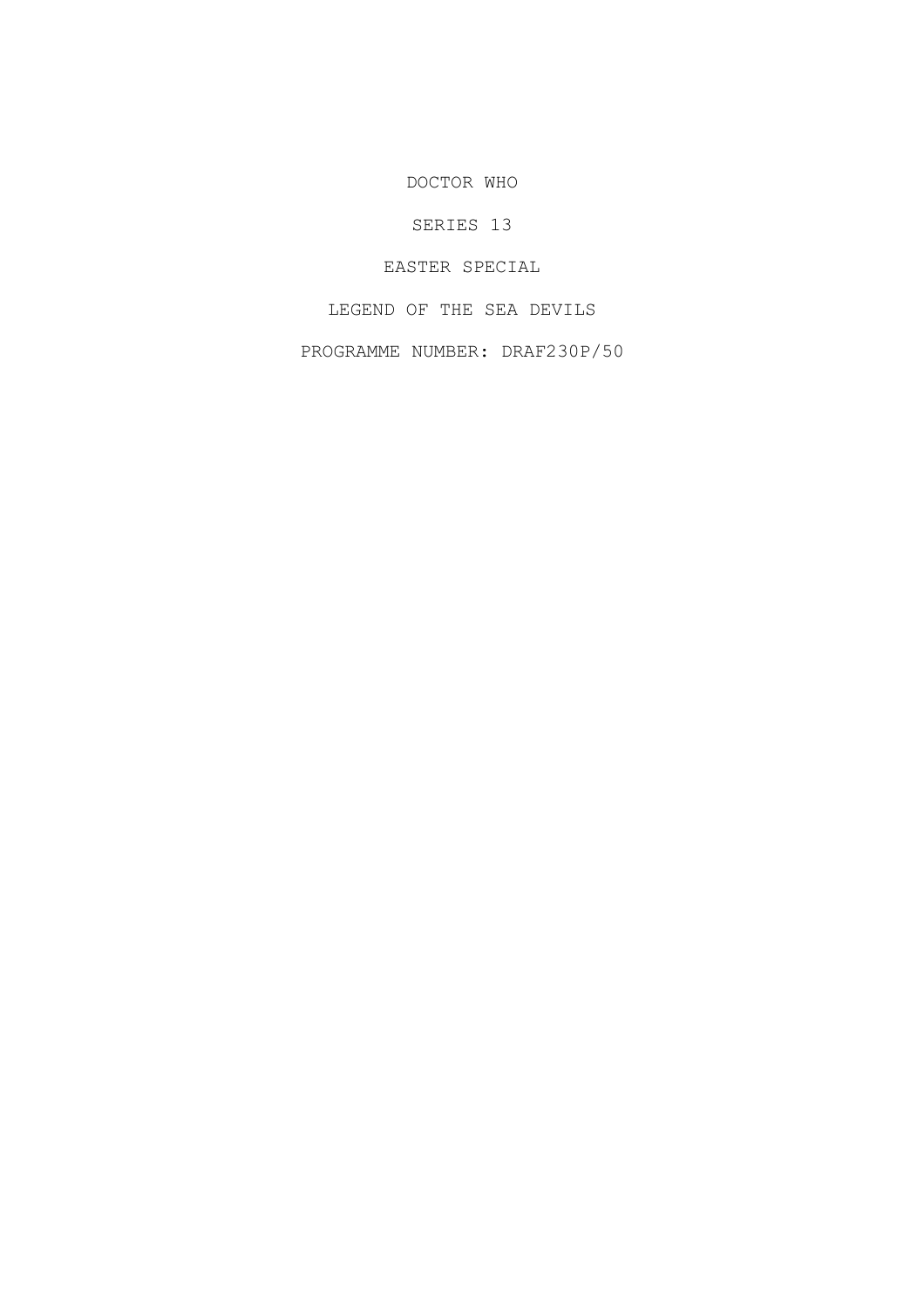### **10:00:00 BBC STING**

### **10:00:05 EXT. SMALL COASTAL VILLAGE – DAY**

## *10:00:05 Music in 'M01 You Have No Idea What You're Doing'*

Heavy rain here. The patter of rain-drops on wooden roofs. A village battening down the hatches. Fear. Tension. Haste.

Huts line a muddy central pathway, where a YOUNG BOY carries a sack of rice quickly towards a hut, and nearly slips as he rushes, glancing behind him, face full of fear.

CAPTION: 1807

Nearby, chickens scatter as a YOUNG WOMAN walks fast, a BABY strapped to her front, a SMALL CHILD at her side struggling to keep pace. The Young Woman glances behind her--

--and pulls the child into a hut, slamming the door.

## YOUNG WOMAN/VILLAGER Inside quickly, come inside!

From outside we see the window shutter closing fast, and just make out her eyes peering through a gap in the slats, as--

SQUELCH! A sodden coat. A holster at the waist bears various tools and a huge, curved sword, clasped at the hilt by filthy, jewelled fingers--

A VILLAGER looks out from the porch they're sheltering under, eyes burning as we finally catch a glimpse of--

The INTERLOPER'S face! A woman's face -- beautiful, but worn by wind and sun and experience. Beneath her dripping hat, her eyes are wild and searching --

ICONIC SILHOUETTE: Battling with the rain, she walks on. MADAM CHING (30s), queen of the high seas, and unmistakably a pirate.

As she walks past, a pair of eyes peer out of one of the buildings --

CUT TO:

### **10:00:47 INT. HUT/SMALL COASTAL VILLAGE - DAY**

-- the owner of the eyes -- YING KEI (15, headstrong, cheeky) staring through the shutters. His stern father, YING WAI, in b/g, busying himself --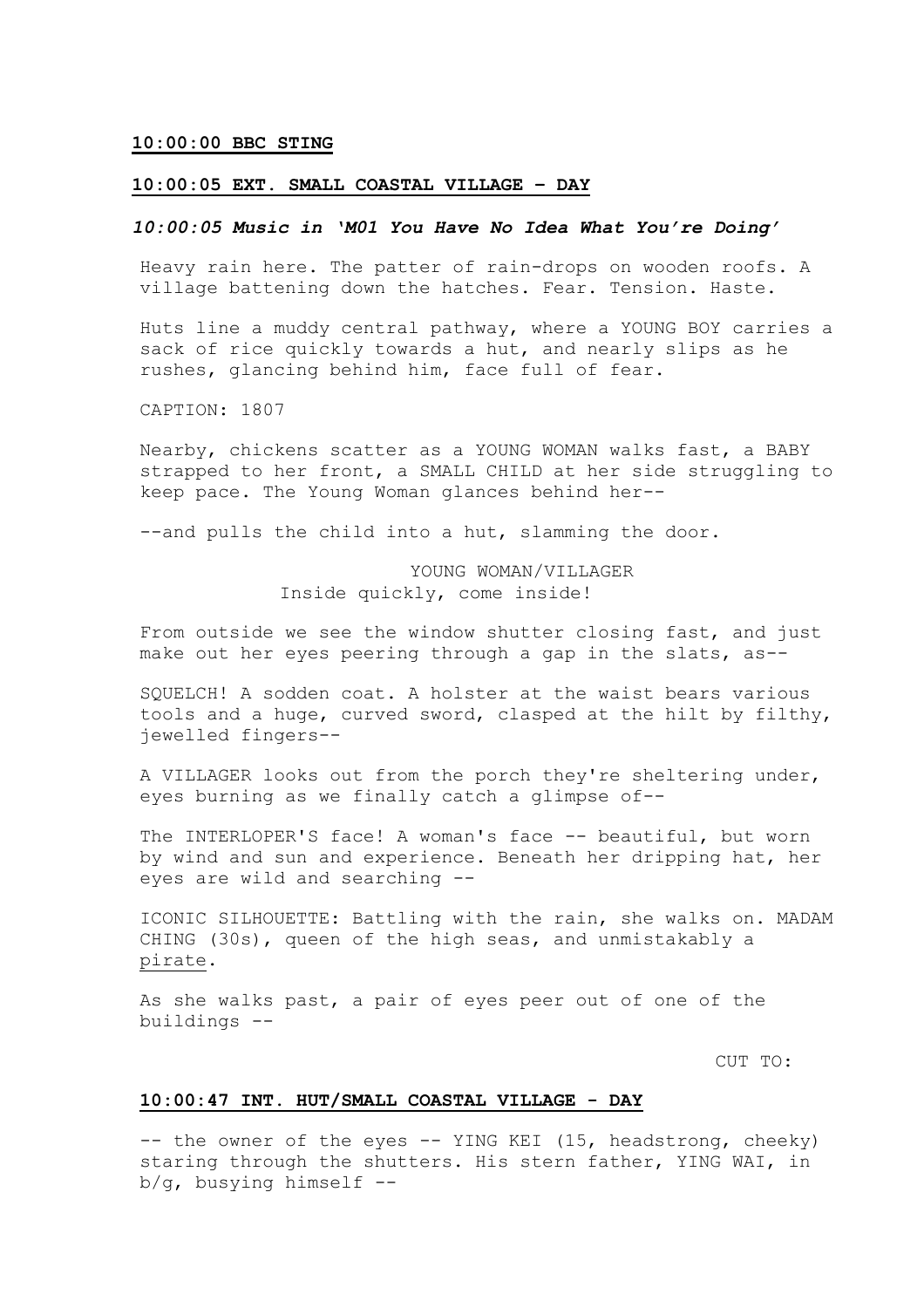YING KEI Pa, she's heading for the statue.

He looks back -- they both know what this means. A look between them – before grabs a sword off the wall -- Ying Kei looks worried --

> YING KEI No, Pa – don't!

YING WAI This is our duty. If she's come for the statue, she doesn't understand what she'll unleash.

YING KEI Pa  $-$  you can't  $-$ 

YING WAI

Stay here. (at the door; turns back) If anything happens to me, the duty passes to you.

He heads out, into the rain. We close in on worried Ying Kei.

CUT TO:

#### **10:01:16 EXT. VILLAGE SQUARE SMALL COASTAL VILLAGE - DAY**

SQUELCH, SQUELCH, SQUELCH! Madam Ching approaches a huge STATUE on a plinth. She stands in front, looks up at it.

The statue is old, wind-and-salt-water worn. Huge, terrifying, ferocious. We take in details of the statue, in ominous, macro detail.

Detail: a large hand holds a terrified, supplicant human. striDetail: a ferocious stone sword. A gill! A glaring eye!

We pull out of the close-up, moving out, further and further, until we see the full reveal of the shape of the face --

A SEA DEVIL. Terrifying, iconic, stony -- a face dating back deep into Doctor Who mythology, and the Third Doctor. The Sea Devil has a familiar physiognomy, but extra details -- a fearsome pirate-ish outfit, and is wielding a vicious looking sword.

Madam Ching looking up at it, looming over her, awestruck for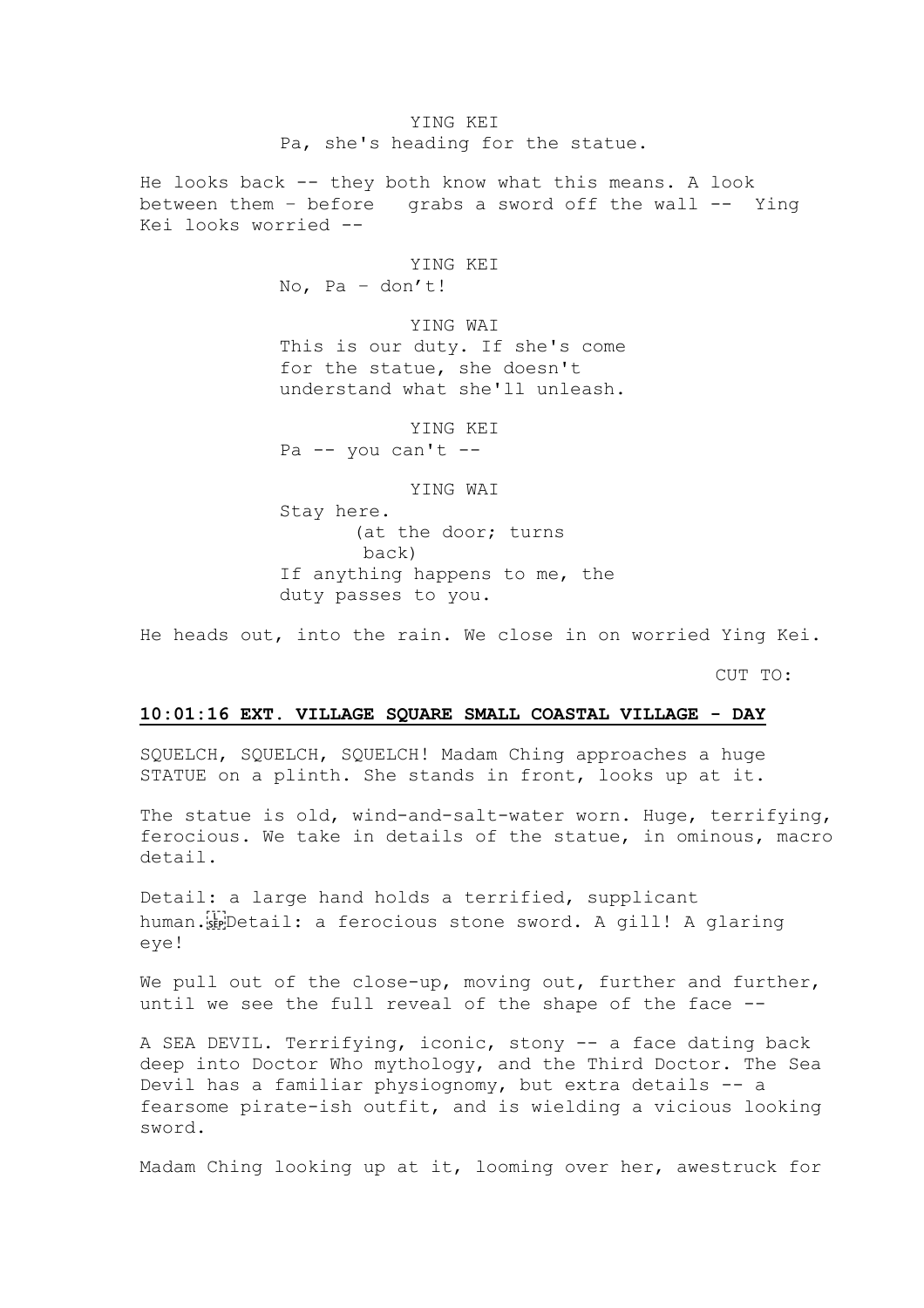a moment. She pulls some sodden parchment from her pocket and squints at it. Then back up at the statue. This is it.

She unhooks a dagger from her belt, and starts to chip away at the statue -- WHACK! A shard of statue rock hits the ground.

ANGLE ON: unseen by her, a small crack starts to open up on the side of the statue!

Close in on the stone face of the Sea Devil, the eyes, the hypnotic stone eyes -- rainwater drips down them --

SMASH! Madam Ching continues working -- not being sensitive - speed and strength. Fast cuts: chip chip chip --

CRACK! On the rear of the statue, the crack is spreading, and a lifeforce-like glow is emanating from inside the statue --

WHACK! A whole chunk falls off -- Madam Ching catches it -blows off the dust and looks closer. There is an engraving etched onto the rock: nautical coordinates!

YING WAI

 $(0.S.)$ 

Stop!

Madam Ching reaches in, inside the small opening she's made, into the darkness of the front of statue, looking for more --

ANGLE ON: close detail: Ying Wai's sword is lowered on to the back of Madam Ching's neck --

YING WAI

I said stop.

MADAM CHING (not moving; not looking at him; she has all the power and the status) Take your sword off my neck.

YING WAI You have no idea what you're doing -

MADAM CHING I was about to say the same to you. (she turns, spins, holds the blade of his sword in her hand;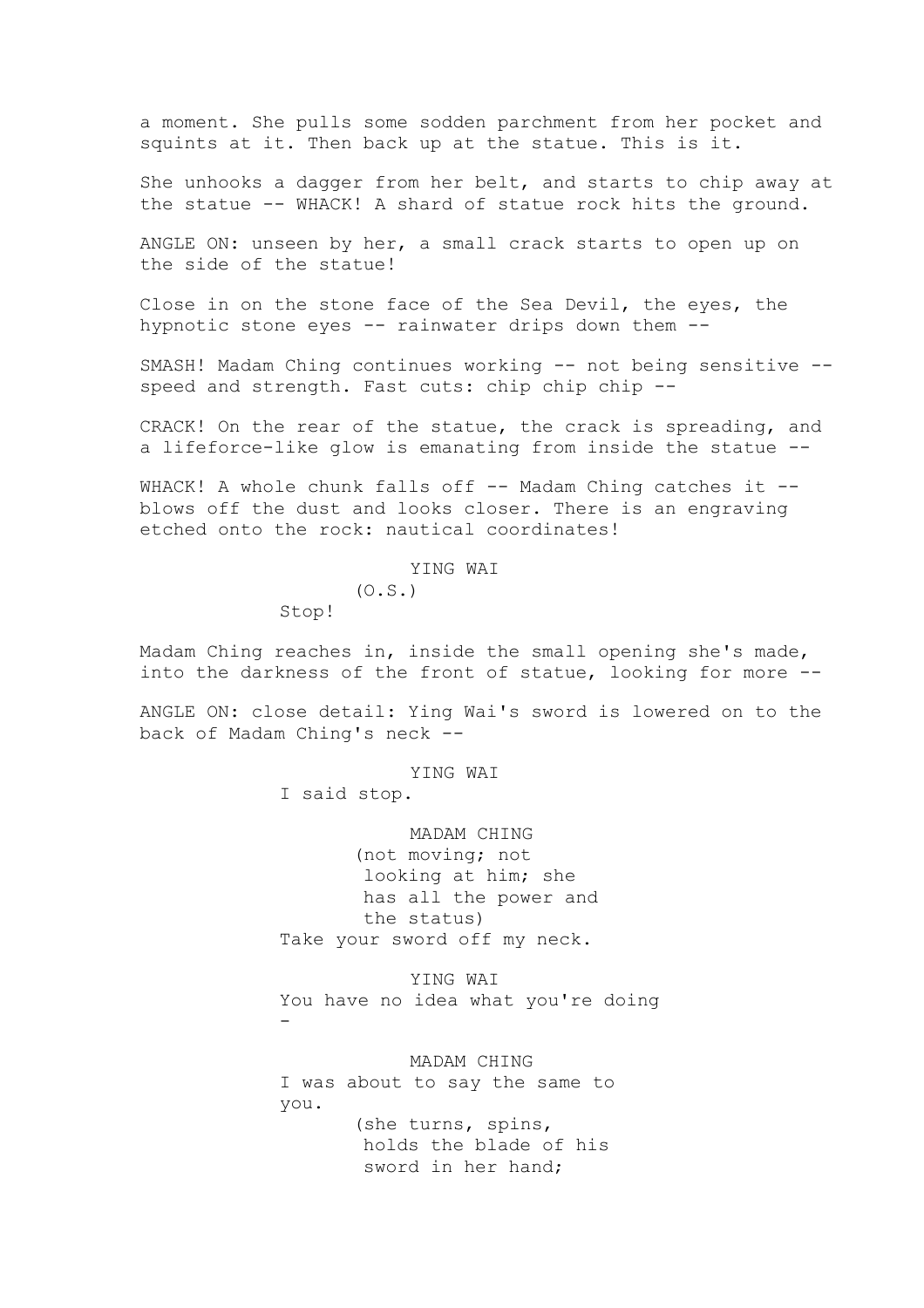### she's strong) Before I kill you?!

CRACK! On the rear of the statue, the line keeps moving up. Stone dust hits the air -- and from within, a GLOW!

Stand-off. Madam Ching stares down at Ying Wai.

BOOM! THE STATUE CRACKS IN A CLOUD OF STONE DUST!

Madam Ching, and Ying Wai are thrown to the ground -- stone flies everywhere -- great chunks land on the ground --

Dust, mist, rain -- Ying Wai on the floor blinking -- looks to his side -- his sword has been thrown from him --

The sound of a thud -- as if a beast has just jumped down --

Ying Wai's POV: a silhouetted enormous monstrous figure stands over him -- obscured by rain, dust, mist and backlight -- (we still don't have a clear picture of it yet).

A fearsome sword raised -- and falls --

WIDE: The echo of Ying Wai's screams carries through the deserted rain-sodden village –

*10:02:43 Music in 'M02 Opening Titles'*

CUT TO:

#### **10:02:45 OPENING TITLES**

*10:02:59 Music out 'M01 You Have No Idea What You're Doing'*

10:02:52 Caption 'Jodie Whittaker'

10:02:55 Caption 'Mandip Gill'

10:02:57 Caption 'John Bishop'

10:03:00 Caption 'BBC Doctor Who'

10:03:07 Caption 'Co-Executive Producer Nikki Wilson'

10:03:10 Caption 'Director Haolu Wang'

### *10:03:11 Music in 'M03 Catching A Whopper'*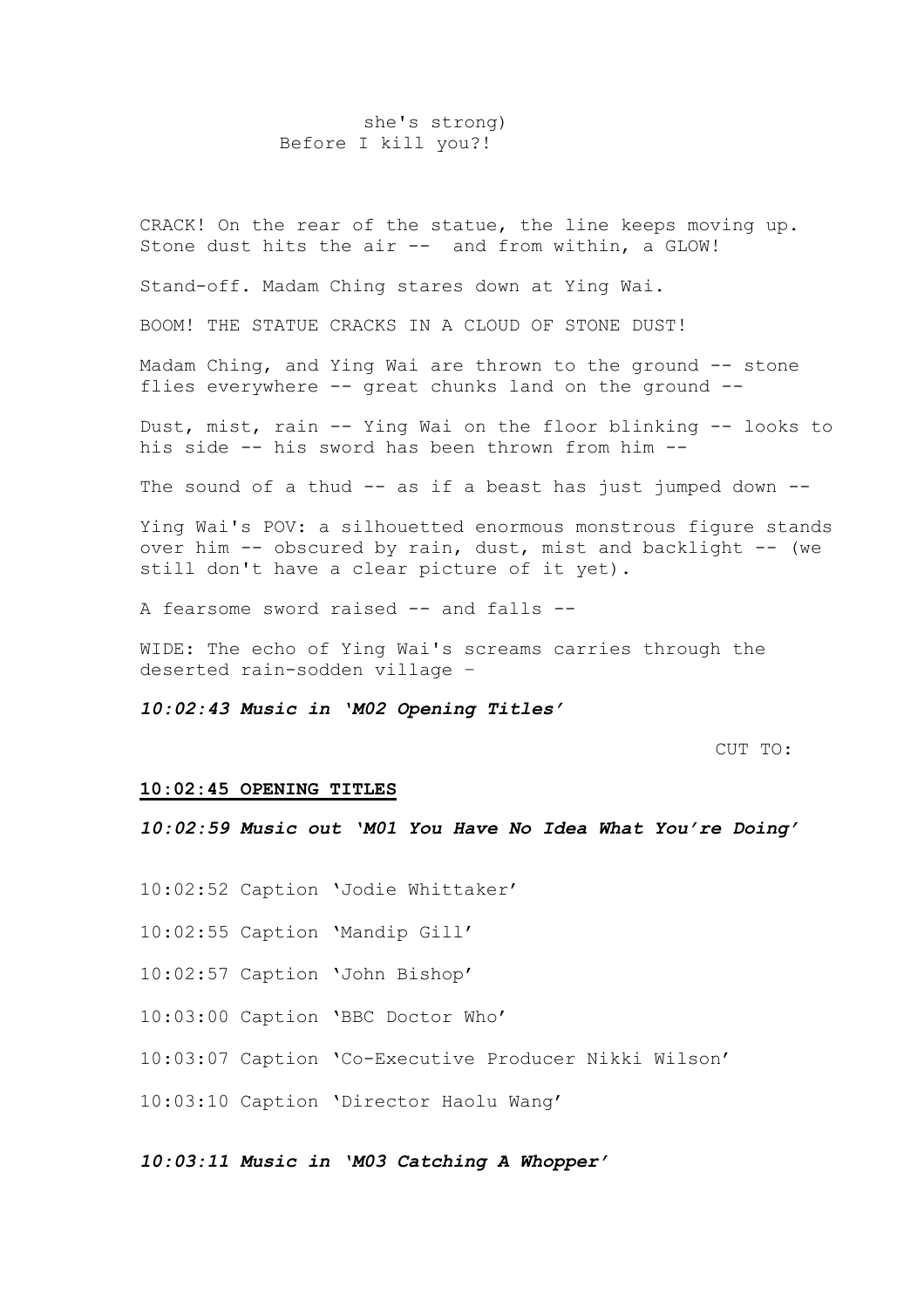10:03:14 Caption 'Legend of the Sea Devils Written by Ella Road and Chris Chibnall'

CUT TO:

### **10:03:19 EXT. SHORE/SMALL COASTAL VILLAGE - DAY**

The TARDIS materialises on the shore -- as THE DOCTOR comes striding out at pace -- she's dressed in traditional 19th Century Chinese attire. She takes in the landscape, frowning--

### *10:03:25 Music out 'M02 Opening Titles'*

YAZ Dan, hurry up1

THE DOCTOR Four centuries off, why's that?

YAZ (also in traditional attire) We finally got to a beach --

THE DOCTOR Yeah. When we weren't aiming for one. Centuries off what I wanted and what are you *wearing?*

DAN steps out of the TARDIS in full pirate garb -- stops --

DAN

(nods at Yaz) This is what she gave me. (lifts up his eyepatch) Too much?

THE DOCTOR Way too much --

DAN (to Yaz) You said I looked alright --

> THE DOCTOR (to Yaz; disapproving)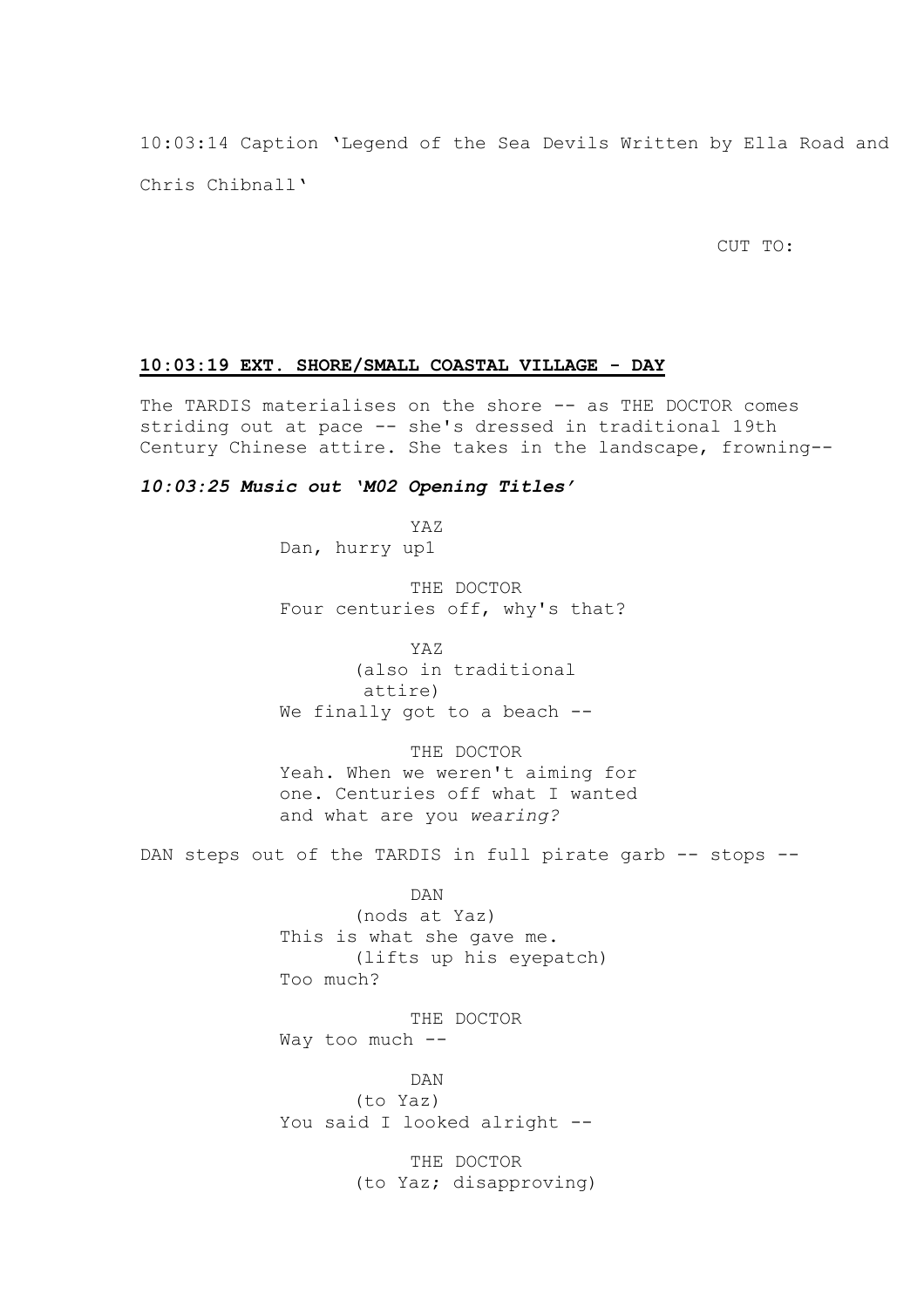Yaz, did you dress Dan up like this?

DAN She said nautical would suit me --

THE DOCTOR I can't leave you two alone for a second --

YAZ (laughing) At least you didn't bring the -- (Dan brings his hand out from his pocket) -- hook.

Dan has an old school hook on his hand. Points it at her--

THE DOCTOR Ow! Ow! Get off! Ow!

Close-up: the edge of her earring is being pulled -- and her ear is being pulled -- towards the sea --

The Doctor as if being pulled by her ear invisibly -- towards the waterline --

She sonics her earring -- it drops back to normal.

THE DOCTOR Hijacked jewellery, what's that about. (checks the sonic) Oh, unless --

She picks up a pebble -- SKIMS it along the surface of the sea. It skims and then makes a DRAMATIC CURVE to the left.

> DAN Your skimming's a bit off.

THE DOCTOR Kinetic hyper-curve. Very odd. You try.

Dan and Yaz both skim pebbles -- and both simultaneously CURVE DRAMATICALLY off to the left at the same time!

> THE DOCTOR See. Geomagnetic disturbance. Maybe a localised core -- might be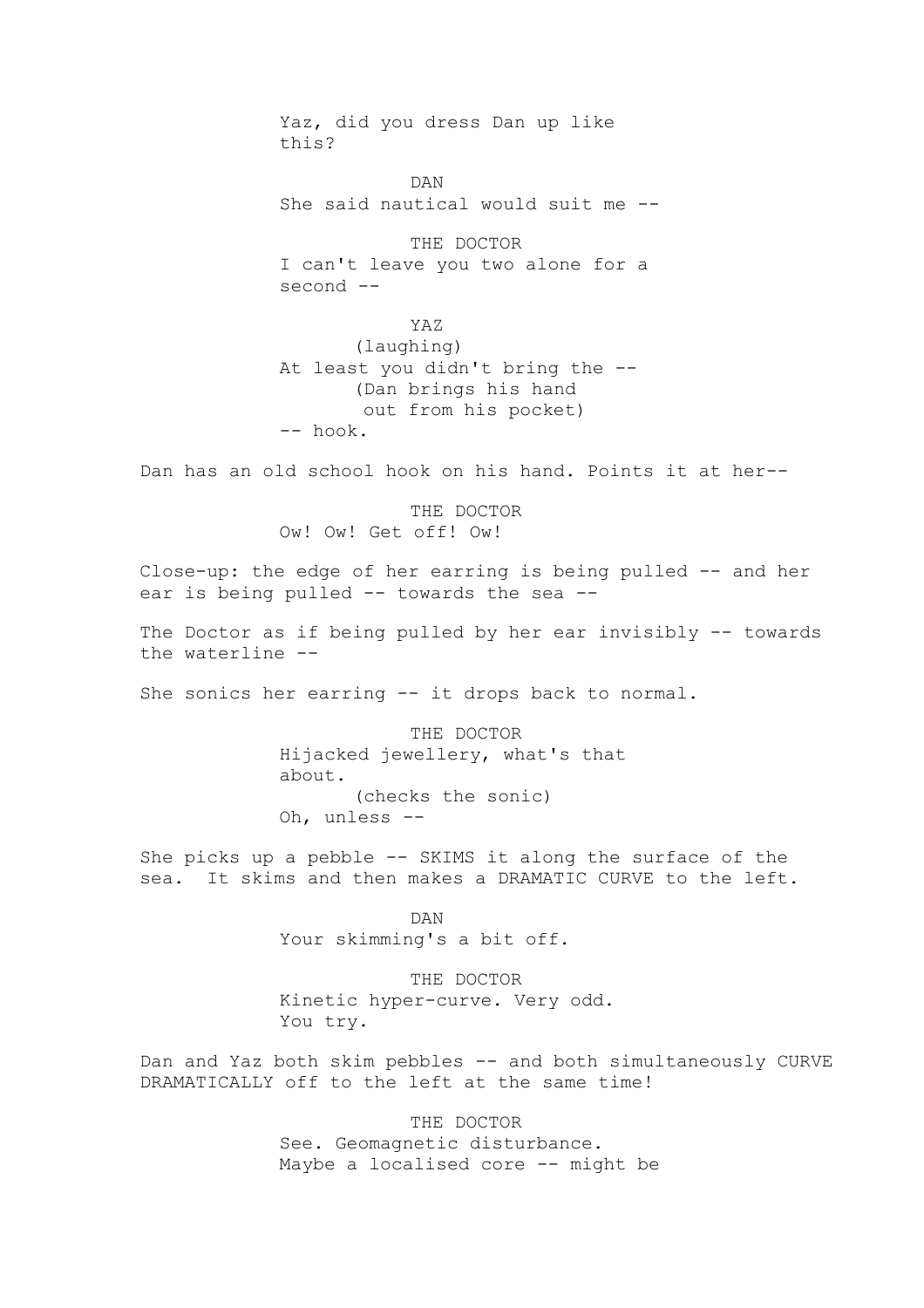## why the TARDIS was pulled off course. Question is -- why?

A blood curdling SCREAM from the distance! They all look --

THE DOCTOR

Come on --

And they run --

CUT TO:

### **10:05:07 EXT. SMALL COASTAL VILLAGE - day**

Villagers run through the rainy, mist covered village --

VILLAGER

Go, get out! -- while you can --

From out of the mist, a silhouette, brandishing something in the shape of a sword --

The villager falls to the ground -- their face and arms covered in Lichtenberg figure style markings --

The silhouette stomps forward, powerfully, enshrouded in mist, backlit --

WHUMPF! WHUMPF! WHUMPF! Fleeing villagers fall, like cannon fodder -- their skin covered in markings --

It's a massacre --

The figure stands still, looking around. We still can't quite see its features. It scans, eyes blinking --

And closes in on a particular dwelling --

It strides off --

CUT TO:

### **10:05:25 EXT. SMALL COASTAL VILLAGE - DAY**

The shadow of the SEA DEVIL strides out among the mist and the rain --

> THE DOCTOR Stop right there!

The creature turns -- THE DOCTOR, DAN, YAZ and YING KEI standing there --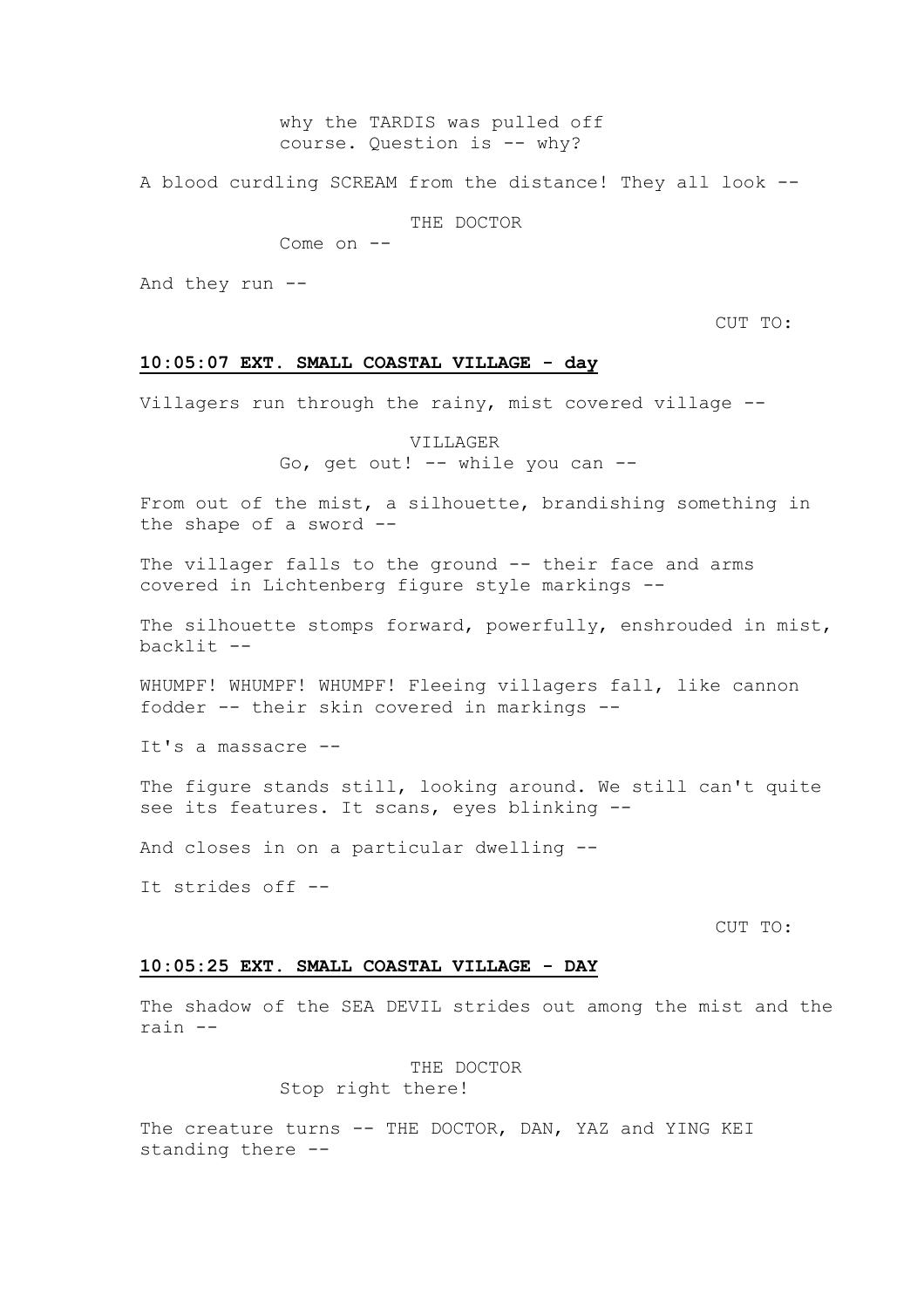Close in on the Sea Devil as it steps forward and it is revealed for the first time. And the Doctor, taken back, shocked --

> The DOCTOR (CONT'D) Sea Devil.

CHIEF SEA DEVIL Land Parasite!

THE DOCTOR Alright, let's not get into name calling -- how would you prefer to be addressed --

CHIEF SEA DEVIL Where is it?

THE DOCTOR Mr WhereIsIt? Lord WhereIsIt?

But the Chief Sea Devil has already got its sword --

WHUMPF! WHUMPF! WHUMPF! The Doctor, Dan, Yaz and Ying Kei separate -- in three different directions -- Dan and Yaz behind corners of buildings -- look at each other and nod --

> THE DOCTOR Why're you trashing the place --

CHIEF SEA DEVIL Who are you?

THE DOCTOR I'm the Doctor -- NOW!

ANGLE ON: DAN, YAZ and YING KEI pull on a thick heavy rope - takes all their strength -- heave, heave!

The Chief Sea Devil is encased in a huge fishing net, a ropey (!) prison, which he'd been unwittingly standing on --

ANGLE ON: A HUGE FISHING NET SURROUNDS AND SUSPENDS CHIEF SEA DEVIL, like a fisherman's prison -- The Doctor approaches --

> The DOCTOR (CONT'D) And I've just caught a whopper.

ANGLE ON: DAN, YAZ and YING KEI holding on to the rope which is holding up the large net --

BOOM! The whole ground shakes --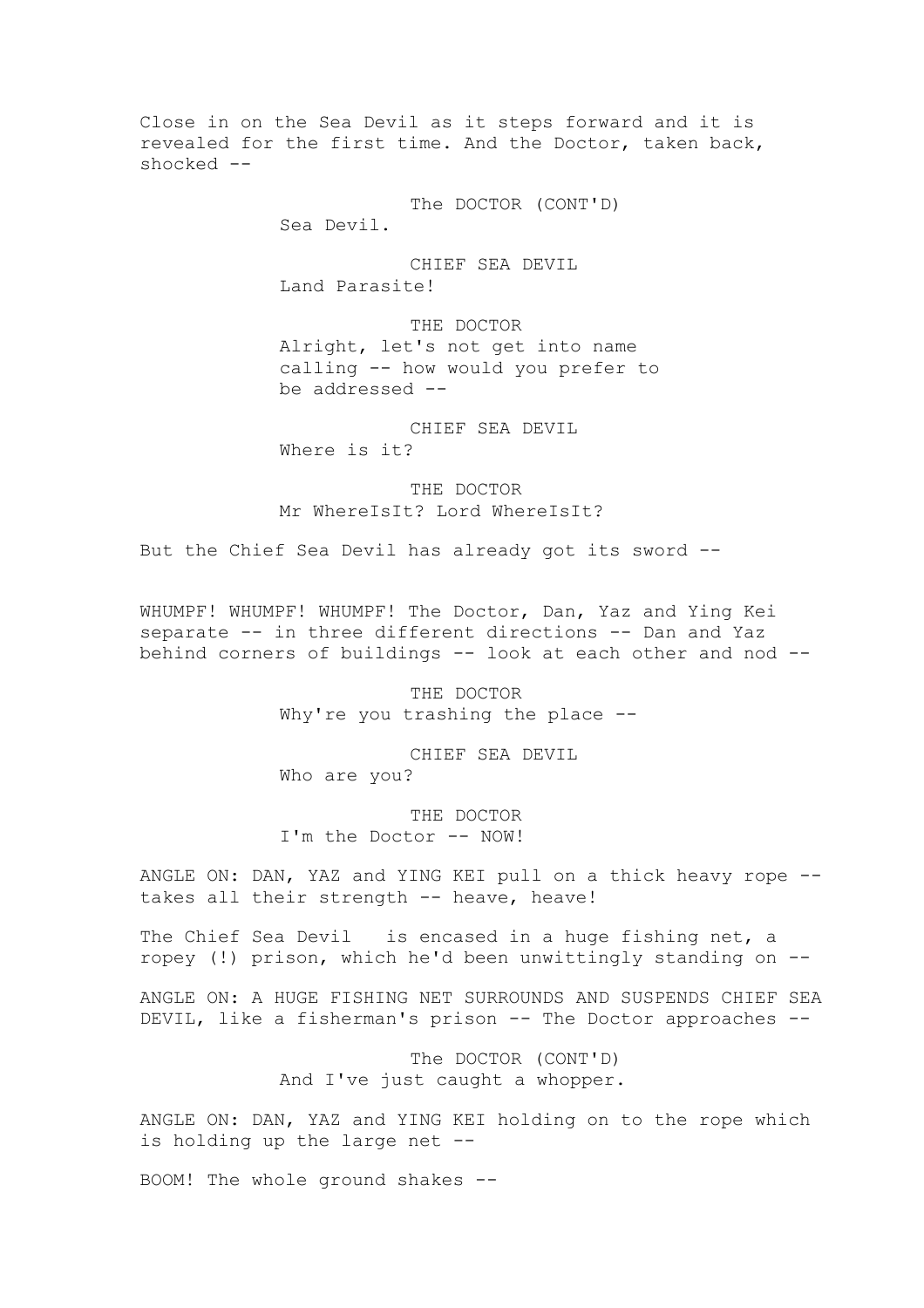CLOSE ON a big muddy puddle, shameless Jurassic Park T-Rex approaching rip-off shot, as the puddle ripples in concentric circles.

BOOM! The Doctor looks alarmed --

THE DOCTOR (CONT'D)

What is that?

BOOM! It's getting closer. The Chief Sea Devil takes his sword to the net!

BANG! The Chief Sea Devil lands on the ground!

CHIEF SEA DEVIL You think such feeble material can hold me, can hold any of my kind?

BOOM! The Doctor backs off -

He looks up and beyond the village -- the Doctor turns --

OUT OF THE MIST AND FOG, just beyond the village boundaries, comes --

A 16TH CENTURY PIRATE SHIP! BURSTING THROUGH, LOOMING OVER THE VILLAGE!

It rumbles and glides and booms -- HUGE, OMINOUS, TERRIFYING! Mist swirling around --

The DOCTOR

That's impossible.

And she looks up to it -- it's parked right on the edge of the village! THROBBING WITH A PIRATE SEA DEVIL CREW! Sea Devils all lined up at the front, wielding swords - an iconic, thrilling image --

> The DOCTOR (CONT'D) Since when do Sea Devils have a ship --

CHIEF SEA DEVIL Since me.

The Chief Sea Devil STRIDES FORWARD and then with one bound LEAPS IMPOSSIBLY HIGH and IMPOSSIBLY FAR -- onto the ship!

Chief Sea Devil POV: He's now on the bow of the ship, looking down at The Doctor and Yaz in the deserted village.

He grabs a pirate hat -- raises it at them -- shoves it on his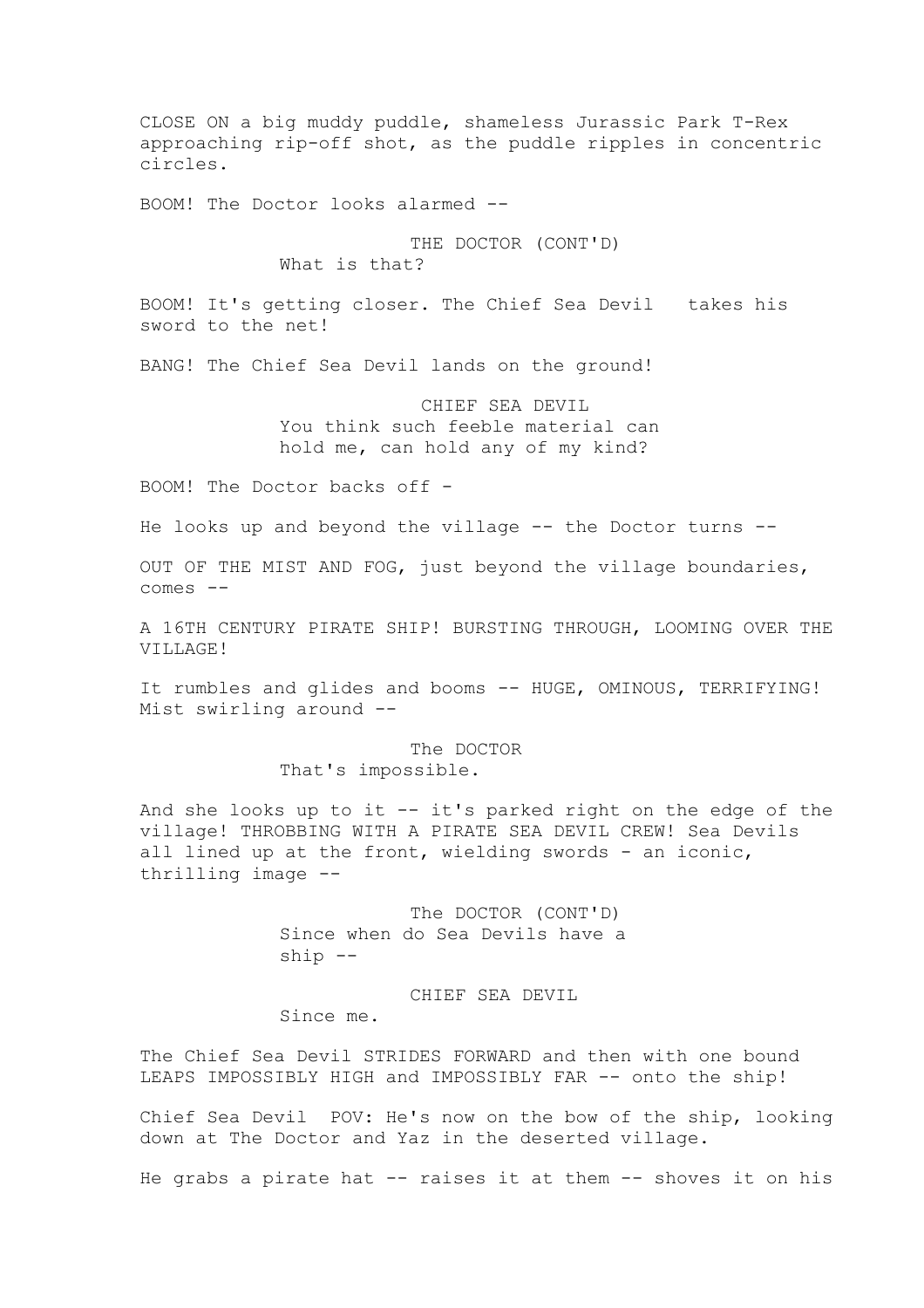head --

And the ship with a THUNDERING BOOMING KLAXON retreats into the mist and fog once more!

ANGLE ON: The Doctor and Yaz, stunned.

The DOCTOR Pirate Sea Devils. In 19th century China.

Yaz We're never gonna get our beach holiday, are we.

On the Doctor.

*10:07:04 Music in 'M04 Pirate Queen'*

CUT TO:

### **10:07:07 EXT. VILLAGE SQUARE/SMALL COASTAL VILLAGE - DAY**

MADAM CHING's face is in the muddy water as she comes back to consciousness -- she's lying on the floor -- rain is pounding down (all very Kurosawa Seven Samurai).

### *10:07:15 Music out 'M03 Catching A Whopper'*

Her first thought: she opens her hand -- close on: the chunk of stone with the coordinates engraved into it, still there. Relief on Madam Ching's face.

Then she looks beyond her -- Ying Wai is lying there, face down in the mud.

She crawls over -- turns him over -- his face and skin is covered with a spidery pattern of dark, inky markings - like a Lichtenberg figure. He's dead.

Close in on her horror -- as she realises what she's done.

MADAM CHING That's not possible...

Ying Kei grabs his swords -- and smashes it at her -- but she already has her sword out to block him -- their swords clash-

> MADAM CHING You want to die out here too? Like him?

Ying Kei struggling --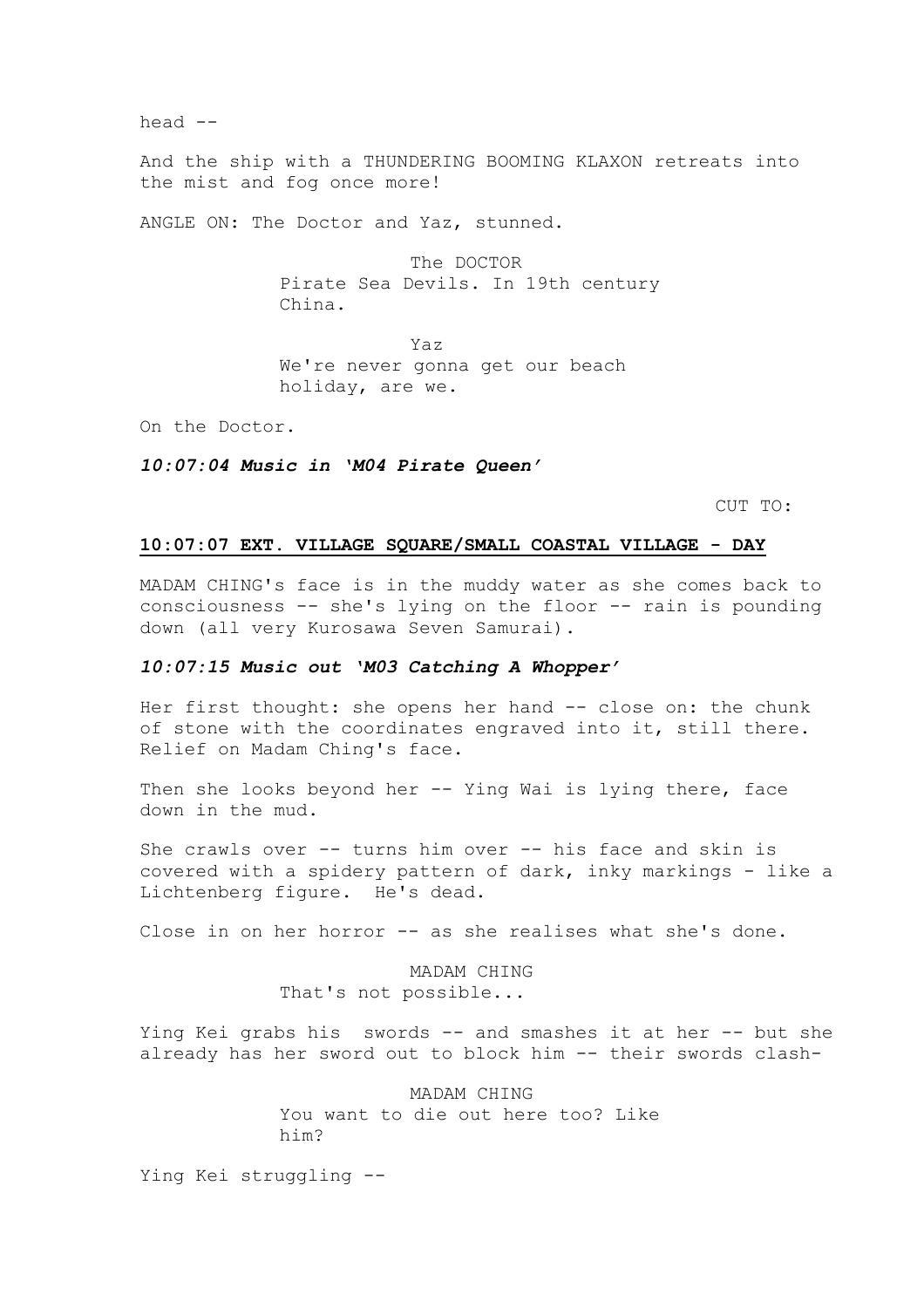YING KEI He was my father.

And there's another voice now --

THE DOCTOR (at Ying Wai's body) Exotroxic poisoning – Sea Devil weapon. It's filled every capillary. (to Ying Kei) I'm sorry for your loss, I don't know who she is, but I don't think she did this.

MADAM CHING I am Zheng Shih, Zheng Yi Sao – or Madam Ching. Who are you?

THE DOCTOR Madam Ching?! Pirate queen. I'm the Doctor, this is Yaz and Dan.

DAN

 $Hi$   $--$ 

YAZ Sorry about his outfit--

THE DOCTOR

(to the statue; sonics) Recently broken – presumably by you.

MADAM CHING It contained information, about treasure I'm seeking.

THE DOCTOR Must be some treasure.

MADAM CHING The lost treasure of the Flor de la Mar is worth any amount of statues.

dan Flor de la Mar? I thought that went down off the coast of Sumatra.

MADAM CHING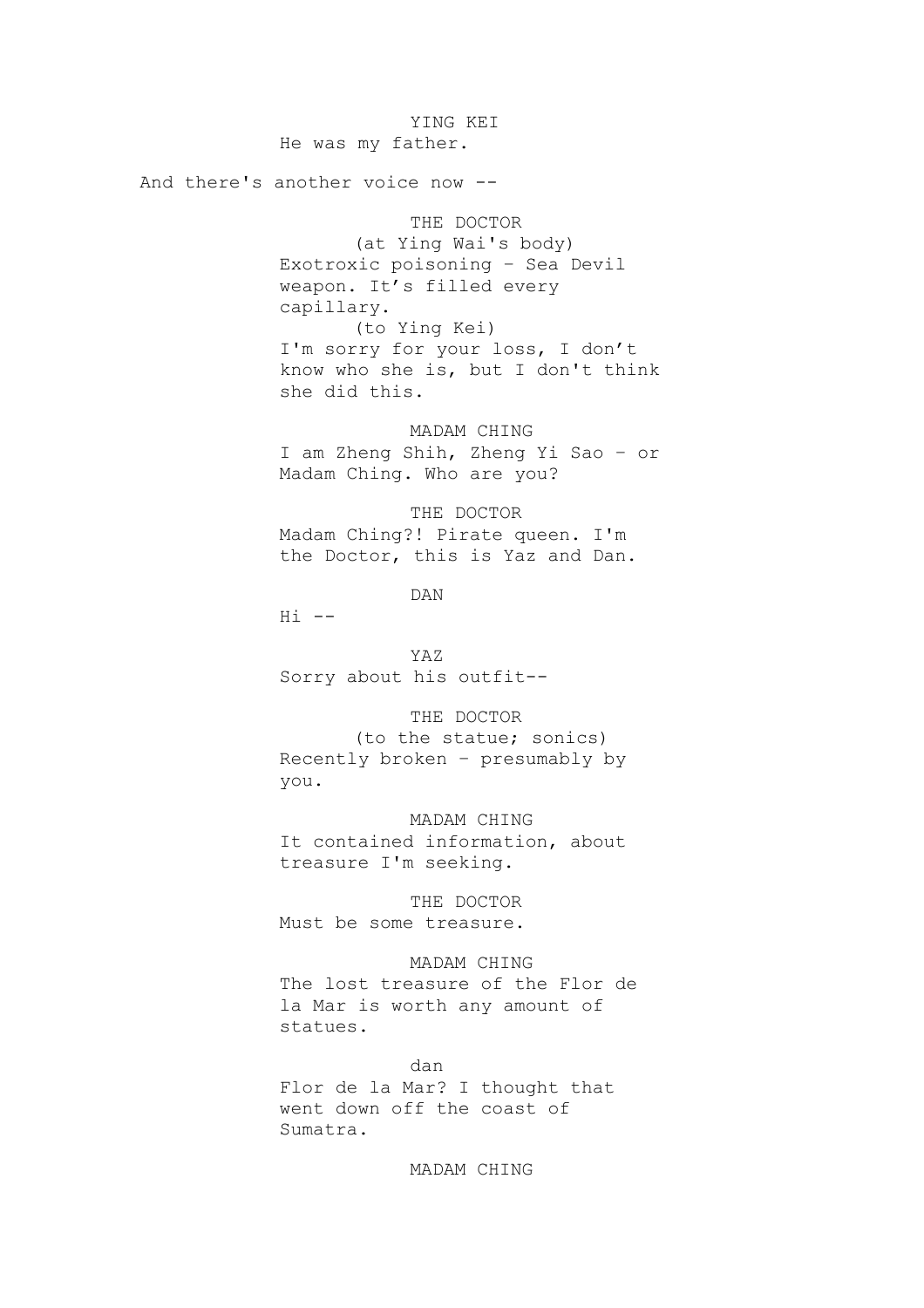Legend says the treasure was found, years later. By the great captain, Sin Ji-Hun. He was born at sea and knew the oceans like no one else. But his ship went down somewhere in these waters, centuries past. With the treasure still on it.

The DOCTOR (sonic makes a noise) Pulse fields way beyond anything feasible for 19th century humans -

(to Ying Ki and Madam Ching) What was on here?

Ying Kei An Ocean Demon. She killed my father and she released the demon.

Screams and smashes from the rest of the village -- close in on the Doctor, as she realises, grim --

On the Doctor.

-

CUT TO:

#### **10:08:49 EXT. MISTY OCEAN (1807) - DAY**

Mist, and more mist. We push through the mist to see an ominous silhouette --

The ship of the Sea Devils, hovering above the water, moving fast across it --

CUT TO:

### **10:08:56 EXT. DECK/SEA DEVIL SHIP (1807) - DAY**

Mist. Endless mist. We move through it onto the surface of the Sea Devil ship. The ship is barnacled, wrecked, green-tinged.

The deck is PACKED with Sea Devil crew, amidst the mist. And in the centre, holding court, is CHIEF SEA DEVIL, evangelist dictator. They hang on his every word.

> CHIEF SEA DEVIL My kin! I was betrayed. Deprived of our world and our waters. Entombed in the filth and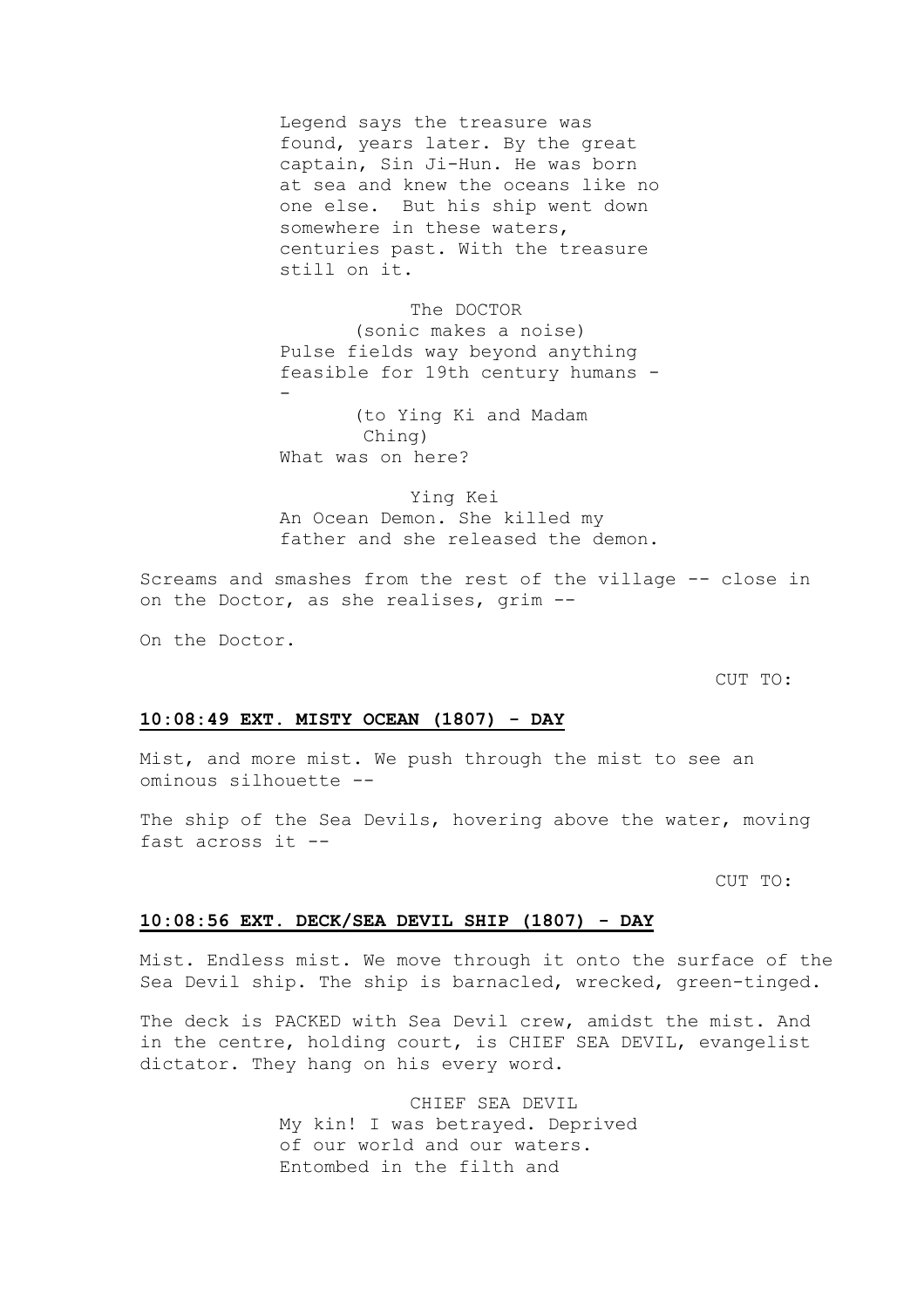parasitic air of the Land Crawlers. They showed me no mercy. (Beat) The call went out, and you awoke. And now our time has returned! Is the Hua-Shen ready to hunt? (Beat) Let it seek. Let it feast.

CUT TO:

### **10:09:23 EXT. SEA - DAY**

AERIAL SHOT: Calm, blue sea. We move slowly over it, above the surf --

And as we hover about it, a TERRIFYINGLY MASSIVE DARK SHAPE moves FAST underneath the surface of the water. Bigger than a ship, bigger than the biggest whale, clearly the shape of a living creature.

We follow the creature making its way beneath the surface --

And we pan up to reveal, in the far far distance, a tiny rowing boat on calm waters.

CUT TO:

#### **10:09:35 EXT. SEA (1807) - DAY**

A FISHERMAN throws his vast fishing net out. It hits the glass-like surface of the water beautifully, the pattern disrupting the water.

The fisherman sits. Looks out over the sea. Sunny, bright, calm, still. He's settling in to be here for a while.

CUT TO:

#### **10:09:39 EXT. SEA - DAY**

Moving faster across the surface of the water now - underneath the surface, the creature is also moving fast--

It's moving faster than us -- its shape moving on ahead - and now we hear a SOUND! A deep wail, a cry, a call echoes from the depths --

This creature is hunting.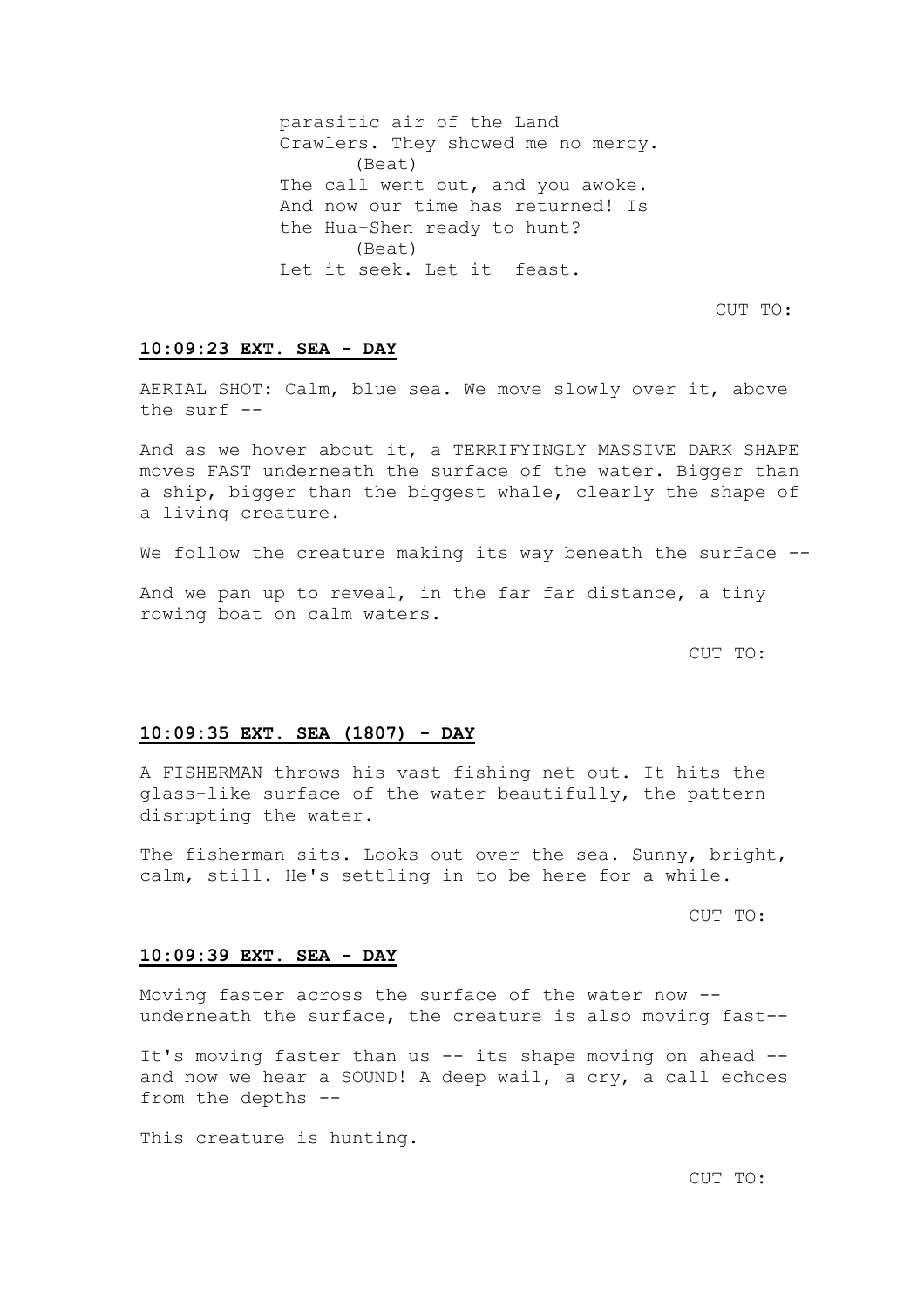#### **10:09:47 EXT. SHORE. CHINA (1807) - DAY**

The fisherman in his rowing boat sits patiently, when --

The boat begins to rock. He looks out --

Fisherman's POV: A large ripple of a wave heads towards him there is movement in the water -- some*thing*

The edge of another net is pulled into the water -- the net being pulled from the bottom of the boat, over the side, disappearing --

The fisherman tries to grab and hold on to the net -- but it's being pulled too fast! It burns his hands -- he lets go --

As BANG! The boat is rocked --

Close in on the fisherman's face -- he tries to grab his oars, to row away --

But as he does -- he hears the deep, terrifying call of an ancient sea creature -- he leans over, looks over the side - -

AERIAL shot: with the boat in the middle of frame, on the sea, a HUGE MASS beneath the surface heading towards his boat  $--$ 

CREATURE POV: the camera moving at speed towards the fishing boat -- the fisherman stands in shock as --

THE CAMERA CRANES UP, water cascading off below: unseen creature POV looking down on the fisherman, drenched in water, now in shadow as the creature's unseen form blocks out the sun on him --

The deepest, most terrifying aquatic wail and roar --

The camera zooms IN AND DOWN AS THE CREATURE GOES FOR KILL -- the fisherman screams his last --

CUT TO:

### **10:10:23 ext. shore/southern china - day**

Clifftop, ocean in the distance --

Dan Listen, I'm sorry about your Dad.

YING KEI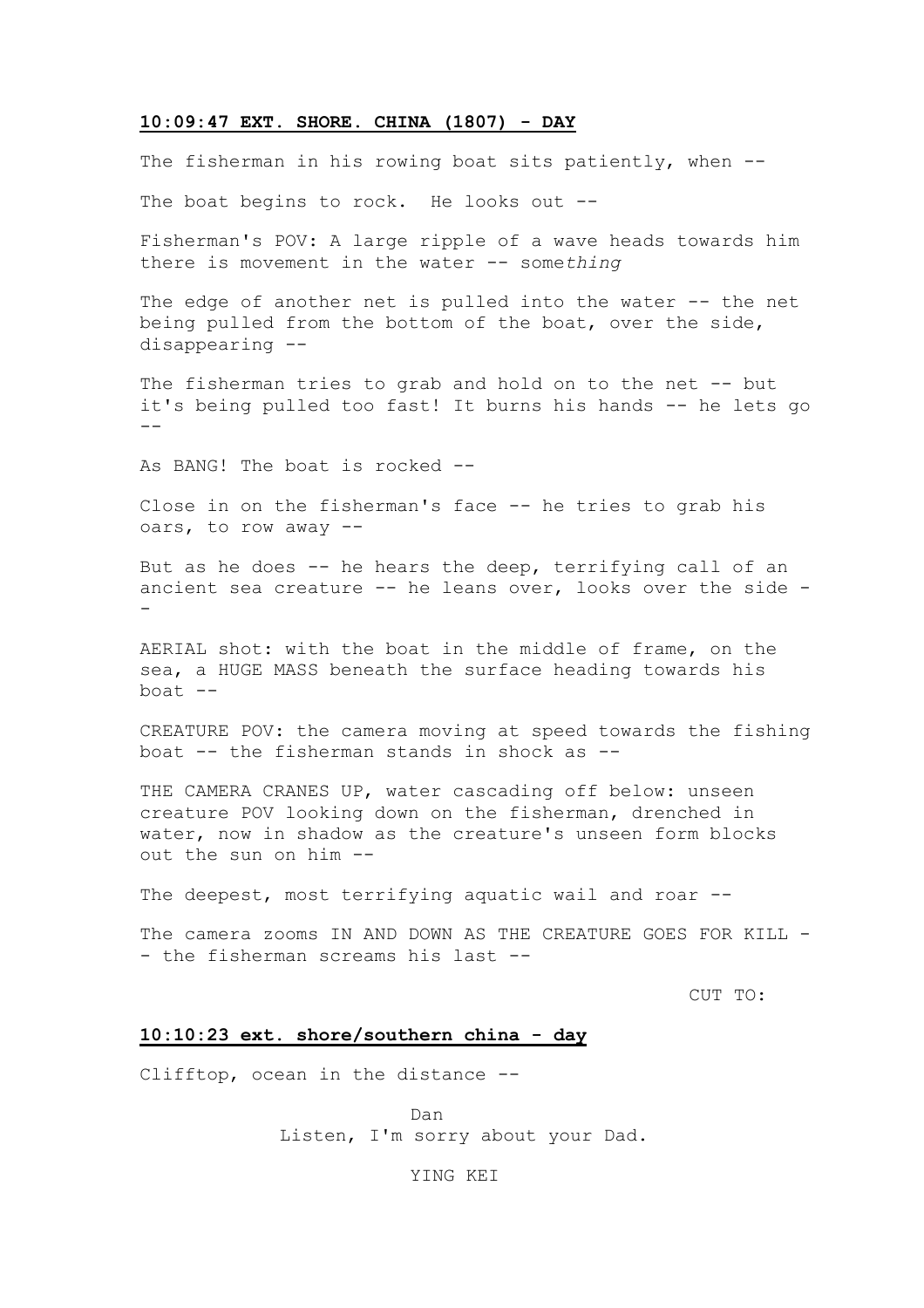The duty's mine now. I'm not going to let her get away. We can get on her ship. Make sure my father didn't die in vain.

DAN How're we gonna get on there?

YING KEI Swim, of course. (as Dan looks back)

He heads on -- we stay on Dan, who's just starting to kick himself as he looks back to the village --

> Dan I'm not supposed to wander off.

> > Cut TO:

### **10:10:55 INT. TARDIS - DAY**

THE DOCTOR slams into the TARDIS, followed by YAZ --

The DOCTOR Rule one! Don't wander off! Why didn't you stop him --

Yaz Why's that my fault? He's a grown man --

The Doctor slams a chunk of the statue into the TARDIS console, activates a load of controls fast -- information coming up on a wall panel screen --

> THE DOCTOR Since when do Sea Devils have a ship?

YAZ So you know them, these Sea Devils?

The DOCTOR We've crossed paths once or twice.

YAZ Where do they come from?

THE DOCTOR Slight wrinkle there. Earth. They were here before humans. They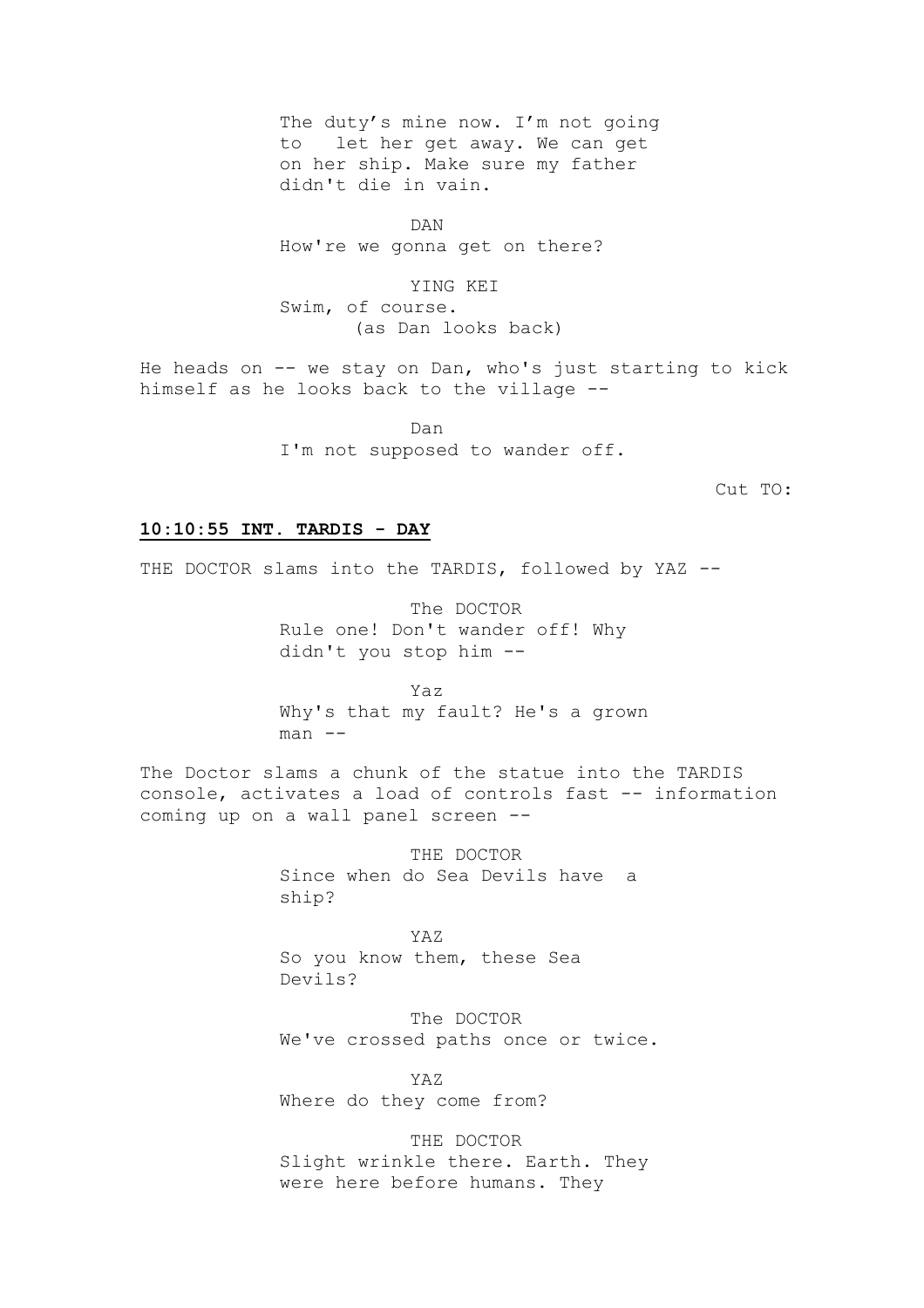regard Earth as their own planet.

### YAZ

That's not good.

### THE DOCTOR

### (Beat)

I'm just trying to get a trace on this Sea Devil ship -- but not getting anything. They've masked their route: they must know I'm onto them. Maybe it's time to have a word with Madam Ching.

#### YAZ

She didn't take much notice of you last time.

### THE DOCTOR

No, but she did give something away. She is looking for the lost ship of Ji-Hun and the lost treasure of the Flor de la Mar. Now what if we had it?

YAZ

But we don't have it.

### THE DOCTOR

But what if we did -- that'd shut her up and bring her on our side. That's why we came in the first place -- to find out what happened. But we got diverted off course. Well I'm diverting us back on.

#### YAZ

What, we're leaving -- without Dan?

### THE DOCTOR

He wandered off! Now we're wandering off too! Short hop. Few centuries -- if I can access the TARDIS databanks, and find the last known sightings of a ship with a commander named Ji-Hun --

### Yaz

This is where a time machine comes in handy.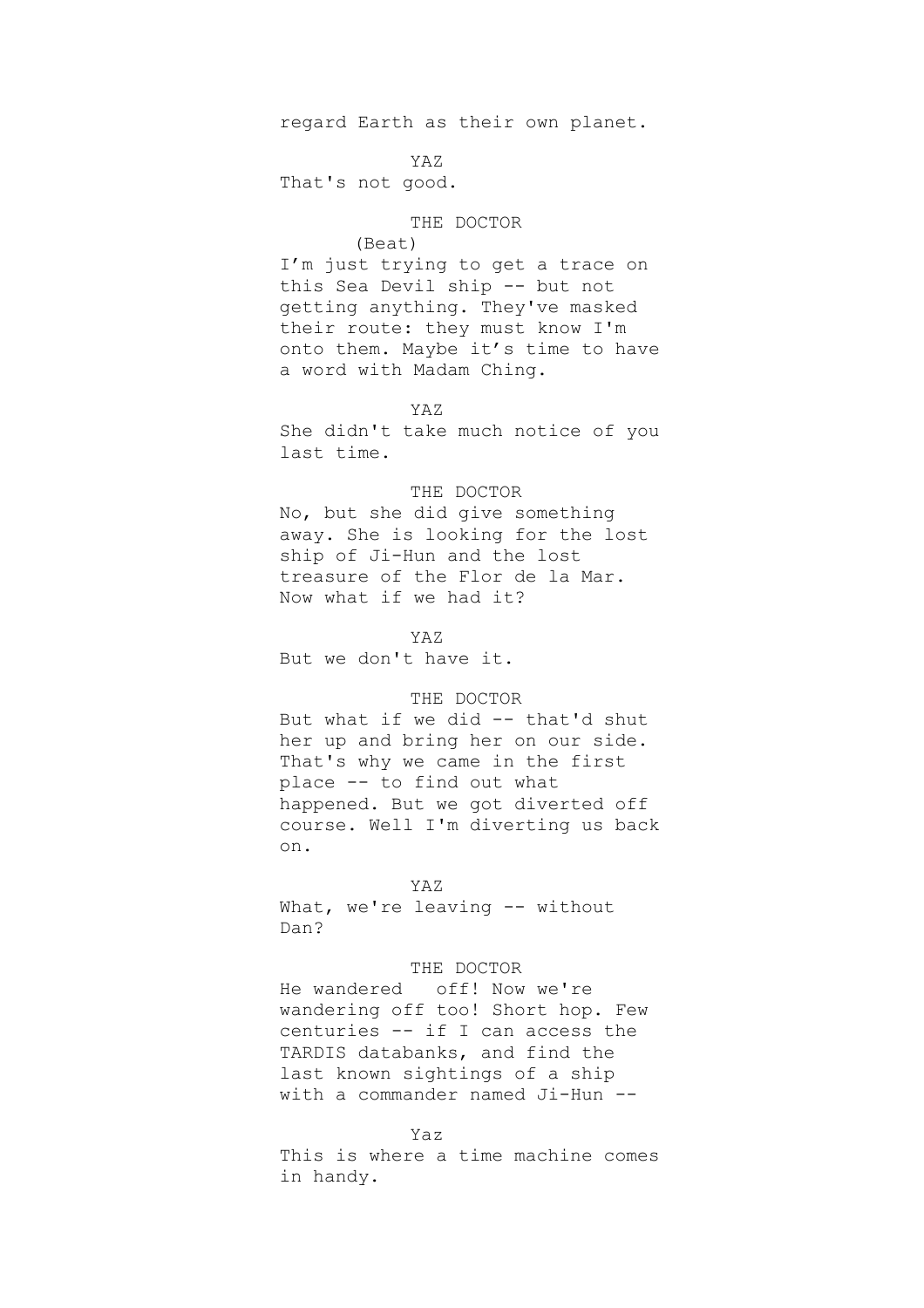#### THE DOCTOR

Exactly -- we find out what happened to Ji-Hun, maybe pick up the lost treasure, zoom back to bargain with Madam Ching, and track down those Sea Devils.

The TARDIS shakes -- the screen shows a twisting coloured map of magnetic flows.

CUT TO:

#### **10:12:06 EXT. SEA - DAY**

WIDE ESTABLISHER: MADAM CHING's SHIP sits resplendently on the water -- as the sun is setting --

We might, if we were really lucky, see two tiny FIGURES climbing up a rope ladder on the side --

CUT TO:

### **10:12:10 Ext. deck/Madam ching's ship - day**

A spectacular 19th Century Chinese sailing ship. Billowing sails. Ornate detail. It creaks and sways as it sails.

Close on MADAM CHING's face as she carefully adjusts a dial on a complex piece of nautical equipment, frowns, then slides quickly to starboard and tugs a pulley, adjusting the jib.

She is managing the whole, enormous ship all on her own. She's a master at work - hopping between sheet-ropes, tiller and wheel - everything in control (just).

As she works we ANGLE ON the other end of the ship, hidden from sight by the main sails --

A pair of hands reaching up from over the side of the ship. A head pops up: a soaking wet DAN!

Unnoticed, he and YING KEI have climbed up a rope ladder on the side of the ship -- both of them dripping wet from swimming.

Dan climbs over -- and lands on the deck -- hides behind a set of barrels --

Ying Kei jumps down and over -- they're unnoticed. They sit behind the barrels. Ying Kei looks to Dan --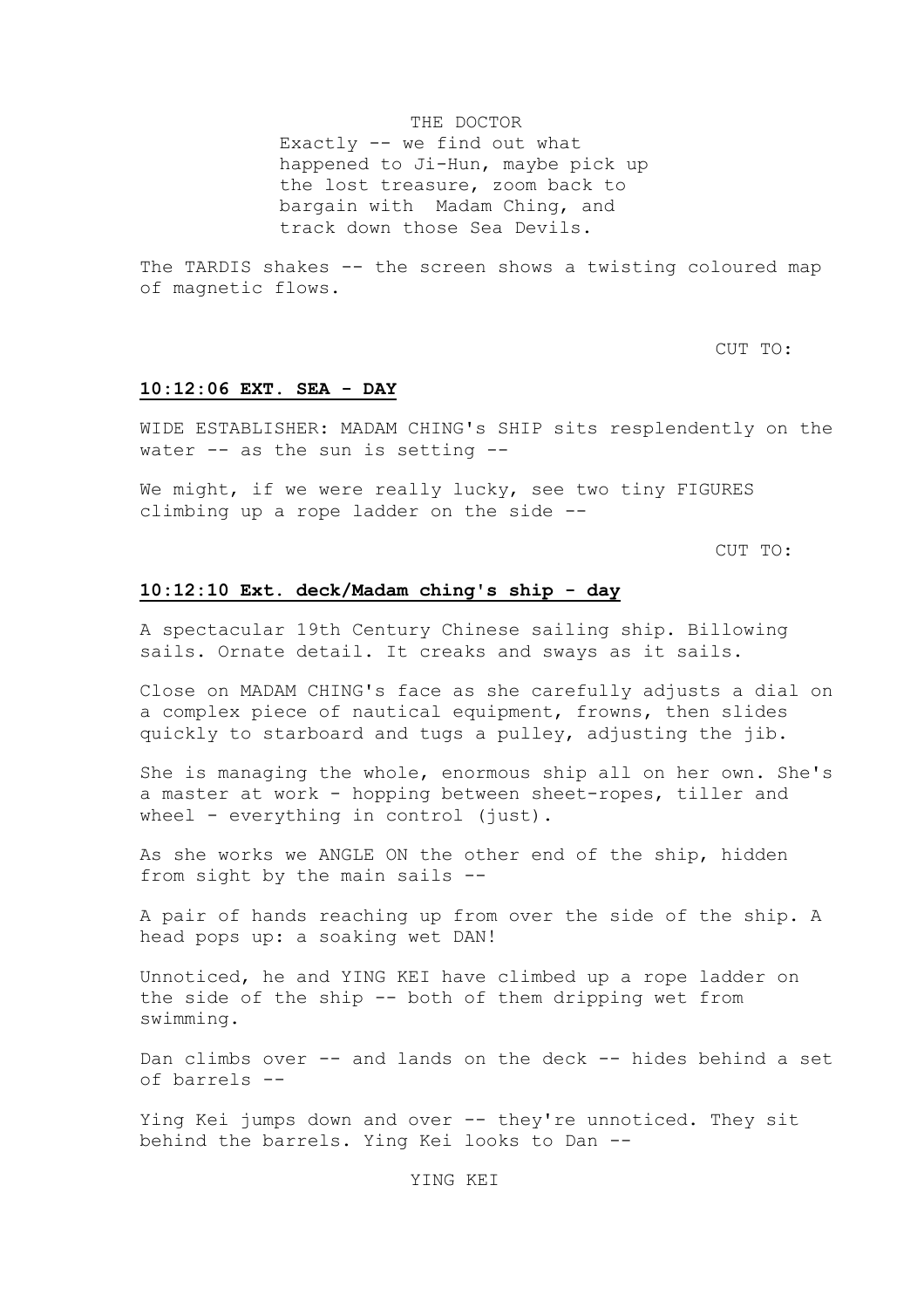I don't understand. Where are her crew? DAN That's what I was just thinking. YING KEI This will make it easier to kill her -- DAN Woh -- nobody said anything about killing. YING KEI I have to avenge my father. DAN Son, you don't stand a chance. YING KEI There's two of us. You must be pretty good at fighting if you've survived to be -- DAN (as Ying Kei looks at him) What? YING KEI Seventy. Sixty?

DAN

Forty-two.

BANG! Something lands behind them -- they turn to see --

MADAM CHING, having jumped down from above, unsheathed her sword -- strong, powerful, iconic. Push in on her.

MADAM CHING

Stowaways!

Close in on Dan and Ying Kei.

DAN Let me do the talking here.

HARD CUT TO:

**10:13:13 Ext. deck/Madam ching's ship - day**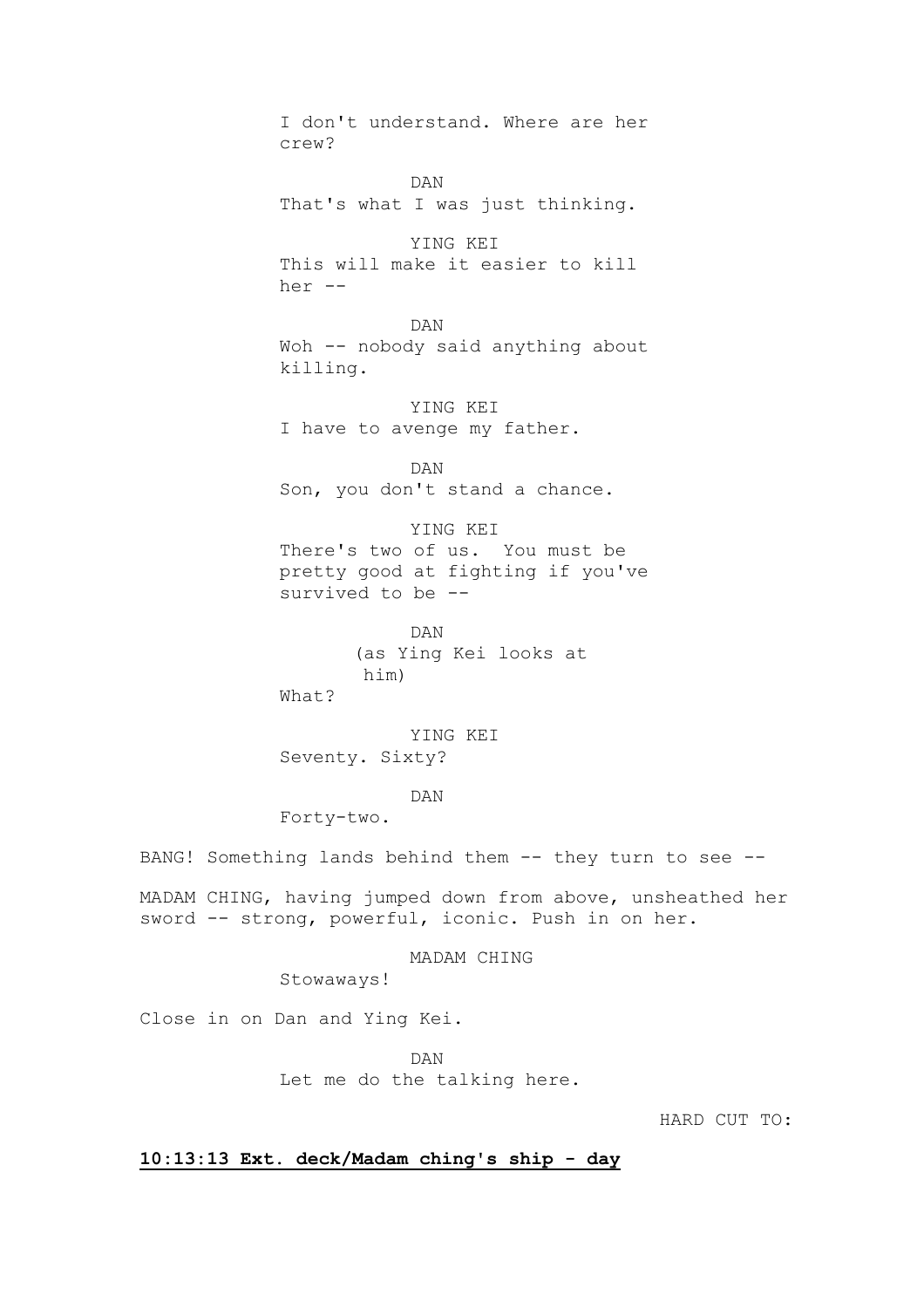Madam Ching steps away to reveal: DAN and YING KEI hanging upside down by their feet from the mast! MADAM CHING comes in close to their reddening faces.

> MADAM CHING So, my stupid little stowaways. You think you can bring bad luck to my ship? Tell me why I shouldn't kill you both now.

Ying Kei You might as well, because otherwise, we're going to kill you.

And Madam Ching laughs --

MADAM CHING For a boy who's hanging upside down, you still have some spirit. (Beat) But that won't keep you alive for long.

DAN You've got no crew.

Close in on Madam Ching -- busted.

Dan Somehow, you've managed to sail this thing here on your own. Now I'm no expert, and I dunno how many crew should be on here. But, surely three's better than one.

Madan Ching brings her sword to Dan's upside down chest

MADAM CHING You think you're so clever?

Dan

I'm not clever.

MADAM CHING I got what I came for. (Beat) But I need to get to the wreck of the lost ship fast. If I let you live, you'll work the ship, do as I say. (to Ying Kei)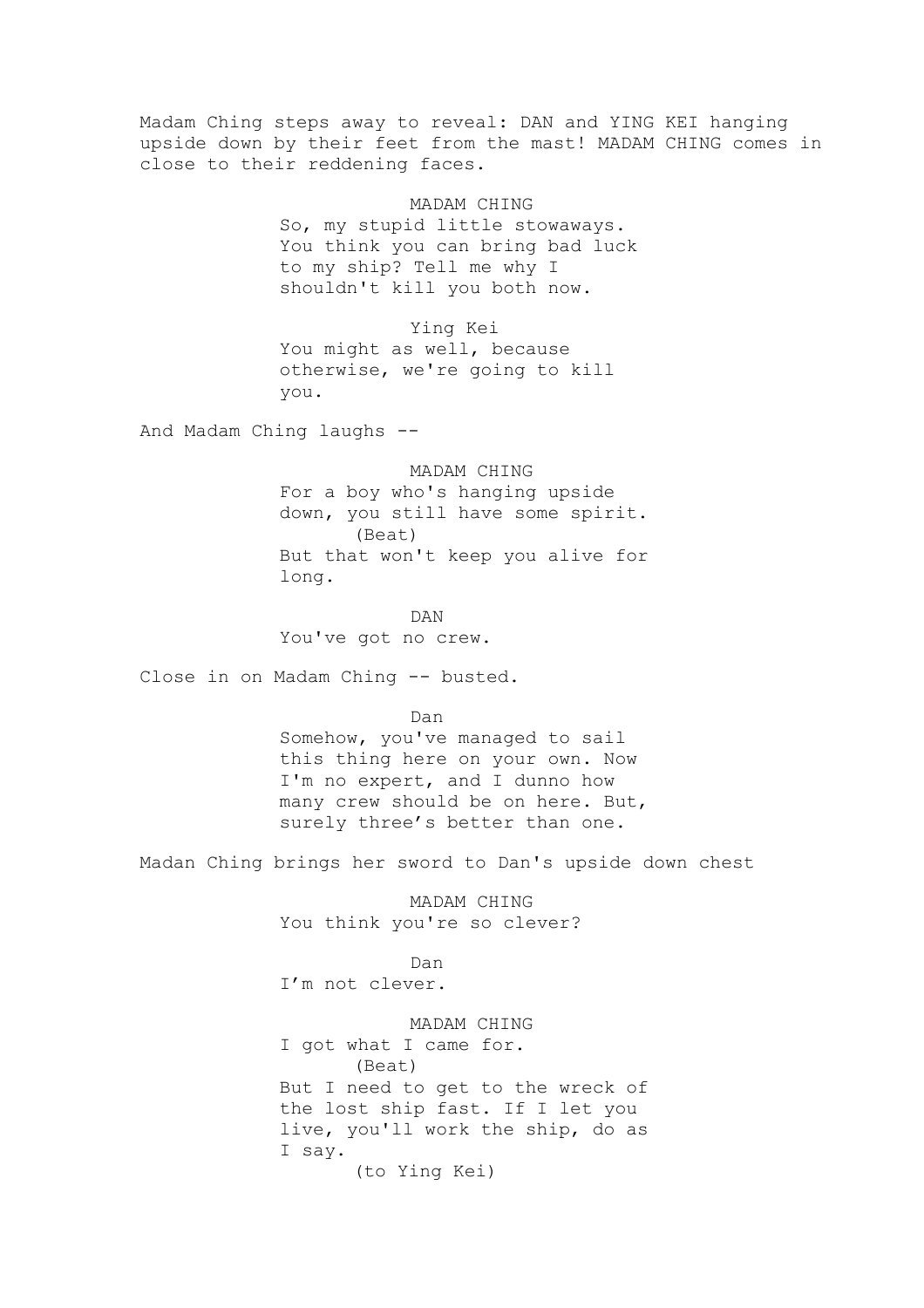And if you're lucky, you might make it back home alive.

DAN So where are we going to exactly?

*10:14:30 Music in 'M05 Who Wants To Be Next'*

MADAM CHING The shipwreck which holds the lost treasure of Ji-Hun.

CUT TO:

### **10:14:37 Ext. Ji-Hun's ship/sea (1533) – day**

CAPTION: 1533

### *10:14:43 Music out 'M04 Pirate Queen'*

Light mist on the ship. The TARDIS materialising, in a hidden area of the deck, away from prying eyes. THE DOCTOR and YAZ sneak out  $--$  we're with them as we see through the mist  $--$  and we hear screams -- the sound of bodies falling -- the splashes of water -

A TALL IMPOSING COMMANDING FIGURE in the middle of the deck. The crew are scattered all around the ship, terrified -- some are standing on the railing -- he is wielding a sword. JI-HUN.

Several huge boxes of glinting TREASURE in the middle of the deck. Gold, jewels, silver, diamonds, pearls...

> Ji-Hun Who wants to be next?! Any man who tries to stay will be executed at my hand.

His crew look at him terrified --

ANGLE ON: the Doctor and Yaz hiding out of sight, watching, processing --

> The DOCTOR Looks like a mutiny on Ji-Hun's ship --

ANGLE ON: Ji-Hun --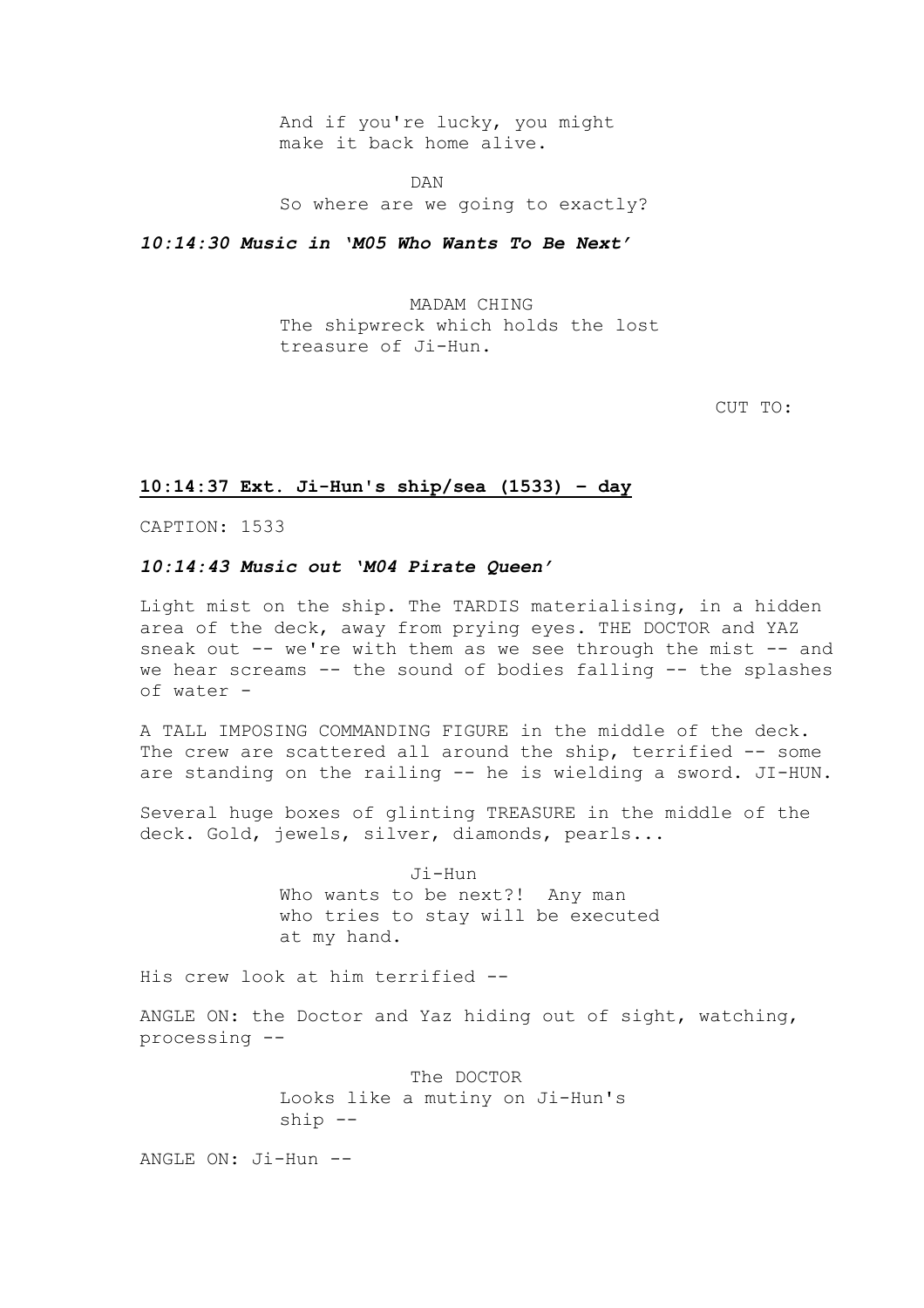Ji-Hun Go! All of you! And you, Lei Bao.

CREW MEMBER Ji-Hun, what has happened to you?

ANGLE ON: Yaz and the Doctor -- Yaz whispering --

yaz khan Doctor, this isn't a mutiny - he's throwing them all off.

ANGLE ON: a fearful CREW MEMBER keeps his distance circling round, standing near the edge of the shop, warily -- emotional  $- -$ 

Ji-Hun -- grabs him -- and pushes him over board -- into the approaching mist -- the sound of a scream and the water --

> Ji-Hun (addressing the rest) Jump to your fate. Now. I said leave!

ANGLE ON: the sounds of men jumping into water as we close in on THE DOCTOR and YAZ watching, hidden --

> Yaz KHAN He's forcing them off, to die in the water.

The DOCTOR (looking elsewhere) What is that?

In another part of the deck, there's a pattern of mist forming -- the Doctor sonic'ing ahead --

> The DOCTOR That's not natural mist.

And it forms to reveal – CHIEF SEA DEVIL! Forms out of a swirl of mist! He steps up to confront JI-HUN. (The deck is now deserted of sailors).

ANGLE ON: the Doctor and Yaz watching --

The DOCTOR

Oh no...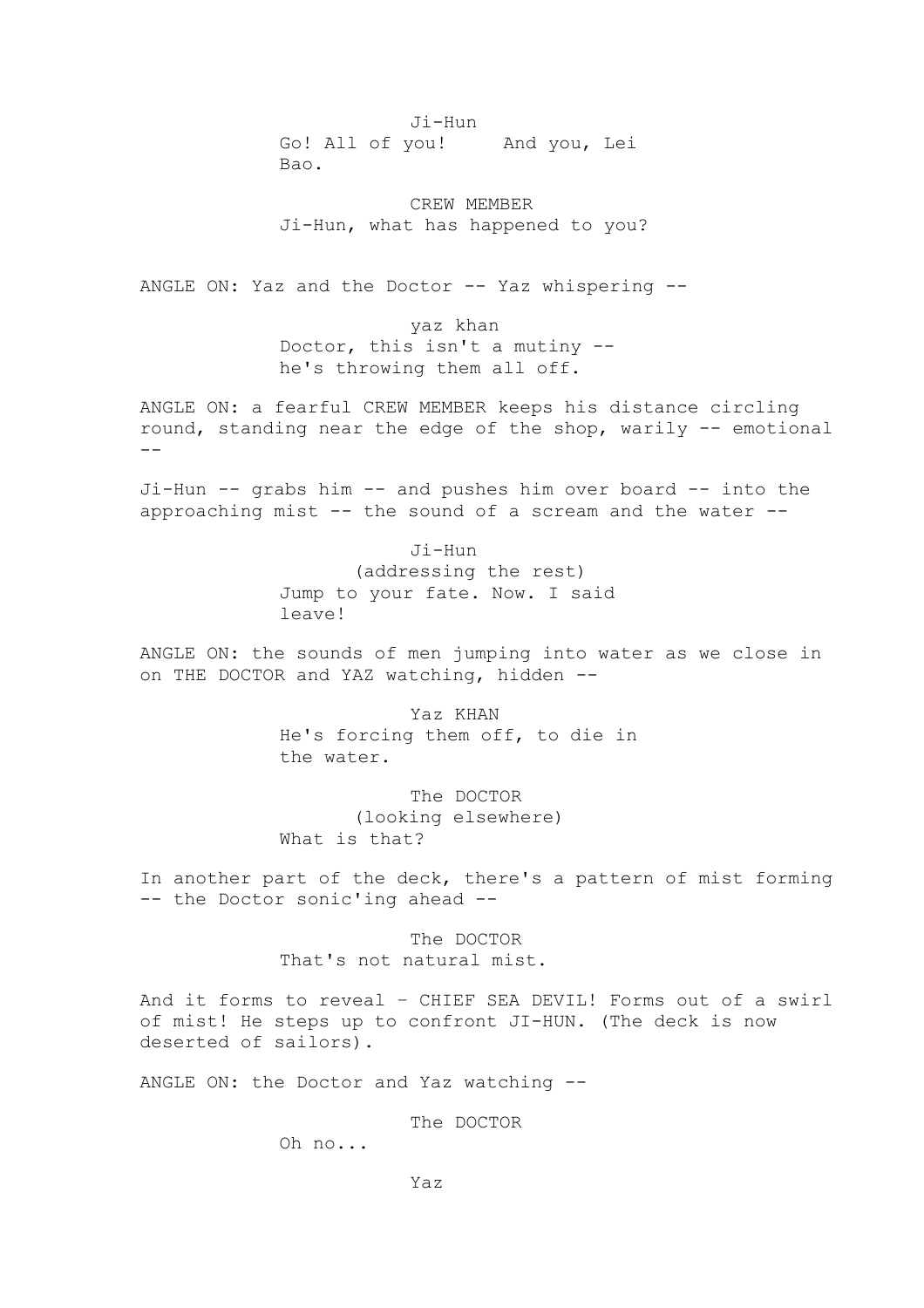Those things were here, in the 16th century.

And as the watch, Ji-Hun KNEELS before Chief Sea Devil! Looks up.

> JI-HUN My Lord. My ship is yours.

ANGLE ON: the Doctor and Yaz. The Doctor shocked at Ji-Hun's actions.

> THE DOCTOR Ji-Hun was in league with the Sea Devils.. why would he do that?

ANGLE ON: JI-HUN and CHIEF SEA DEVIL.

CHIEF SEA DEVIL Do you have what we agreed?

JI-HUN

I do.

CHIEF SEA DEVIL (towering over him) How does it feel to betray your own?

Close in on Ji-Hun -- Close in on the Doctor --

There's screams from in the water below -- as a DEEP BASSY BOOM makes the whole ship judder and shake! --

And from below -- HUGE TERRIFYING ALIEN CREATURE BATTLE CRY --

JI-HUN looks to CHIEF SEA DEVIL --

Ji-Hun

What's that?

CHIEF SEA DEVIL You expect me to honour an agreement -- with a land crawler like you?

JI-HUN (unsheathing his sword) Betrayal!

> CHIEF SEA DEVIL (unsheathing his)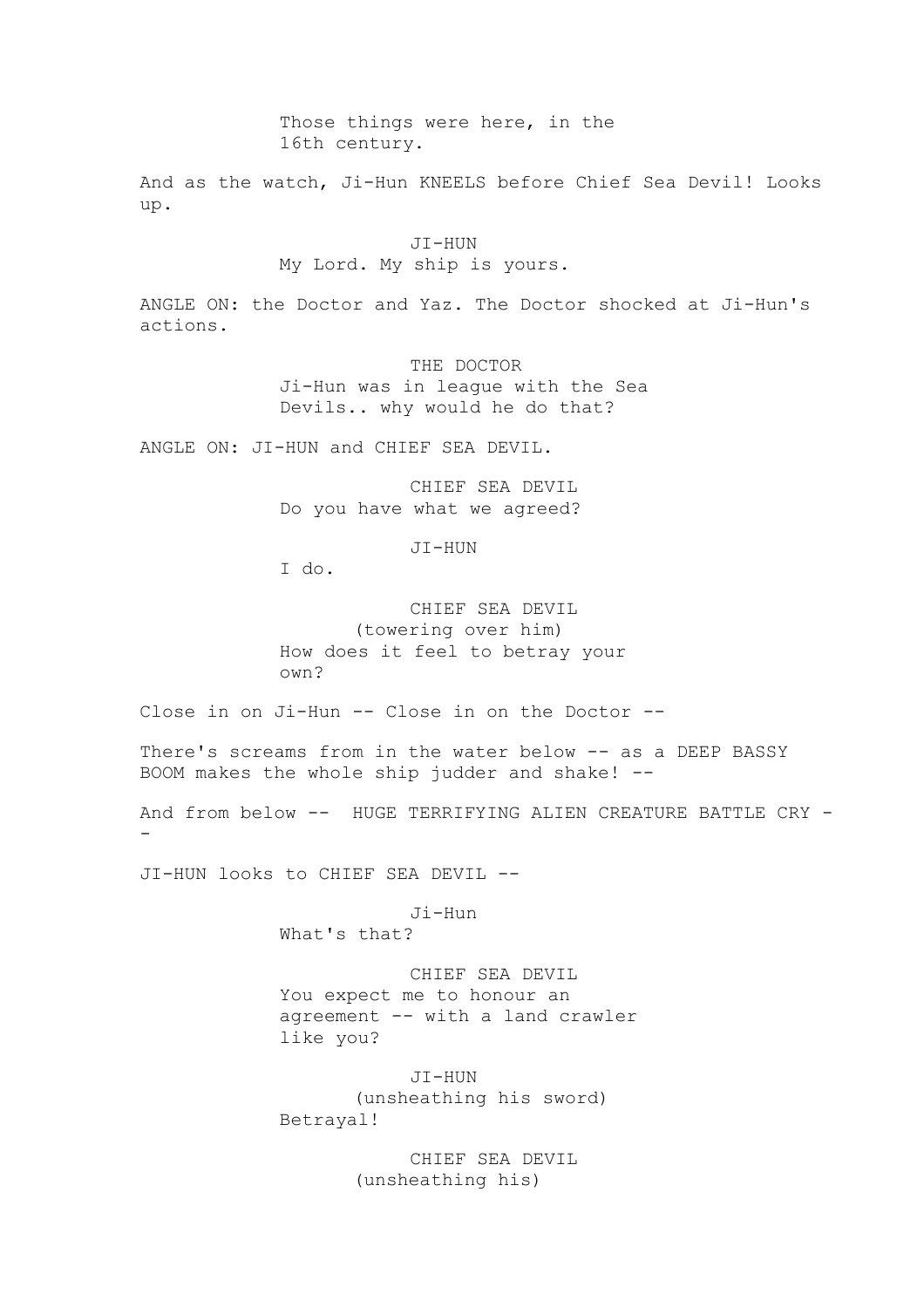### Victory!

Their swords clash -- BOOM! The ship lurches again --

YAZ and the DOCTOR hold on as THE SHIP lurches -- the sound of wood splitting and ripping --

The alien creature's battle cry once again!

Yaz This ship is going down --

The DOCTOR Back to the TARDIS --

She and Yaz run back down the stairs --

CUT TO:

### **10:16:27 INT. TARDIS - DAY**

THE DOCTOR and YAZ running in -- as the TARDIS lurches -- goes 45 degrees -- they lurch -- almost FALL!

> The DOCTOR What was he doing? I mean that's the trouble with history, never anything like the books! Same as Stephen King movies!

> Yaz KHAN And we didn't get the treasure --

The DOCTOR (flying round the controls) No, but we did get something Madam Ching doesn't have -- an exact location --

YAZ KHAN (keeping up; helping with controls) For where the ship went down. And a TARDIS that can take us to that same spot in the future --

THE DOCTOR (pulls demat lever) Yup! *274* years, four months and two days into the future will takes us back to where we left Dan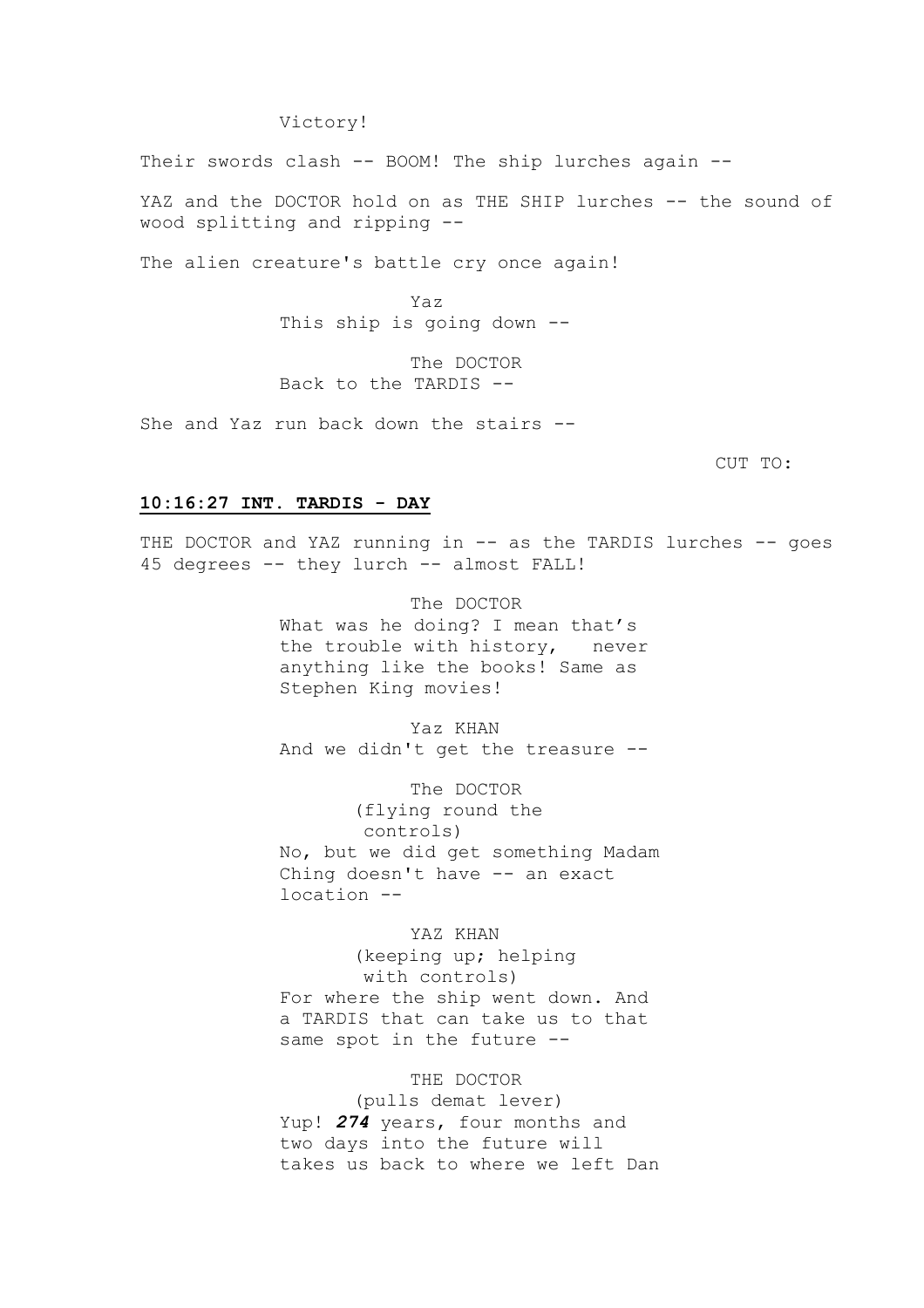-- even if he did wander off -and on to the ocean floor. Where, with a bit of luck, we'll find the wreck of Ji-Hun's ship, and the lost treasure.

BANG! The TARDIS lands! The Doctor beams like she's done the best wheelie ever --

> The DOCTOR Did you see how quick that was? And we're bang on, come on -- (nudging Yaz) Tell me you're impressed.

YAZ KHAN (grins) You're like a kid sometimes.

THE DOCTOR

(so proud) Thanks! What, only sometimes. Let's have a look at this shipwreck.

She runs to the door -- Yaz joining her --

Yaz khan Wait, are we not under water? Shipwreck, bottom of the ocean.

THE DOCTOR I know. I love being at the bottom of the ocean.

YAZ KHAN And you're gonna open the doors?

### THE DOCTOR

Oh yes.

She opens the doors! Ta-da! THE SEABED SITS BEYOND! Awesome! Yaz looks to the Doctor, figuring it out.

> THE DOCTOR Oxygen bubble.

Yaz Oxygen bubble.

The DOCTOR I reinforced it with a aquashield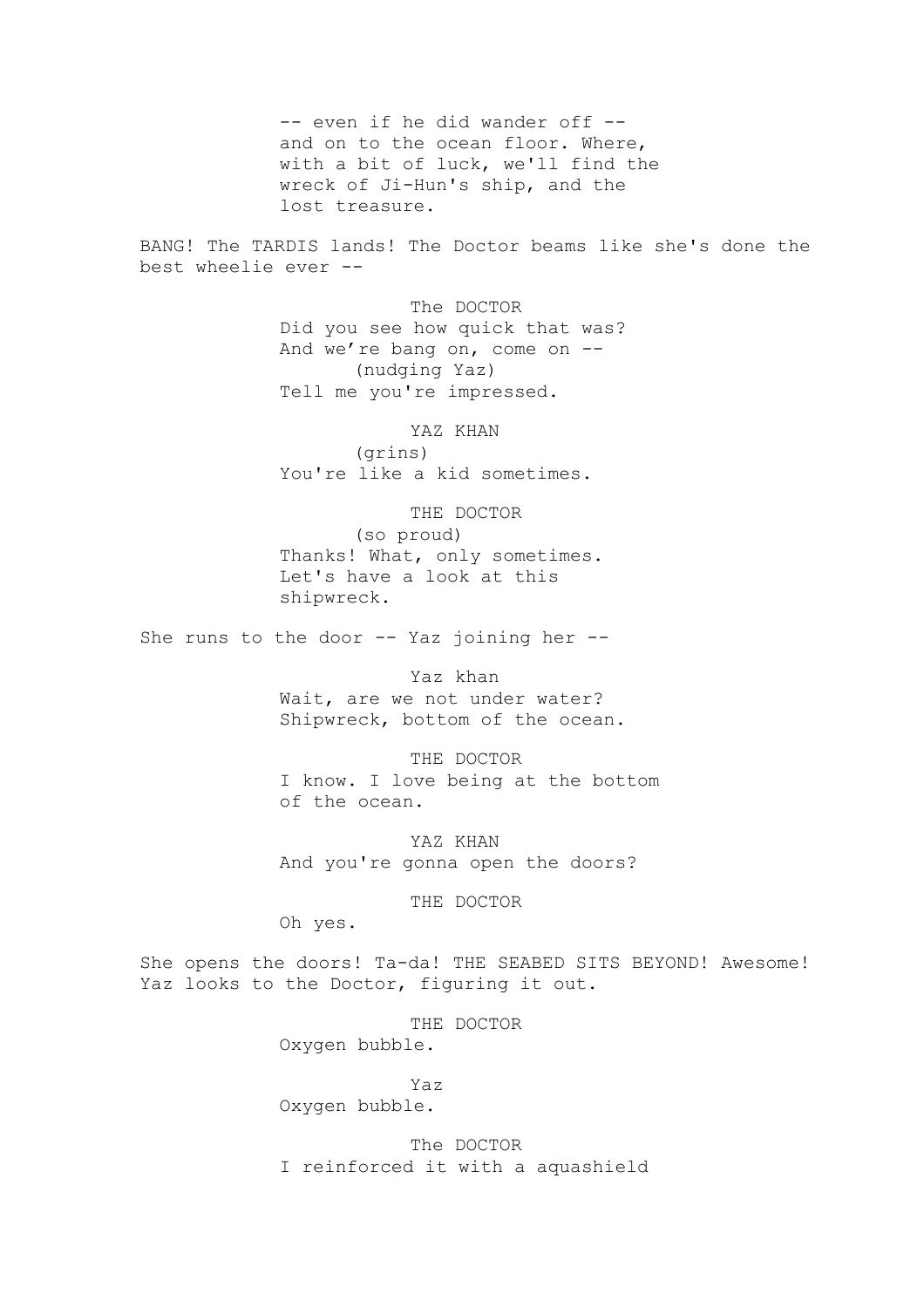as well. Just in case. Be a bit embarrassing to drowned after all this.

Yaz and the Doctor stand looking out --

THEIR POV: stunning oceanscape. Coral, fish, light through blue water. Take it in. Then take in the Doctor and Yaz's quiet awe, as they stand close to each other.

> The DOCTOR Wow. Isn't it spectacular. (Beat; awe and delight) What a universe. What a planet. Just when you think you've seen the lot. There's something like this.

YAZ It's stunning.

No.

THE DOCTOR Yes it is. Not a bad date, am I?

YAZ (looks at the Doctor)

She drifts off. Looks out again. Awkward. Yaz looks out too. Closing in on the two of them, lit by the ocean.

> THE DOCTOR (Frowns!) Something's missing.

Yaz looks back at the Doctor, expectant.

THE DOCTOR

(slaps her forehead) No ship, Sherlock! Not the tiniest sign! Where's the ship?! It's only been 274 years. At the very least there'd be a wreck. (sonics) We're definitely at the right spot. These are the exact coordinates where it went down! It can't have just disappeared into thin water!

YaZ KHAN Could it have moved with the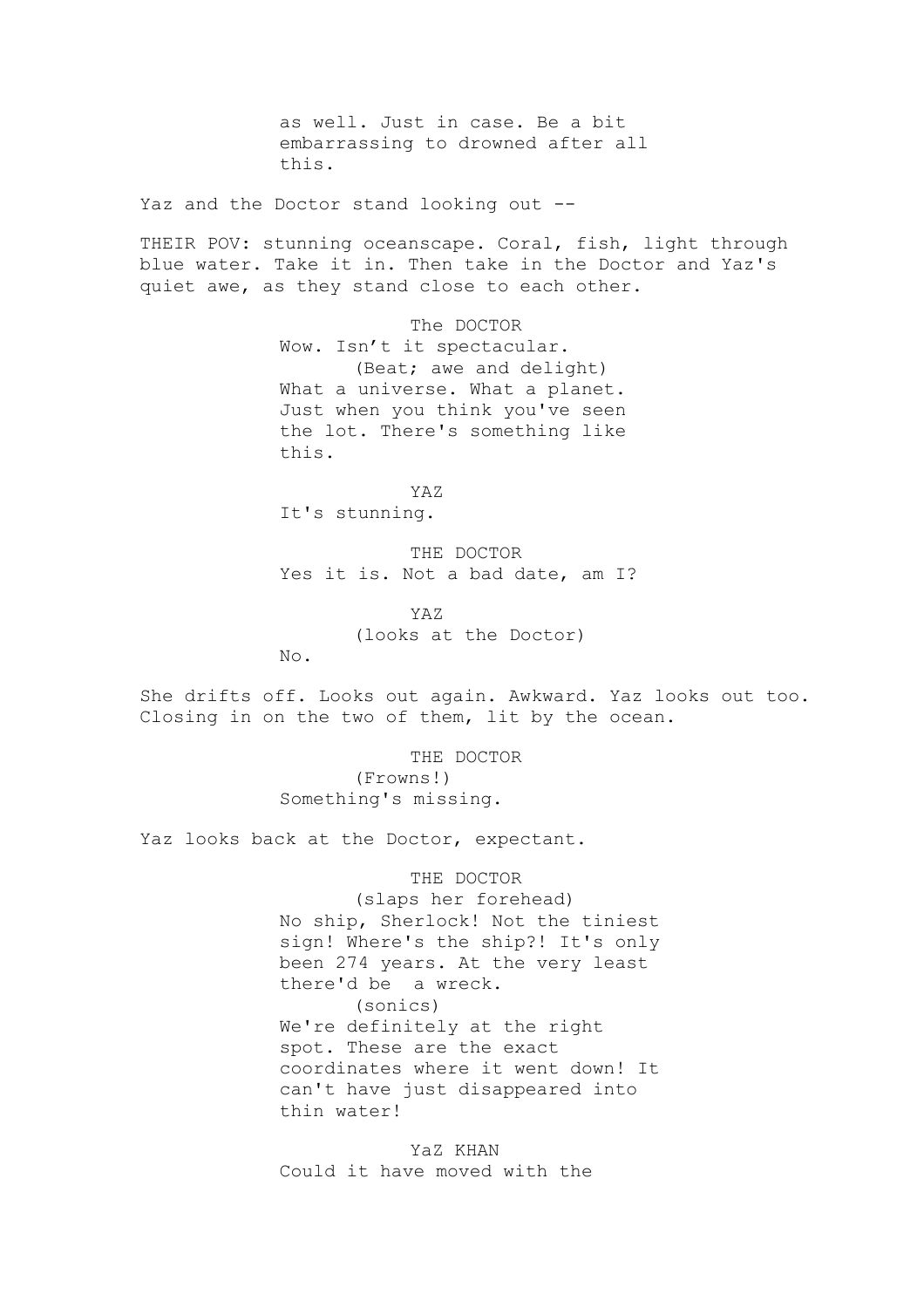currents, over time?

THE DOCTOR Maybe, but there'd still be mineral detritus and I'm getting anything --

She's now lying down, sonic'ing over the edge --

DOCTOR'S POV -- looking down at the ocean bed --

-- and the ocean bed is starting to fall away -- to disintegrate, like sand through an hourglass, as if it's parting-

-- but the water above it remains in place and undisturbed! --

WIDE: the floor falling away beneath the TARDIS!

Close in on the Doctor, low angle looking up at her looking down -- alarmed --

> The DOCTOR Yaz -- you know the ocean floor?

> > Yaz

Yeah --

THE DOCTOR It's not really there any more --

Yaz jumps down side by side by the Doctor! They look down!

DOCTOR AND YAZ'S POV -- an endless black hole down, as the sides of the ocean floor fall away --

> Yaz How are we not falling? And how is the water not moving?

> > THE DOCTOR

Not sure --

And as they look -- a MASSIVE METALLIC CLAW THE SIZE OF TWO TARDISES COMES BARRELLING UP OUT OF THE DARKNESS! -- RUSHING AT THEM!

FAST CUTS: The Doctor and Yaz leap up and slam the doors --

Cut TO:

### **10:19:20 EXT. SEABED - DAY**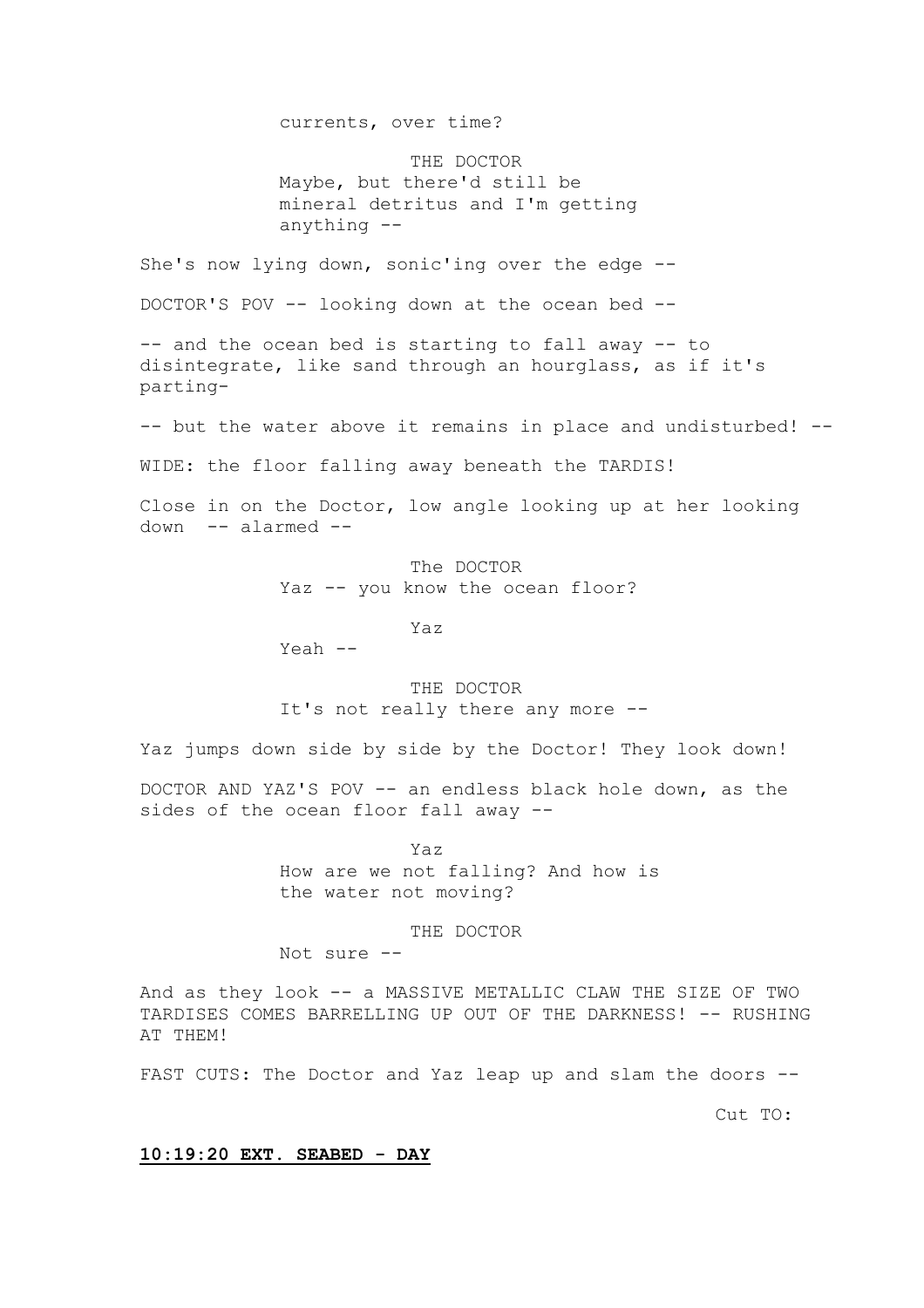WHAM!!! THE MASSIVE METALLIC CLAW SLAMS INTO THE BOTTOM OF THE TARDIS! LOCKS ON!

(Intercut the impact inside as the TARDIS shakes and judders)

AND THEN THE CLAW SUCKS THE TARDIS DOWN!!

Cut TO:

#### **10:19:23 INT. TARDIS - DAY**

SLAM! THE DOCTOR and YAZ's FACES SMACK TO THE FLOOR, NEXT TO EACH OTHER! They can't lift them -- the pressure! -- the shaking! -- the turbulence! They can barely speak through squashed faces --

> Yaz Sea Devils?!

> > The DOCTOR

Yeahhh –

*10:19:29 Music in 'M06 Celestial Navigation'*

CUT TO:

#### **10:19:32 EXT. SEABED - DAY**

THE CLAW RETRACTS FAST AND VIOLENTLY! WHOOSH! BACK DOWN THE BLACK HOLE BENEATH THE SEA! HOLDING THE TARDIS!

And the sea bed reforms! Comes back together!

Peaceful. Calm. Fish.

CUT TO:

### **10:19:35 EXT. DECK/MADAM CHING'S SHIP - EVENING**

Dusk. The stars peeking out. Red sky to match red sails. DAN pulls at ropes. YING KI works the sail. MADAM CHING yells at them from her platform--

ANGLE ON: Madam Ching with a map laid out in front of her - frowning at her compass. She looks up and around. She is confused. Something doesn't add up. She checks the windspeed. Checks the compass again.

ANGLE ON: on the compass, the needle swirling around --

MADAM CHING How can it be broken?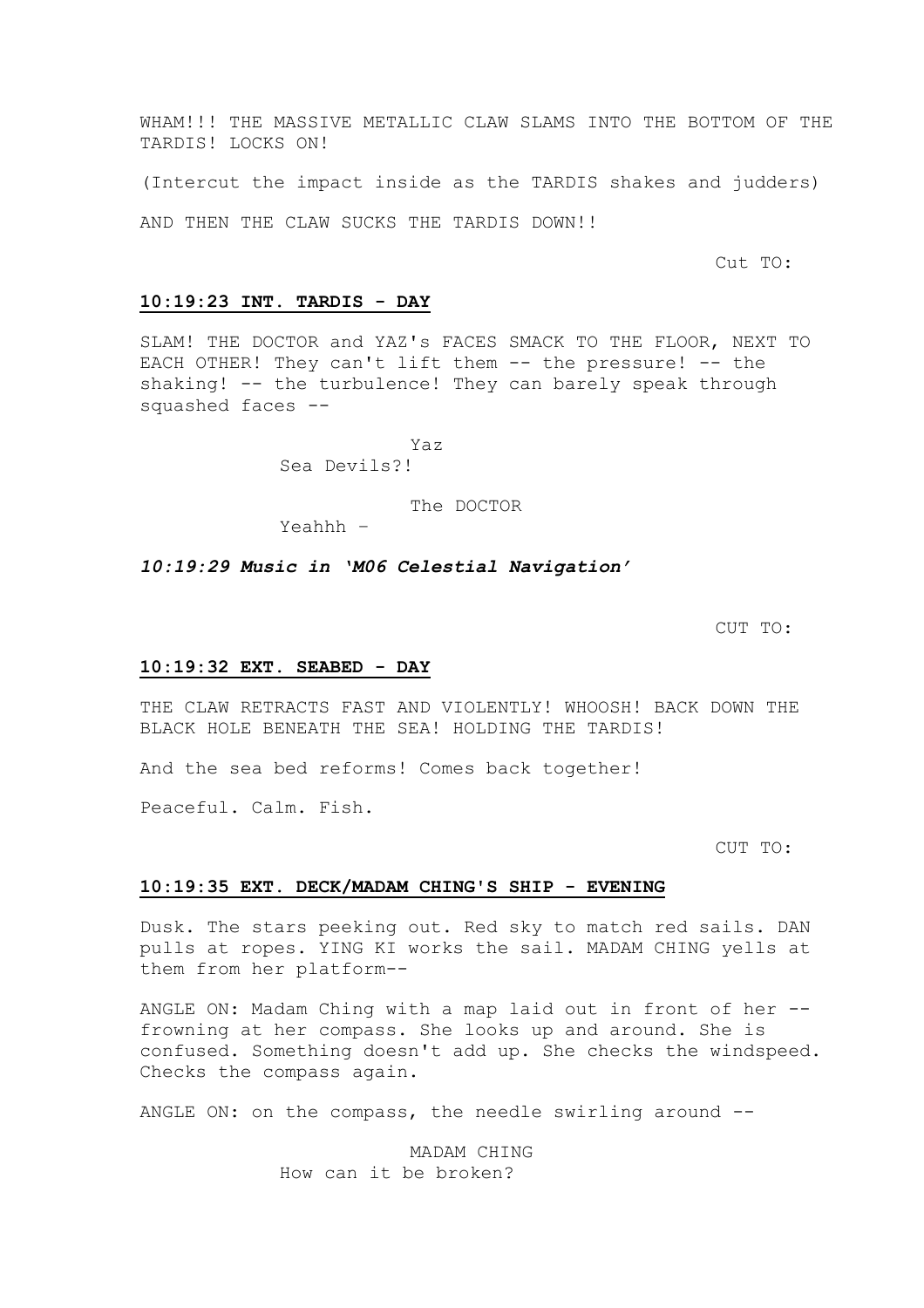DAN What's the problem?

She shows him the dials and numbers on the rest of the equipment: everything is spinning - out of whack.

### *10:19:45 Music out 'M05 Who Wants To Be Next'*

MADAM CHING None of the equipment works. We have to go by celestial navigation.

She stands up straight and looks up at the stars, just appearing in the sky. We can see them reflected in her eyes.

> MADAM CHING Ursa minor... Polaris.

Dan joins her looking up --

me.

Dan I always thought that I'd learn constellations. But then I just downloaded an app on my phone now. But I haven't got my phone with

MADAM CHING I don't understand half the words you say.

DAN You're not the first to say that.

MADAM CHING Menkar is there. Which would mean- -

And as they look up in the skies --

THE STARS MOVE!! They quiver and slip around like tadpoles... and then they suddenly LURCH, SPIN and reform in TOTALLY DIFFERENT PLACES.

> YING KEI Did you just see? The stars just moved.

MadAM CHING The world is being disrupted.

YING KEI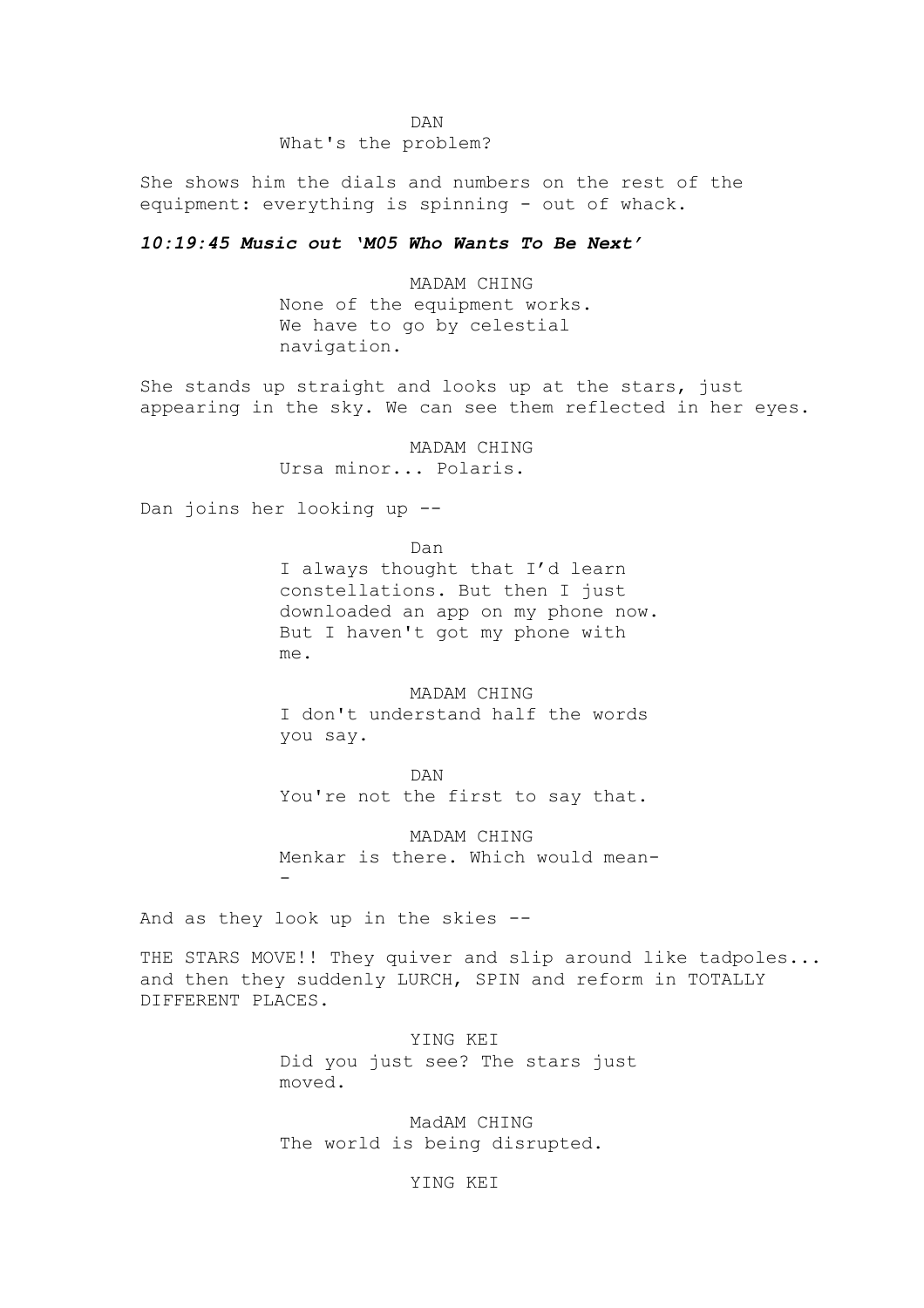Because of you -- because of what you unleashed. MADAM CHING We have to get to this place. Nothing's more important than getting our hands on that treasure. Dan Why's it so important to you? Madam Ching lays out a small box in front of them. Opens it: Inside: A HUMAN EAR, with earrings and all. No blood, not gruesome, nothing to frighten kids. But nevertheless, an ear. Ying Kei Is that yours? (as Dan stares at him) What? DAN She's still got both. Madam CHING You want to know why I'm on this ship alone. (Beat) My crew were taken. They're being held hostage by Guo Podai and the black flag fleet. There's a ransom to pay. Or they all die. (Beat) You lost your father. I could lose my sons. DAN How old are the boys? MADAM CHING Three and six. I promised I'd return with the treasure as release payment. The longer I take... the less likely I am to see them again. A DEEP BASSY BOOM! The whole ship rumble-shakes! Dan and Ying Kei look at her. Close in on them. Close in on Madam Ching. She runs to the front of the ship.

Close in on Madam Ching, iconic captain at the front of her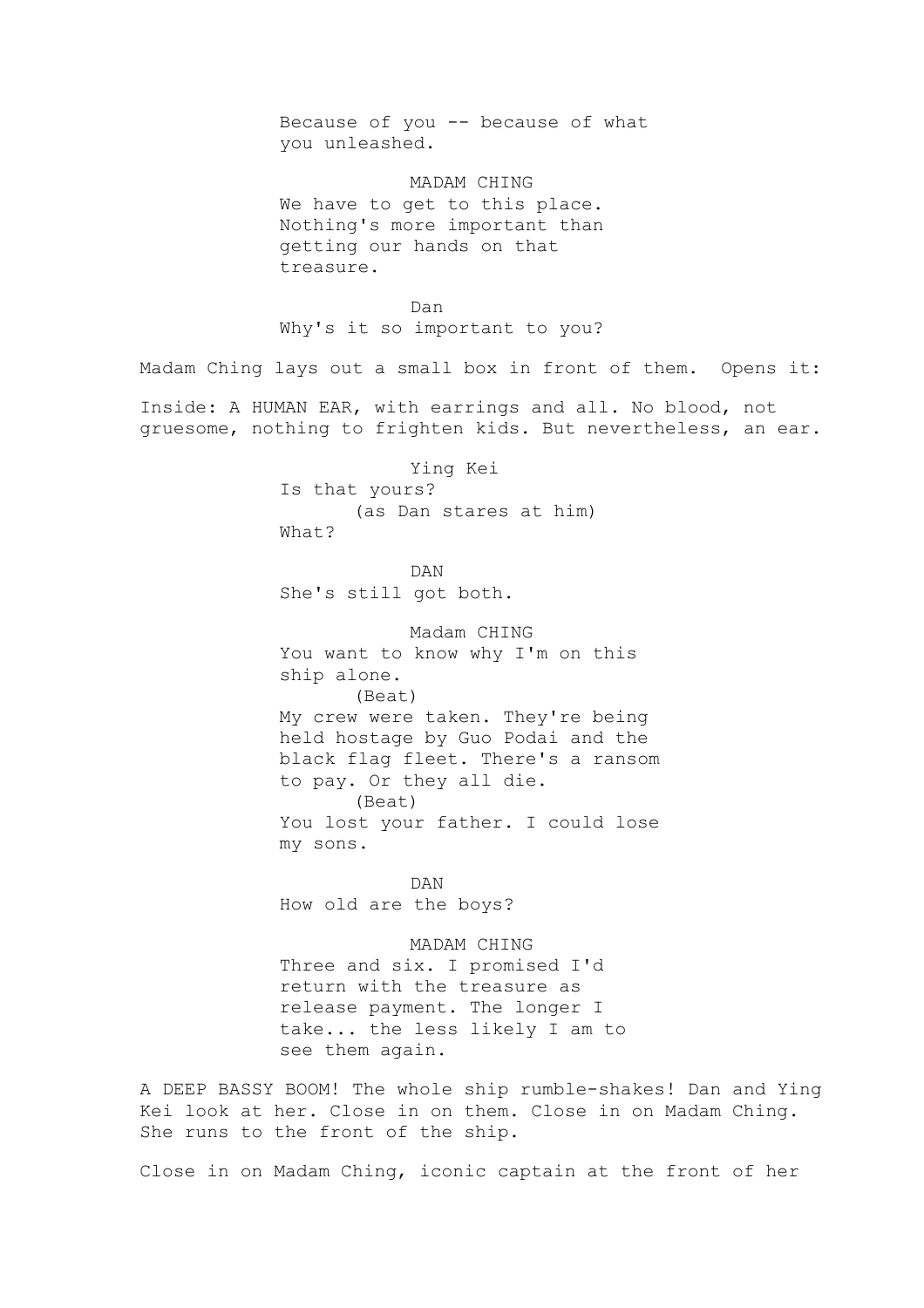vessel, looking out, worried, serious -- Ying Kei and Dan come and join her.

Dan

### What was that?

A DEEP BASSY BOOM! The whole ship rumble-shakes!

YING KEI It's the sound of Hua-Shen.

Cut TO:

### **10:22:12 EXT. SEA**

DEEP BASSY BOOM! A HUGE CONCENTRIC CIRCLE RIPPLE ripples across the whole of the sea -- THE SHIP FLOATS UP AND DOWN on the wave that's created --

Cut TO:

### **10:22:15 Ext. deck/madam ching's ship - day (continuous)**

MadAM CHING Hua-Shen doesn't exist. It's a myth.

YING KEI If it doesn't exist -- what's that?

They look out --

Cut TO:

### **10:22:22 EXT. SEA**

A HUGE CREATURE IS MOVING UNDERNEATH THE SURFACE OF THE WATER --

One after another, three fins emerge - this is not like any creature we know --

And it's heading for Madam Ching's ship --

Cut TO:

### **10:22:26 EXT. deck/madam ching's ship - day (continuous)**

Push in on Madam Ching --

MADAM CHING Man the cannons.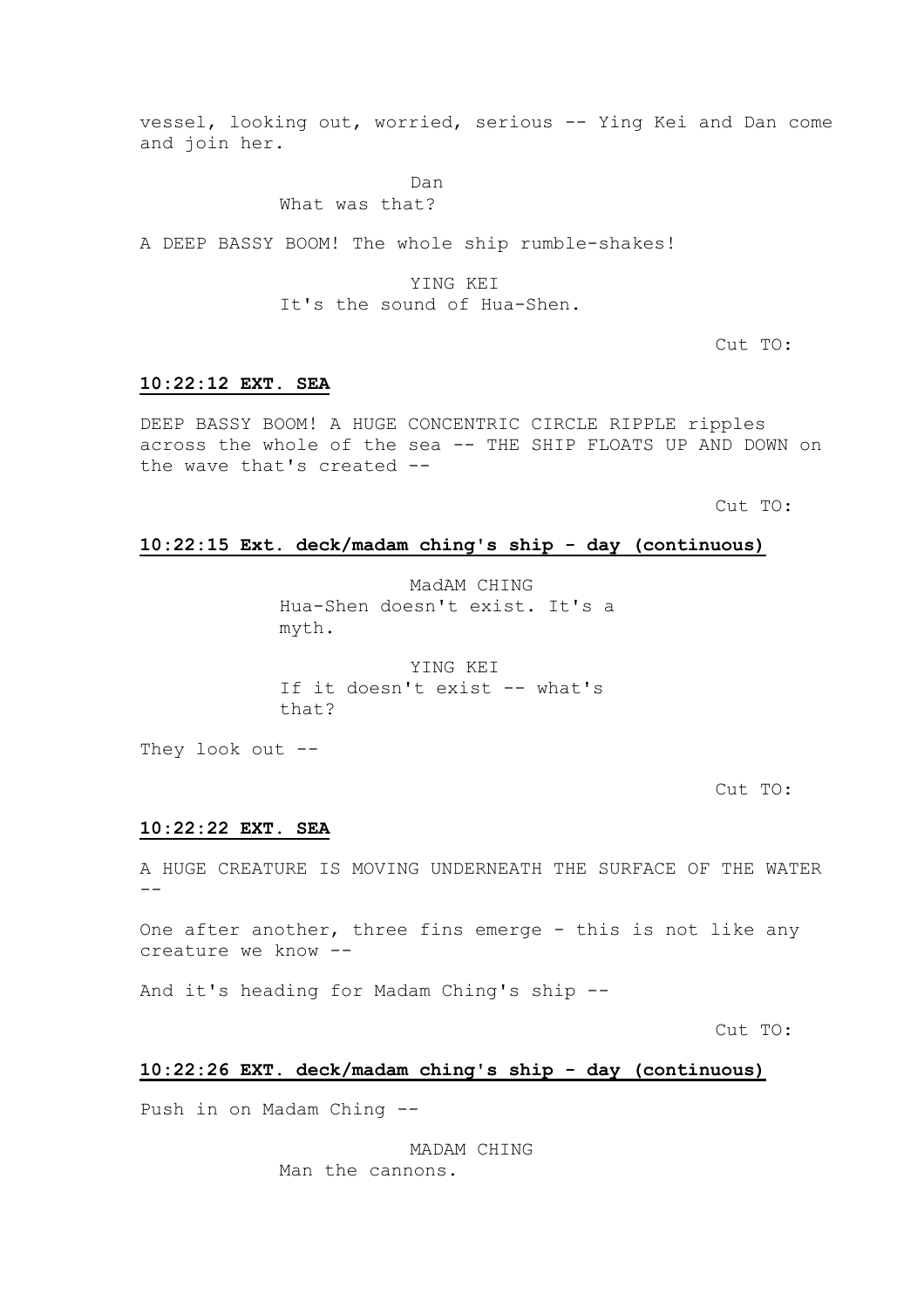### **10:22:29 EXT. SEA - DAY**

EPIC CINEMATIC WIDE: Madam Ching's red sailed ship on the ocean

And a MASSIVE SHADOWY CREATURE UNDER THE SURFACE twice the size of the ship speeding towards it!

CREATURE POV: Moving SO FAST underwater, the bottom of the ship up ahead --

The sound of the underwater battle cry within the deep -- it's going in for the kill!

Cut TO:

### **10:22:45 Ext. DecK/MADAM CHING'S SHIP - day**

PUSH IN ON DAN looking out to sea -- grim --

Dan

It's coming straight for us --

Madam CHING

 $Now$   $--$ 

MADAM CHING lights the fuse on a cannon! She nods to DAN and YING KEI who do the same --

The battle cry of the creature echoes across the ship as Dan, Madam Ching and Ying Kei turn away --

BOOM! The cannon fires --

Cut TO:

### **10:22:54 EXT. SEA - DAY**

WIDE: BOOM! BOOM! The ship's cannons fire out into sea --

REVEAL: the terrifyingly huge Hua-Shen creature! Halfway out the water -- rearing, enormous, somewhere between a fish, a giant whale and a dinosaur -- ancient, monstrous, almost alien, the hunting/attack dog of the Sea Devils --

And it opens its gargantuan mouth and swallows the cannonballs!

Cut TO:

### **10:22:55 EXT. DECK/MADAM CHING'S SHIP - DAY**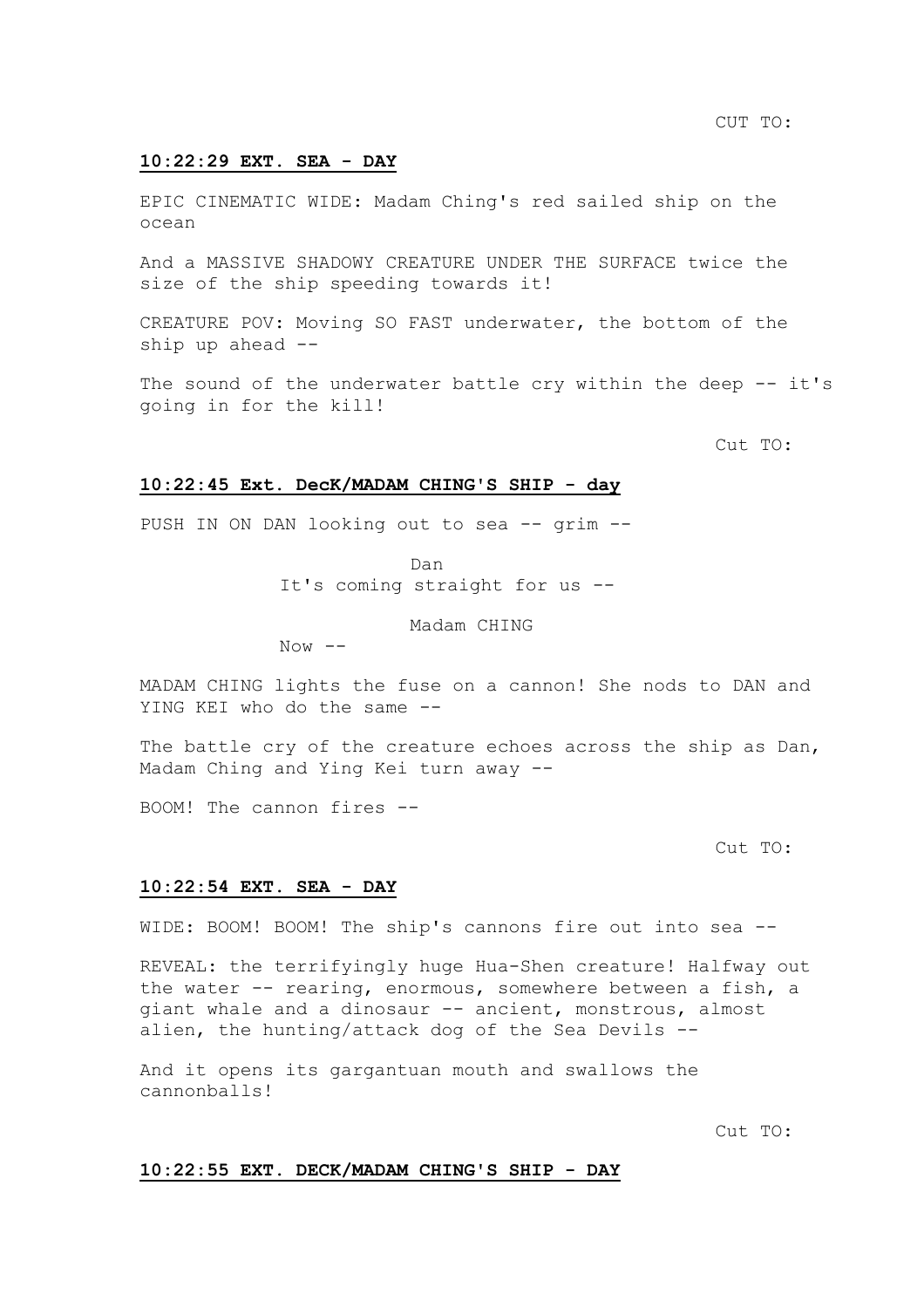DAN and Ying Kei on either side of the ship look over - amidst the cannon's smoke --

They're quiet. The sound of the wind. Otherwise silence.

Madam Ching looking out from the front -- Dan and Ying Kei either side --

Madam Ching, Dan, and Ying Kei all look at each other -- all three on different positions on the ship --

ANGLE ON: at the side of the ship, Ying Kei gasps -- he brings a pendant. It's GLOWING! DEEP ORANGE, HOT TO THE TOUCH. He looks to the others -- hides it back under his clothes --

ANGLE ON: Dan and Madam Ching in the centre of the deck. Everything quiet.

Close in on Ying Kei looking out --

Ying Kei's POV: the creature moving fast under the surface, the other side of the ship, heading back to them --

### **10:23:19 Ext. DECK/MADAM CHING'S SHIP - DAY**

They run from one side of the other -- look out the other -as the terrible battle cry echoes out -- the ship lurches --

Then the sound of three explosions breaking the water -- BOOF BOOF BOOF!

> Dan What was that?

They run to the side  $-$  look up  $-$ 

THREE CANNONBALLS ARE ARCING UP THROUGH THE AIR TOWARDS THEM! ABOUT TO SLAM DOWN FROM THE SKY, SPAT BACK OUT OF THE OCEAN BY THE CREATURE! --

CANNONBALL POV: LOOKING DOWN ON MADAM CHING, DAN AND YING KEI --

MADAM CHING

DOWN!

### *10:23:22 Music in 'M07 Going Up'*

They scatter and throw themselves to the floor --

POV: looking up -- as the cannonballs converge on the camera! --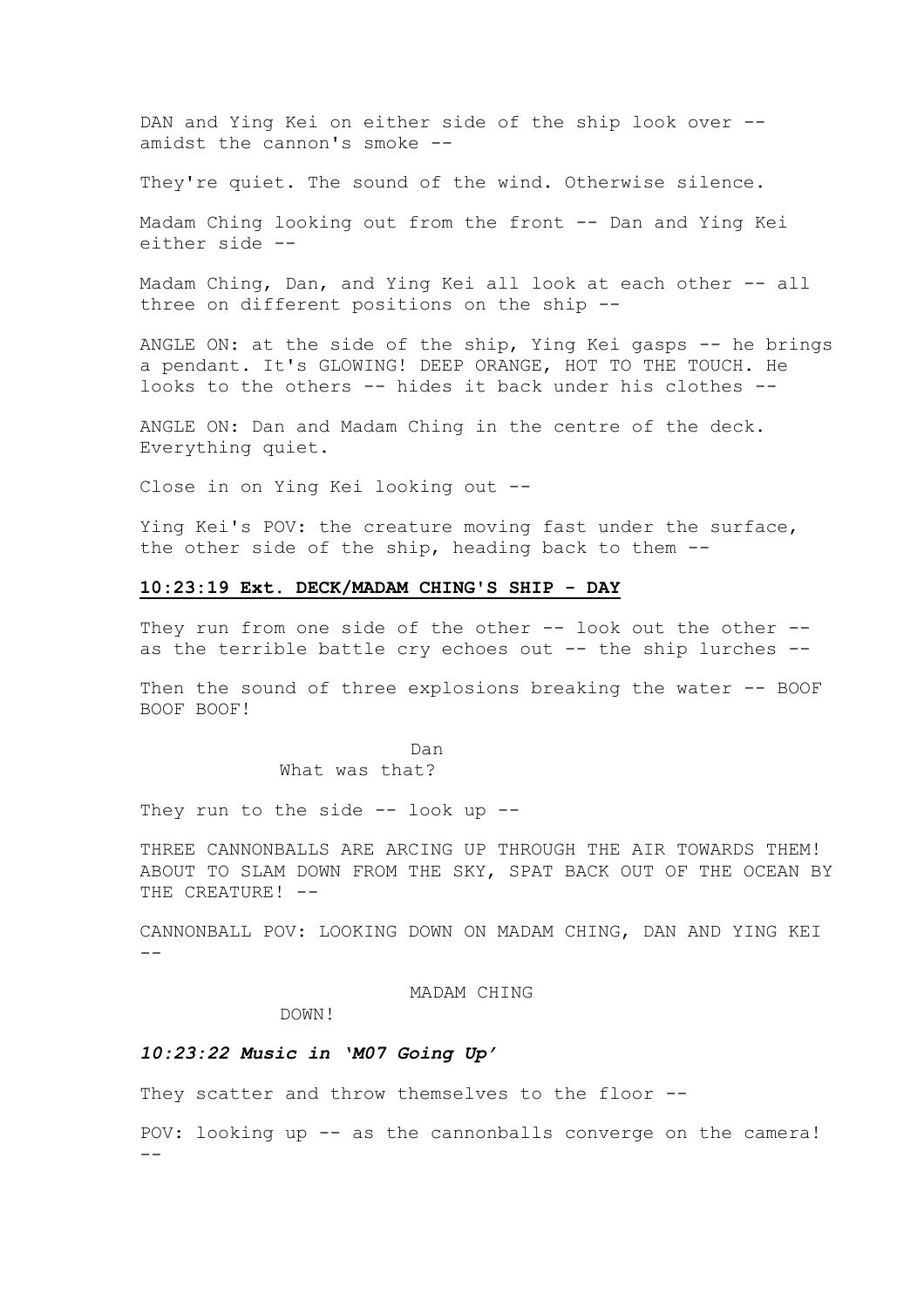BOOM! Smoke and whiteout!

CUT TO:

### **10:23:27 INT. SEA DEVIL BASE - DAY**

THE DOCTOR and YAZ crawl out of the TARDIS which is lying on its side in the subaquatic world of the Sea Devils. Water dripping everywhere, algae hanging down. Green tinged mist in the air. Along the sides are panels of SEA DEVIL TECH - whirring machines, and coloured maps and lasers and equipment. Running underneath is the low RUMBLE of a some kind of charge. N/S SEA DEVILS are working at the panels. Others stand as guards.

The DOCTOR

(infuriated) The least they could do is park it the right way up! So rude!

ANGLE ON: CHIEF SEA DEVIL is standing there, laughing.

CHIEF SEA DEVIL You thought you could follow us, with your transport. (approaches the TARDIS) How does it work?

*10:23:37 Music out 'M06 Celestial Navigation'*

Chief Sea Devil lays his hands on it, stroking the surface, enviously -

THE DOCTOR

Oy, fins off, you.

CHIEF SEA DEVIL It's mine, now. You have no status here.

THE DOCTOR Status is overrated. (to Chief Sea Devil) Anyway we weren't following you, we were searching for a lost ship, belonged to a feller named Ji-Hun, ever heard of him?

CHIEF SEA DEVIL What do you know of Ji-Hun?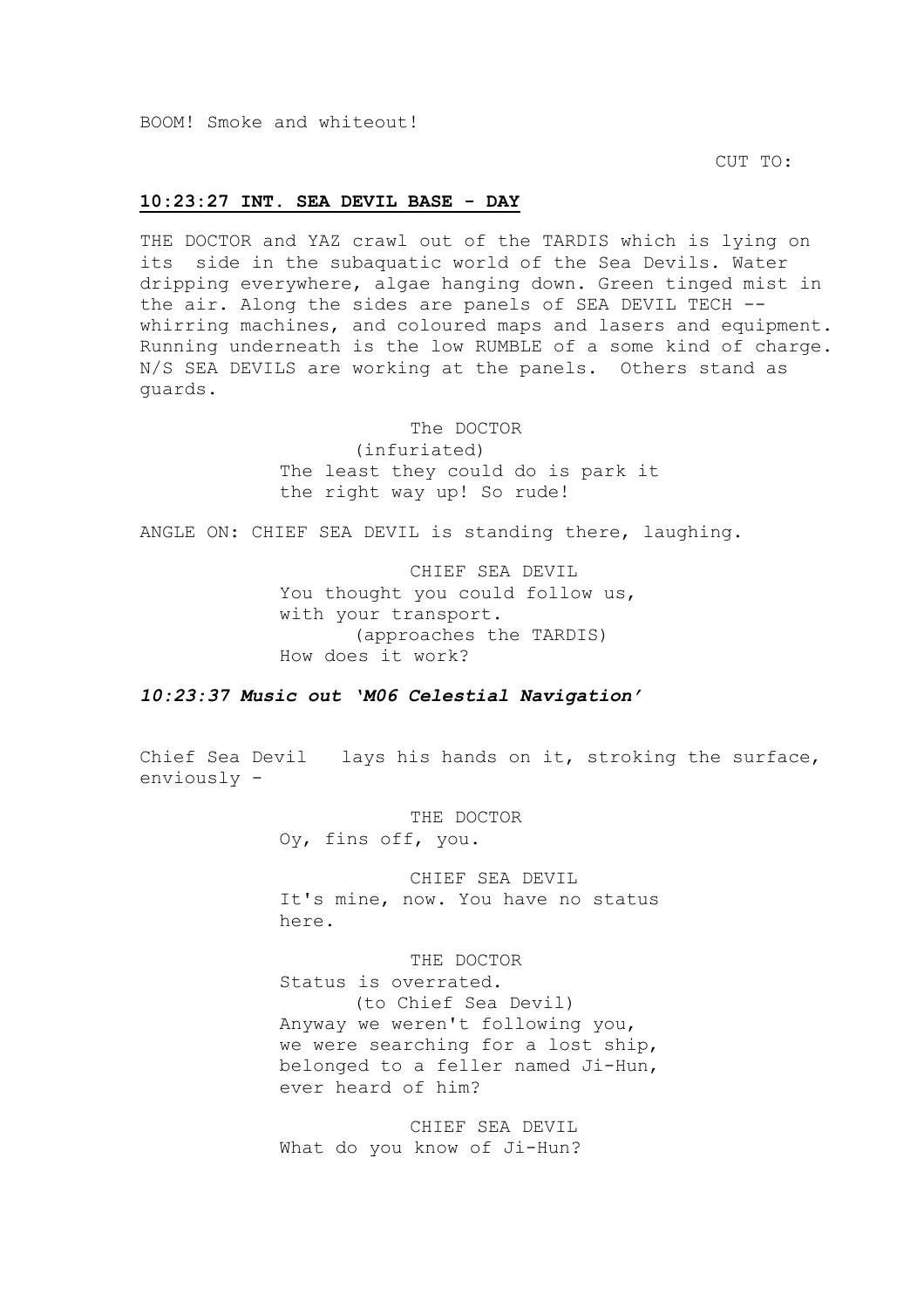We know you and he were in league, we know you were the cause of his ship sinking -- so what've you done with the treasure? (off the Doctor's look)

What?

THE DOCTOR

I was keeping all that in reserve

YAZ

Sorry.

#### THE DOCTOR

(instantly lets it go) I forgive you.

(looks around) What are the geomagnographs for? Are you measuring current flow - oh, is that hum a currentregulator? How d'you keep it airtight down here? I mean - orbital electron stripping? And the algae regulates the microclimate, right? Clever. Bit claustrophobic though. Damp. Bit cramped. Damp-cramped.

CHIEF SEA DEVIL You talk to secure yourself time to think.

THE DOCTOR Alright, I don't need the analysis. And anyway who says you're right, shush now Yaz --

CHIEF SEA DEVIL You're not the same as the other land crawlers.

#### THE DOCTOR

Correct. Crawled in from a different land. I've met your species in the future. And your people are conflict-averse, honourable. So what's this then - is that how you develop, or are you just the bad egg of the species? How did you come to be inside that statue? And what did

YAZ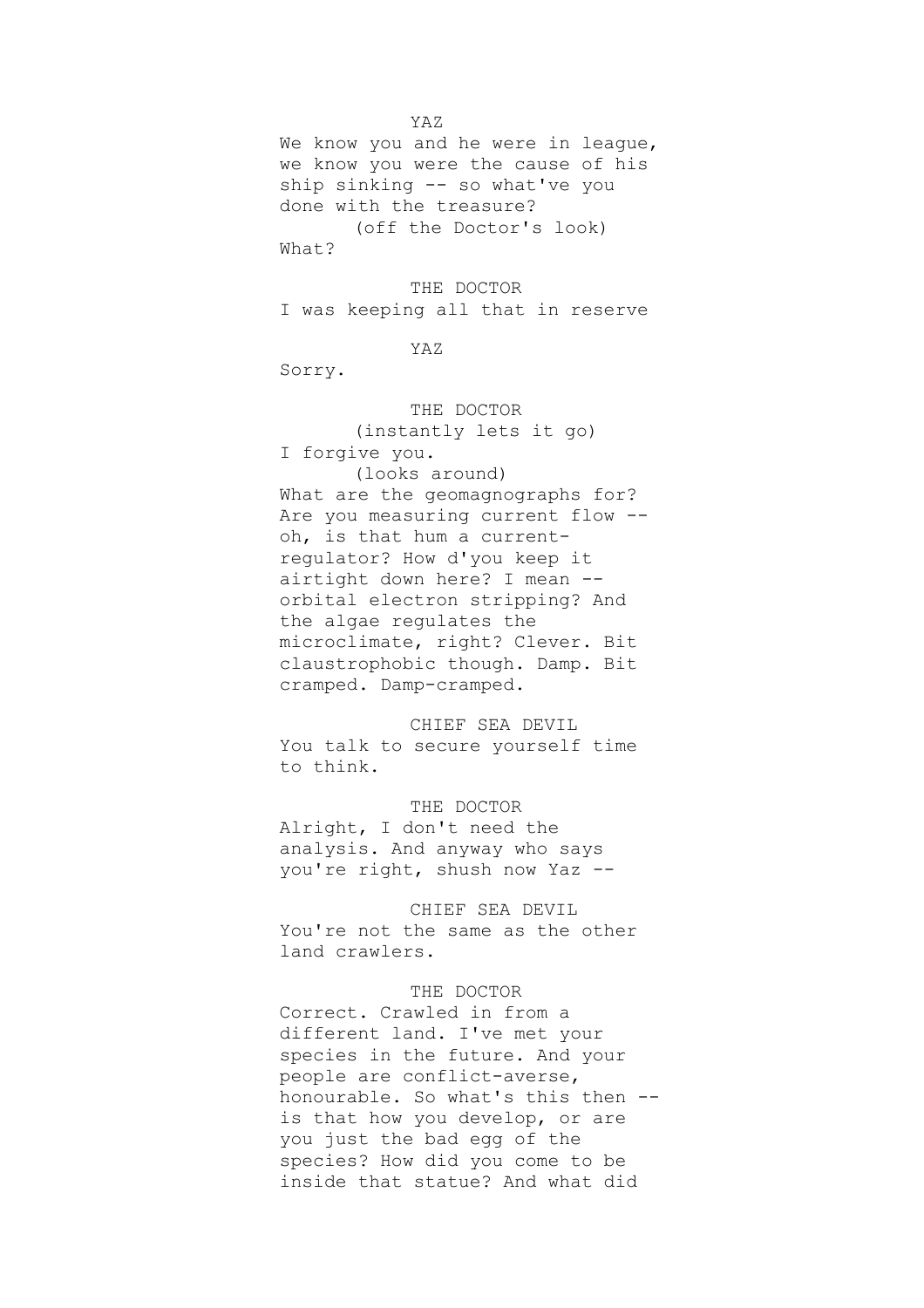#### you do with Ji-Hun's ship?

Chief Sea Devil walks through a doorway -- Yaz and the Doctor follow him --

On Chief Sea Devil, iconic, looking out --

CHIEF SEA DEVIL We made it our own --

The Doctor and Yaz look out across --

Cut to:

### **10:25:09 INT. SHIP'S CAVERN/SEA DEVIL BASE - DAY**

The Sea Devil's Monster Pirate Ship (Ji-Hun's old ship) sits inside a huge cavern. It hovers on a bed of energy.

It has been bastardised and corrupted and Sea-Devil-ised.

THE DOCTOR, YAZ and CHIEF SEA DEVIL walk up alongside it --

The DOCTOR You really pimped his ride. (to Yaz) Do people still say that?

YAZ

It's 1807.

The DOCTOR I'm ahead of the curve. Speaking of curves -- the geomagnetic disruption -- that's part of this, right?

CHIEF SEA DEVIL Where is the keystone?

THE DOCTOR Not your turn for questions, I'm due some answers first --

CHIEF SEA DEVIL Do not make the mistake of thinking I wish to keep you alive. Now tell me where the keystone is.

YAZ KHAN We don't know what you're--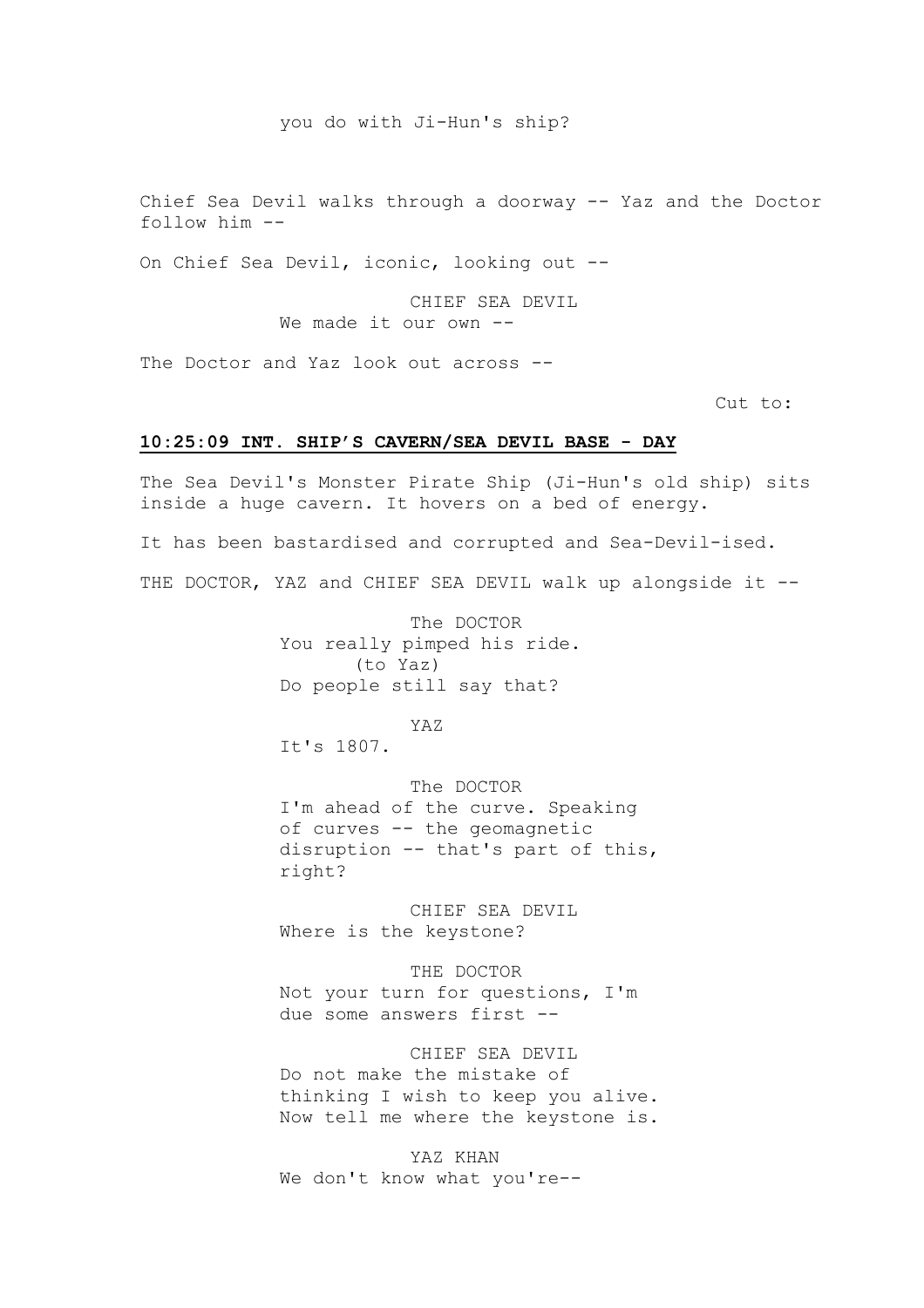THE DOCTOR (interrupting; looks to Yaz meaningfully) What do you think Yaz, shall we tell them? Or shall we not? (to Chief Sea Devil) Tell you what -- show us the ship, first. Then we'll talk about the keystone.

On Yaz -- what is the Doctor up to?

Cut TO:

### **10:25:52 EXT. DECK/SEA DEVIL SHIP - DAY**

THE DOCTOR Since when did you need a ship? You're aquatic creatures.

CHIEF SEA DEVIL

It's not a question of need. It instils fear in the land crawlers.

### THE DOCTOR

We came here to find out what happened to the lost treasure ship, well here it is. (Beat) Stolen by a Sea Devil, held under the ocean bed. No wonder it's never been found.

YAZ

What about Ji-Hun? What happened to him?

CHIEF SEA DEVIL Do you want to see? The fate of all those who attempt to resist my will.

On the Doctor and Yaz.

### **Cut TO:**

### **10:26:28 INT. LOWER DECK/SEA DEVIL SHIP - DAY**

CHIEF SEA DEVIL leads THE DOCTOR and YAZ down into the lower deck area-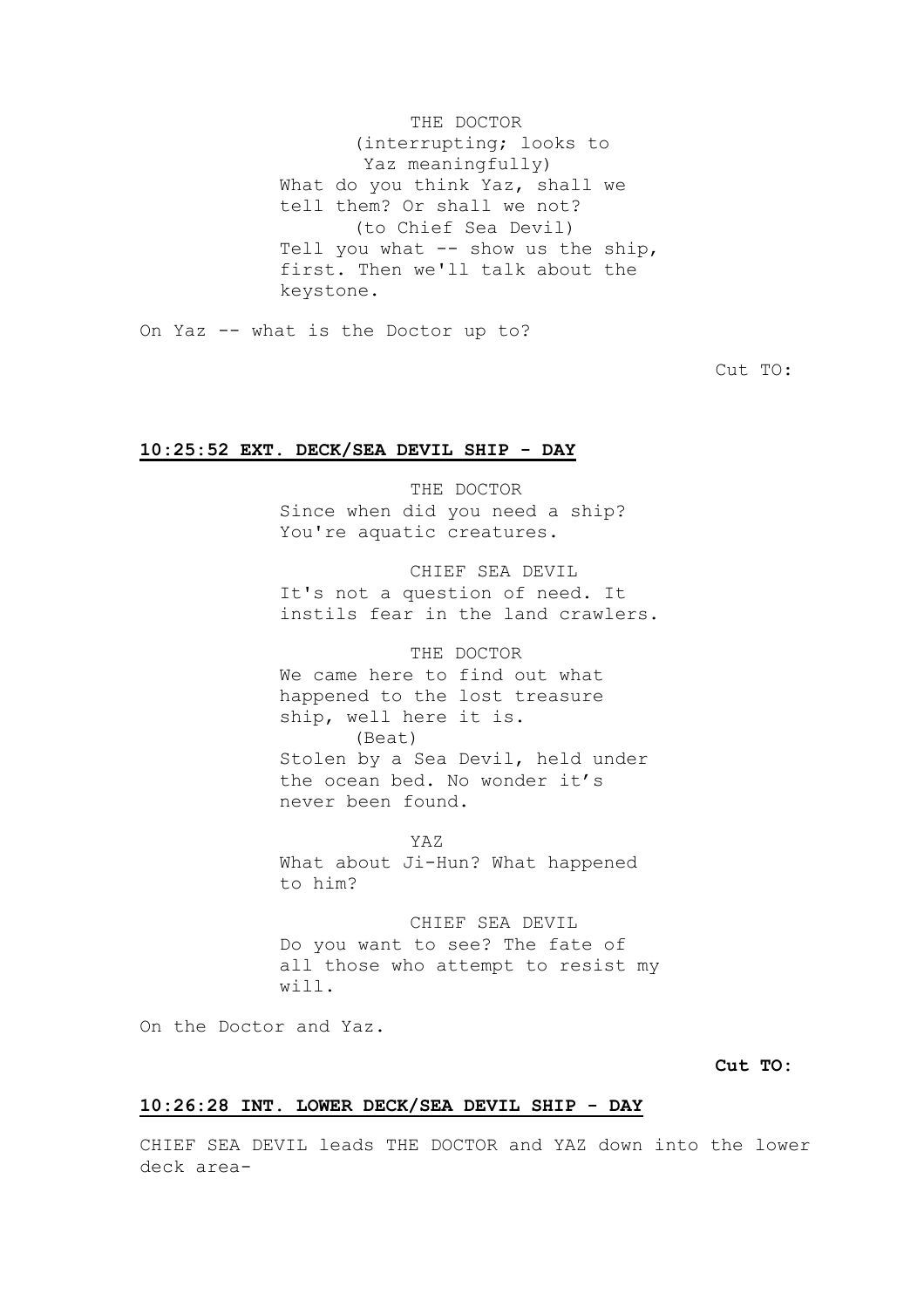### YAZ

Doctor stop. What's the plan? (off the Doctor's look) For getting out of here. For finding Dan. For stopping whatever Finface here is up to.

#### THE DOCTOR

I'm gonna keep him talking, so he reveals himself, he's got quite an ego, much more of a zealot than the ones I met before, in the future. Find out what he's up to, then dazzle you with a beautiful bit of improvisation.

YAZ

You mean there is no plan.

THE DOCTOR

Early days.

(as they pass Sea Devil tech equipment) And these are the souped up engine and navigation systems of your ship. Ah, so there's a shield around the ship as it moves from surface to ocean bed. OK, not bad for an amateur, I spose, I'd do it a bit different personally, this section definitely needs a bit of work -- ooh what does this do --

She reaches to touch the equipment -- but CHIEF SEA DEVIL SLAMS its sword down -- making the Doctor recoil --

> CHIEF SEA DEVIL (ominous; threatening) Do not touch.

THE DOCTOR Alright. Only curious.

CHIEF SEA DEVIL (ahead; turns) You asked about the land crawler. Ji-Hun. Does this answer your question?

Chief Sea Devil activates a section of the deck -- and it illuminates -- an imprisoned Ji-Hun in a force-field. He's half awake, groaning in agony --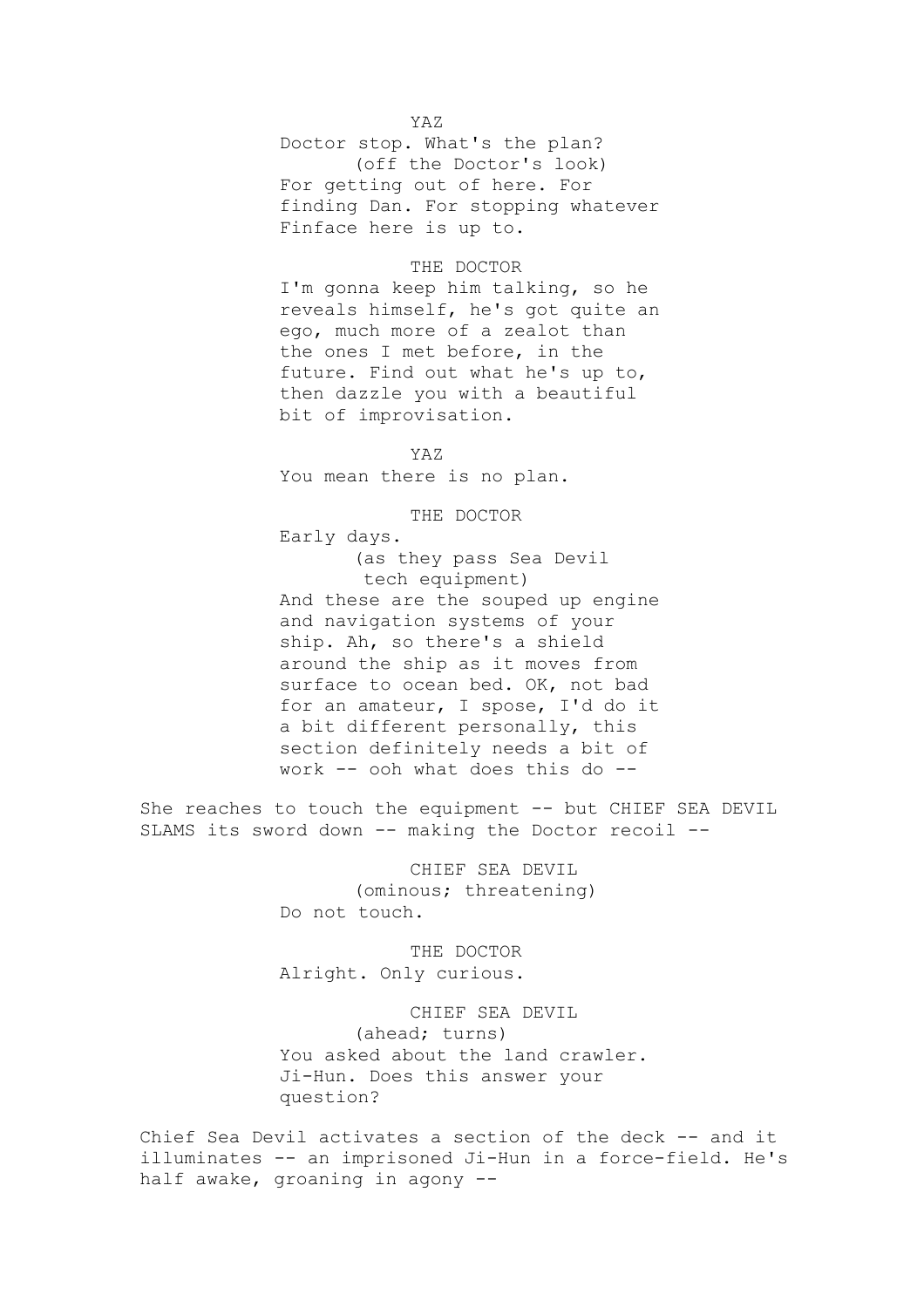Close in on the Doctor and Yaz --

CHIEF SEA DEVIL Wake up, land crawler! More of your kind!

THE DOCTOR (looks to Chief Sea Devil) Ji-Hun. You kept him here, all this time.

CHIEF SEA DEVIL This is the fate of those who oppose us.

YAZ He was helping you! He did everything you asked!

The equipment behind Chief Sea Deviil sounds an alert --

THE DOCTOR

Phone call? You can take it, don't mind us, just don't give them your card details, lot of sharks out there --

CHIEF SEA DEVIL

Quiet!

He heads on over to the equipment as Yaz looks to the Doctor, who's grinning at her, loving riling Chief Sea Devil --

THE DOCTOR

Ji-Hun, I'm the Doctor, this is Yaz. How are you still alive? What pact did you make with these creatures?

JI-HUN

No pact --

YAZ

We saw you. That day. We saw you kneel before that creature.

JI-HUN To save my men. To allow them to escape.

THE DOCTOR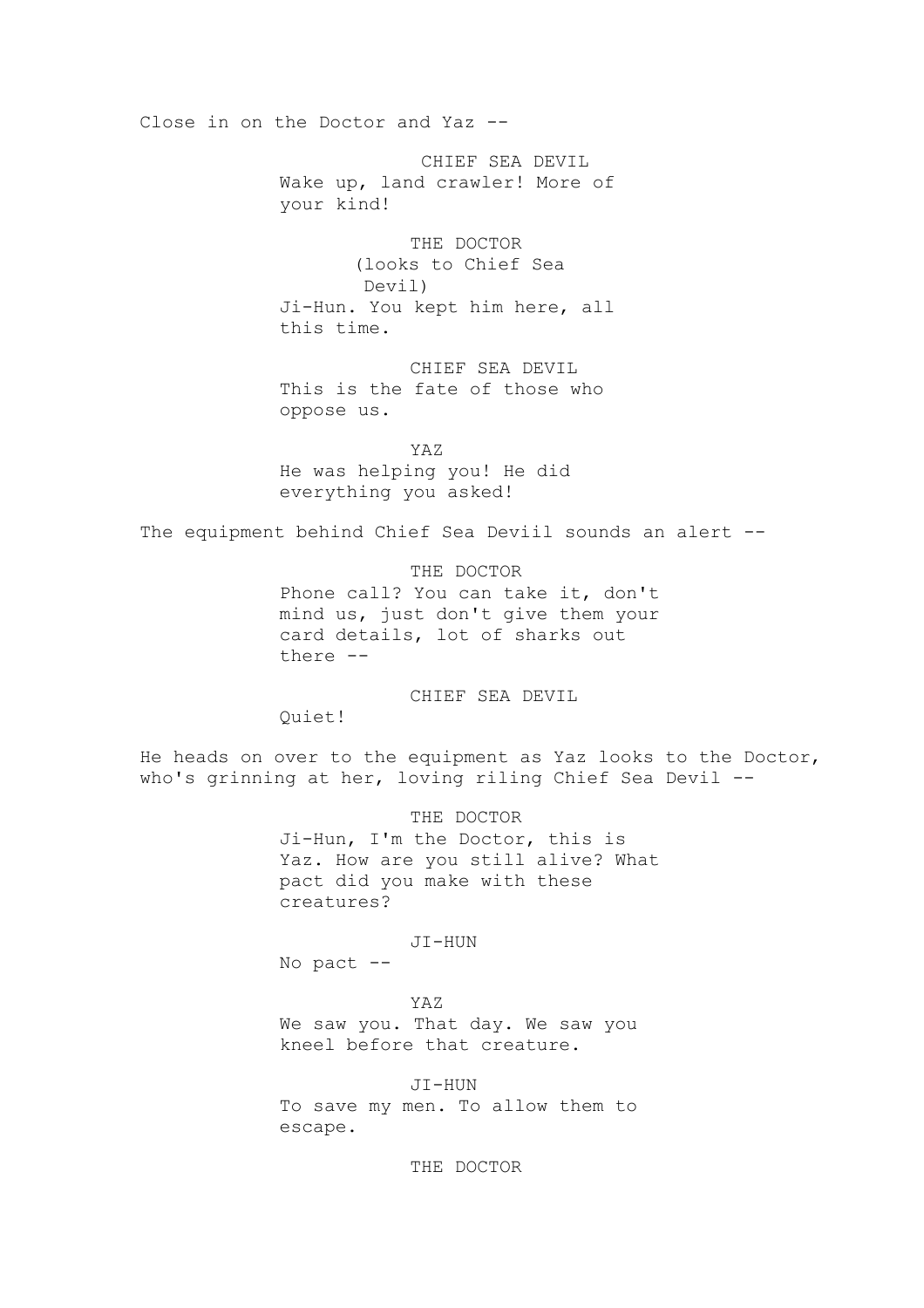You weren't working with that Sea Devil. You were tricking it.

JI-HUN

(whispers) The keystone. Is it safe?

THE DOCTOR Everybody's talking about that, aren't they? What is it?

### JI-HUN

One tiny part of the treasure of the Flor de la Mar. My ship was carrying the most formidable gem, with infinite powers. Hold the keystone, and you may change the course of the world. Freeze life in time. Transport matter. (Beat)

The vast, lost power of a demon race, from below our waters.

THE DOCTOR Sea Devil technology.

#### JI-HUN

I gave it to my most trusted crewmember, and got him off my ship. Is it safe? The creatures cannot be allowed to have it back --

CHIEF SEA DEVIL Move away from him, Doctor. (walks slowly over) You say you have the keystone.

### JI-HUN

(to Yaz; horrified) What? Here?

#### YAZ

(to Ji-Hun; quiet) Ssh. She knows what she's doing. (Beat)

Now, the Doctor and Chief Sea Devil are circling each other, warily --

> THE DOCTOR Yeah, that's right, I've got the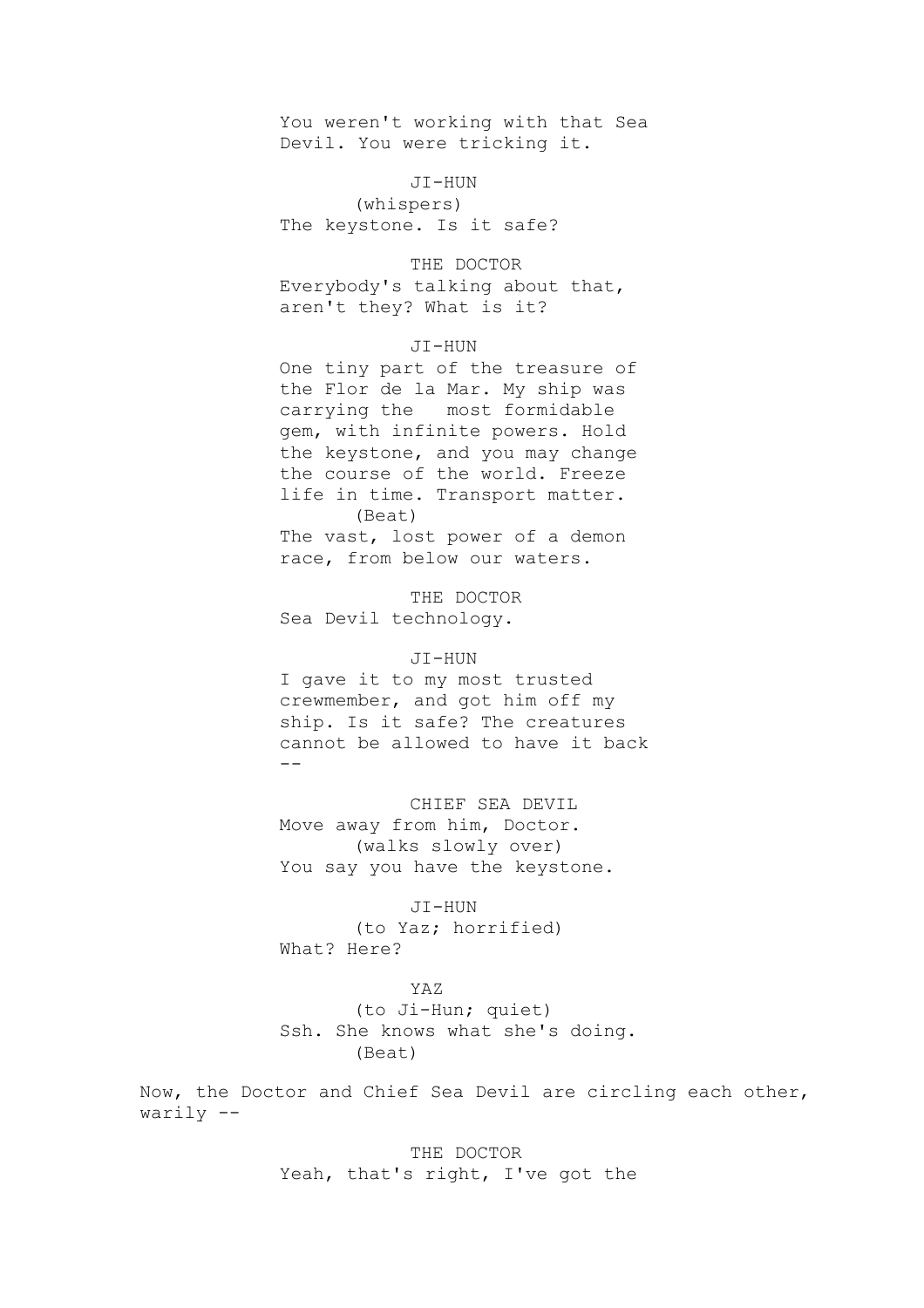keystone. And if I'm going to let you have it -- you're going to have to agree to my conditions - which are including and are not limited to: releasing Ji-Hun, letting Yaz and I go, and also -- CHIEF SEA DEVIL I know you don't have the keystone. Beat. The Doctor swallows. Ji-Hun looks to Yaz. THE DOCTOR You seem very sure about that, all of a sudden. CHIEF SEA DEVIL The Hua-Shen has located it, on the surface. THE DOCTOR The what sorry? CHIEF SEA DEVIL Our creature of the depths. The DOCTOR Stitched up by a sniffer dog. CHIEF SEA DEVIL And now I'm certain you're lying, you are disposable – (unsheathing its sword) THE DOCTOR Brace. YAZ (here we go again) Oh no -- CHIEF SEA DEVIL Any last words to try and save your skin, Doctor? THE DOCTOR Yep. *Going up*! And she LAUNCHES HERSELF AT THE EQUIPMENT -- fast cuts as she

activates and sonics -- the whole SHIP shakes!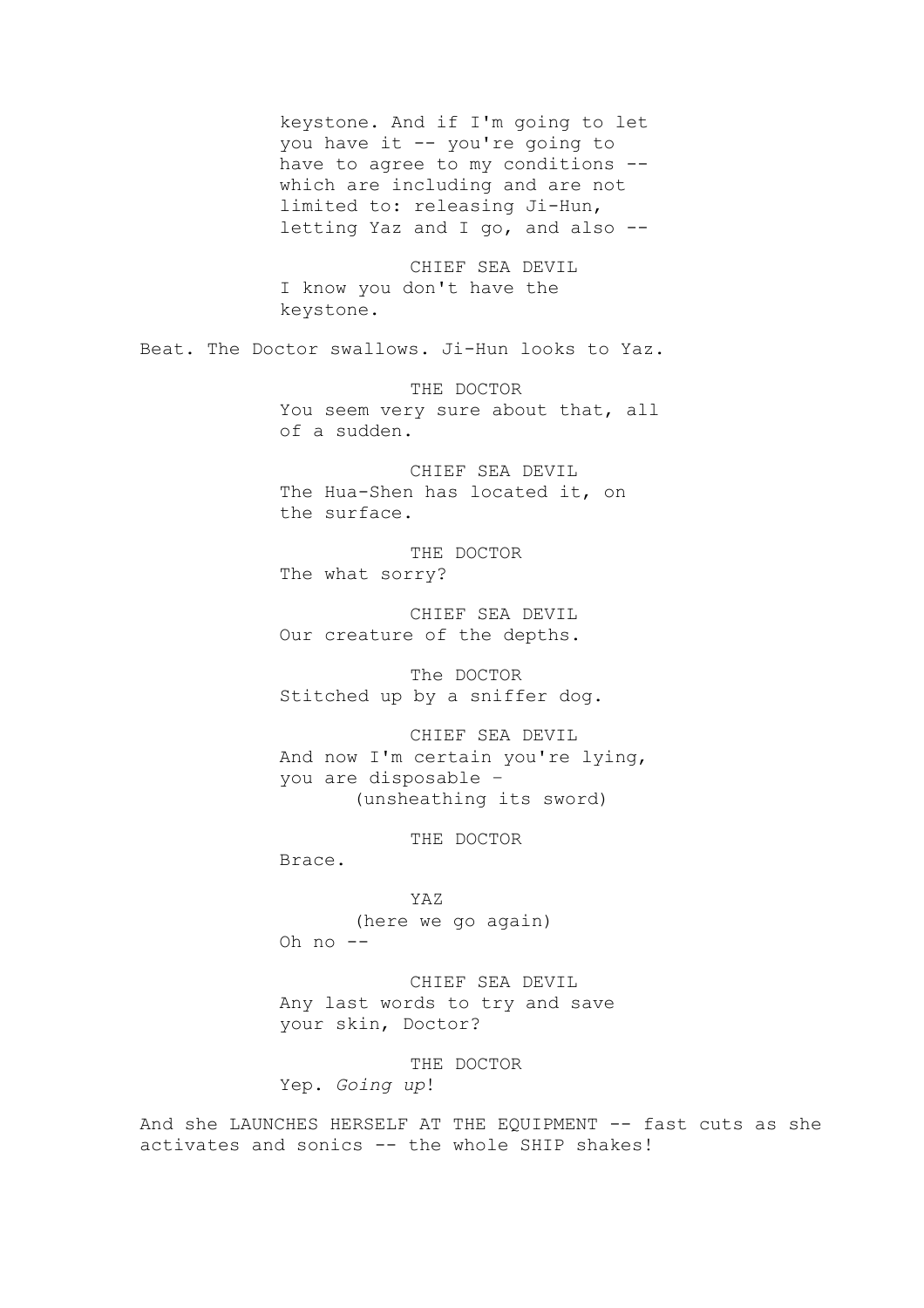Yaz thrown to the ground -- Ji-Hun rattling around his prison – Chief Sea Devil thrown against a wall --

CUT TO:

### **10:30:20 INT. SHIP'S CAVERN/SEA DEVIL BASE - DAY**

The ship rattling and shaking --

The energy field underneath the ship glows -- And a forcefield WHAMS into existence, surrounding the whole ship --

The whole cavern shakes -- And the ship SHOOTS UPWARDS AND OUT! Like a mad pirate rocket!

Cut TO:

#### **10:30:26 EXT. DECK/MADAM CHING'S SHIP - DAY**

DAN and YING KEI and MADAM CHING coming round --

There is mist everywhere -- the ship is rumbling, shaking -

DAN What's going on –

YING KEI Something just came out of the water.

As he turns to see --

Dan's POV: out of the mist looms: THE SEA DEVIL SHIP!

Cut TO:

### **10:30:38 EXT. SEA - DAY**

WIDE: Thick mist -- THE SEA DEVIL ship next to, and dwarfing, Madam Ching's ship --

Cut TO:

### **10:30:42 ext. DECK/MADAM CHING'S SHIP - DAY**

Mist swirling around MADAM CHING, DAN and YING-KEI as they look up, in awe –

> MADAM CHING That's impossible --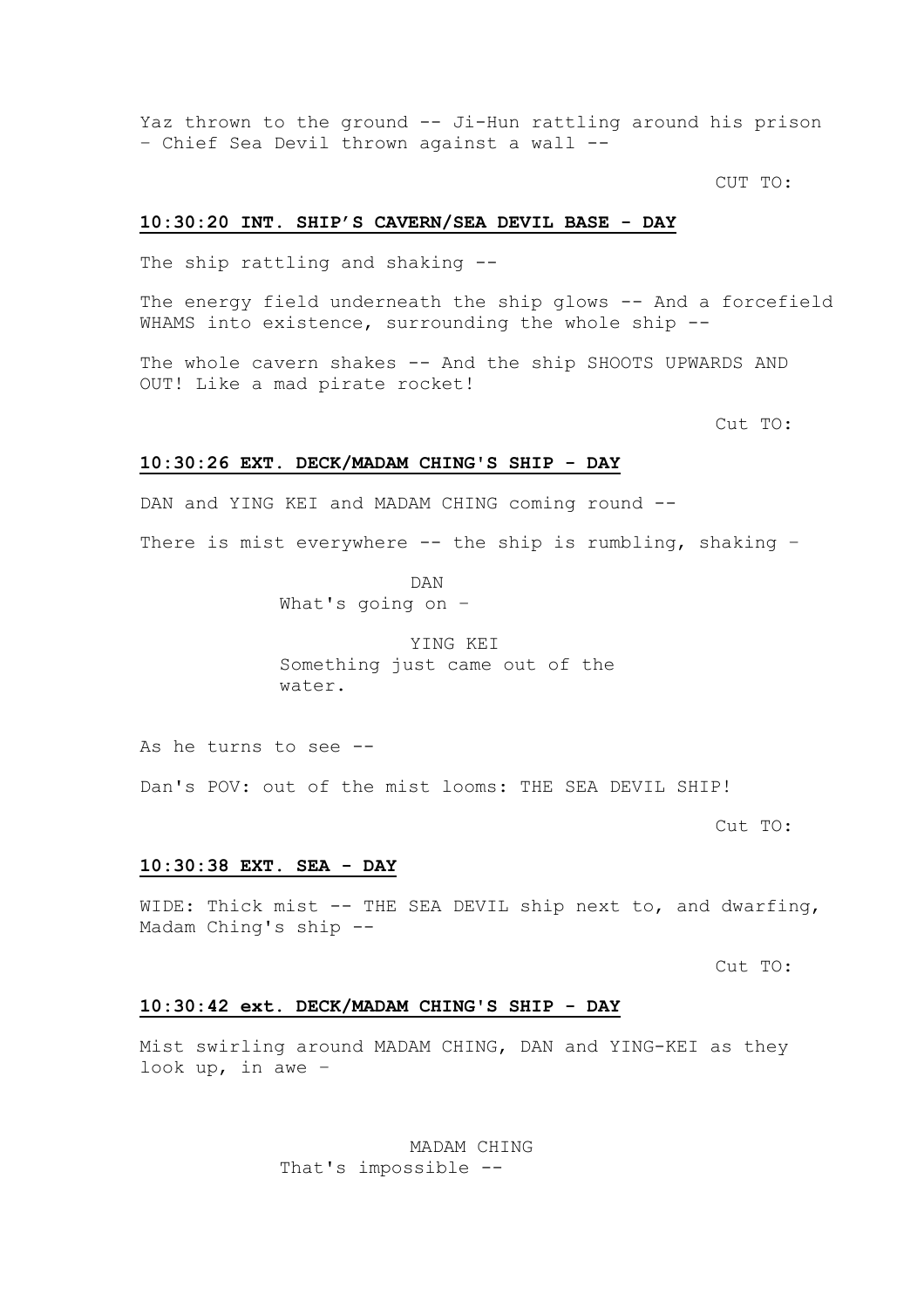Yep --

There are yells coming through the mist -- and out of the mist SWING THE DOCTOR and YAZ on ropes! Yelling!

THE DOCTOR/YAZ

Geronimo!

They drop and land -- Madam Ching has her sword ready -

*10:30:54 Music in 'M08 Say Hello To My Crew'*

YING KEI

Is that your ship?

THE DOCTOR No. But this is our friend -

### *10:31:00 Music out 'M07 Going Up'*

And out of the mist leaps JI-HUN landing on his feet.

YAZ Nice entrance.

#### JI-HUN

Thank you.

THE DOCTOR Ji-Hun, rumours of his death have been greatly exaggerated.

MADAM CHING

What?!

JI-HUN (looking around) Call this a ship? Where's the crew?

DAN (next to Ying Kei) That'll be us.

JI-HUN (to the Doctor) We don't stand a chance.

THE DOCTOR Oy -- that's Dan! Don't diss Dan! Dan's my mate.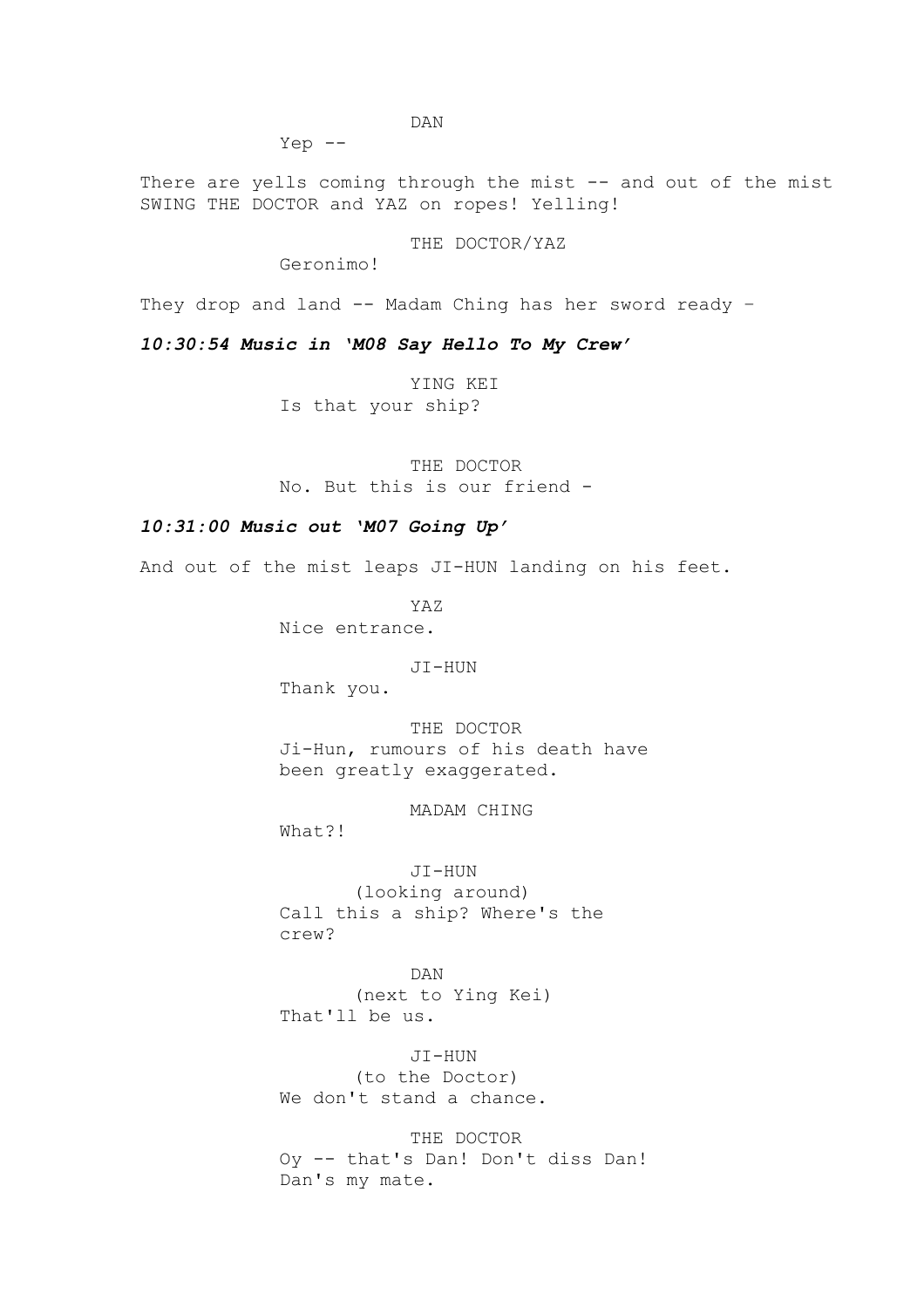DAN (to Ji-Sun)

Yeah.

MADAM CHING (to Ji-Hun) You can't be alive. It's not possible.

JI-HUN

I agree.

THE DOCTOR

(to Madam Ching) Focus now: where d'you keep your treasure? Because that statue creature you released, is looking for a keystone, that was in the treasure of the Flor de la Mar, and their pet sea monster seems to reckon it's on this ship.

MADAM CHING What does it look like?

JI-HUN Tiny orange jewel -- can glow unexpectedly --

Close in on Ying Kei realising --

THE DOCTOR (to Madam Ching) Any ideas?

But during all this mist has been gathering -- and now it swirls behind Ying Kei to reveal – CHIEF SEA DEVIL! With his sting-sword around Ying Kei's neck --

CHIEF SEA DEVIL

I have --

Ji-Hun and Madam Ching are instantly at CHIEF SEA DEVIL with weapons raised --

> CHIEF SEA DEVILI Take off the keystone.

YINK KEI (taking off the keystone) It's nothing. It belonged to my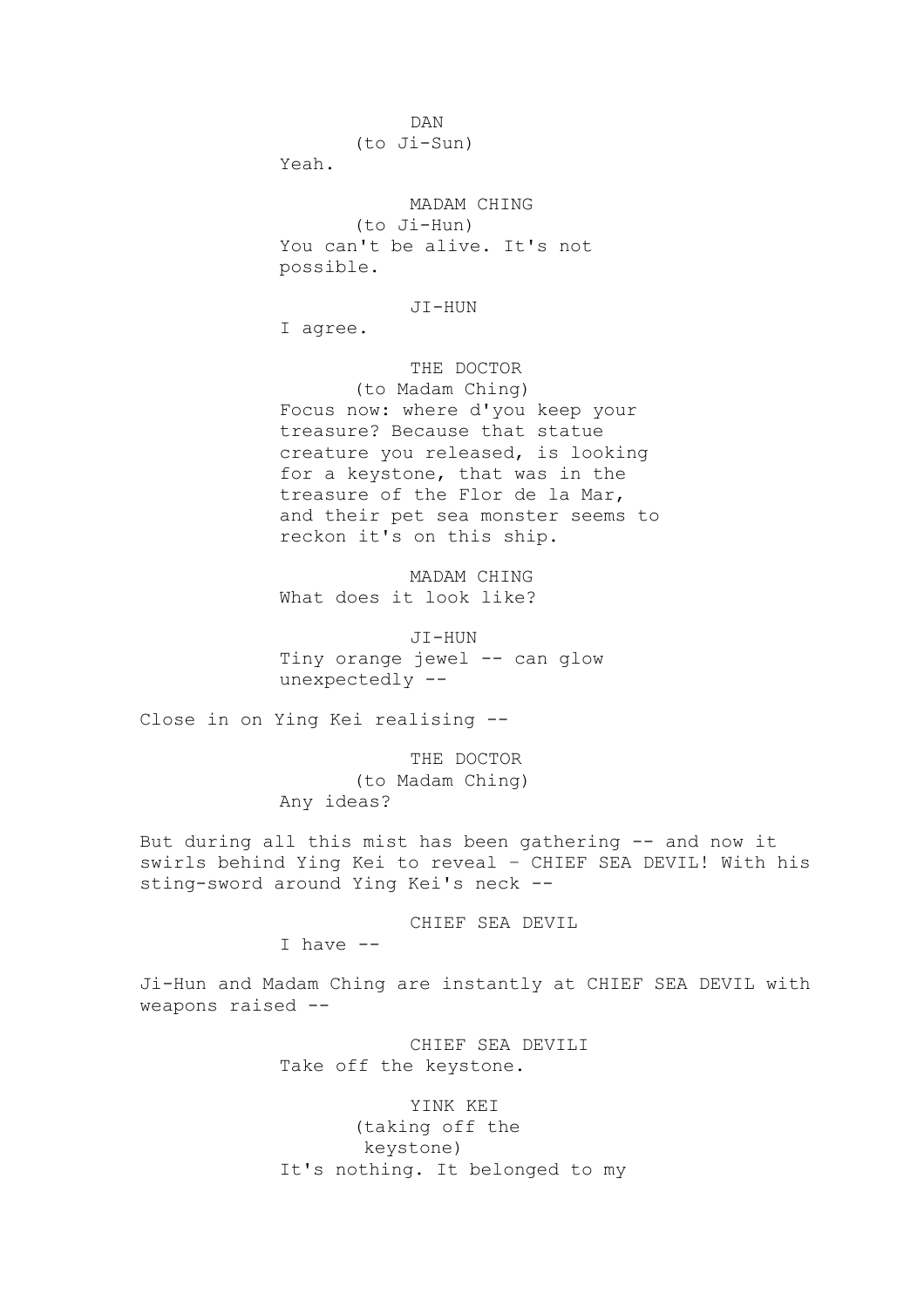mother, she got it from her grandfather. It goes all the way back to the great Lei Bao.

JI-HUN (astonished; delighted) Lei Bao -- he made it to land. And you're his descendent.

MADAM CHING (realising; to Ying Kei) Your family's oath -- across the centuries. It wasn't just the statue. It was hiding the keystone.

### THE DOCTOR

(to Chief Sea Devil) And you went to get it? After you imprisoned Ji-Hun, you followed Lei Bao.

CHIEF SEA DEVIL I was tricked --

#### JI-HUN

You were defeated. The legend of the keystone told that it could be used to entomb aggressors --

## THE DOCTOR

Frozen in time, a statue, on land. A stone prison. No wonder that gem's so valuable. (thought dawns; horror!) Oh, wait but if that's plutonic crystal, and your systems below the ocean are fluo-geomagnetic --

CHIEF SEA DEVIL Your world is now doomed. (to Ji-Hun) The keystone is mine!

And the mist swirls and he disappears! On the Doctor's horror --

### THE DOCTOR

If that ship goes back down without us, we don't stand a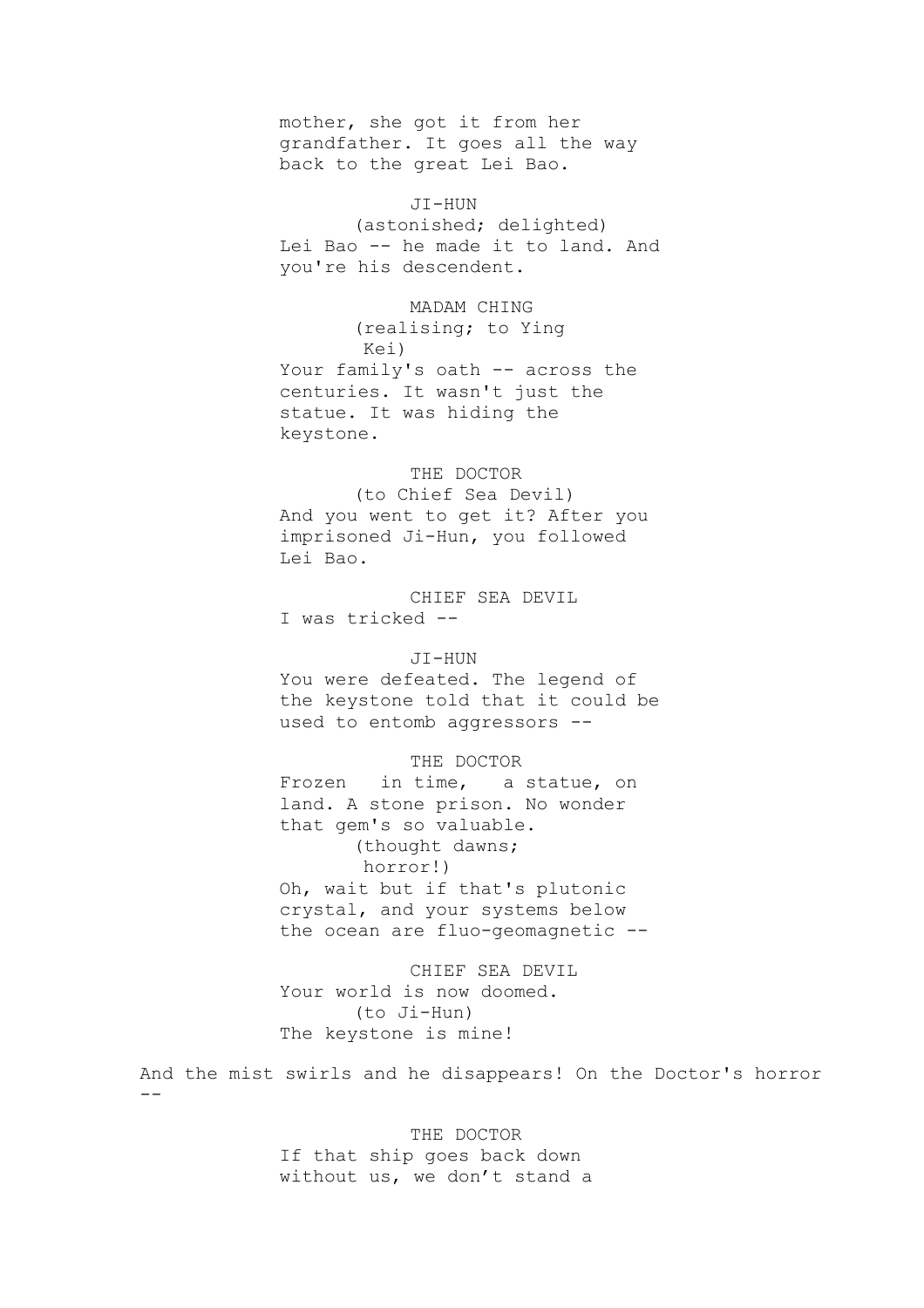chance -- (looks at her hands) With me!

She runs -- they follow --

CUT TO:

### **10:32:49 INT. BELOW DECK/SEA DEVIL SHIP - DAY**

CHIEF SEA DEVIL has placed the crystal into the navigation equipment -- he activates one of the controls. It begins to glow --

As the Doctor comes into shot at the far end --

THE DOCTOR I know what you're doing. (Beat) You're trying to flip the earth's geomagnetic poles. South to north, north to south. Longitude to latitude. That's why even the stars feel like they're moving. You want to create chaos: melt the ice, shift the current, change the pressure, until the whole of Earth is flooded.

CHIEF SEA DEVIL (as the machinery alerts) We are reclaiming what is ours. It is our right and it is our time. It's done, Doctor.

THE DOCTOR What do you mean done?

### CHIEF SEA DEVIL

The plutonic crystal has been sent down. The sequence will begin. Our Earth will be gloriously aqua once more.

THE DOCTOR

No, no, no --

CHIEF SEA DEVIL And my kin are ascending to reclaim this ship! (unsheathing the sting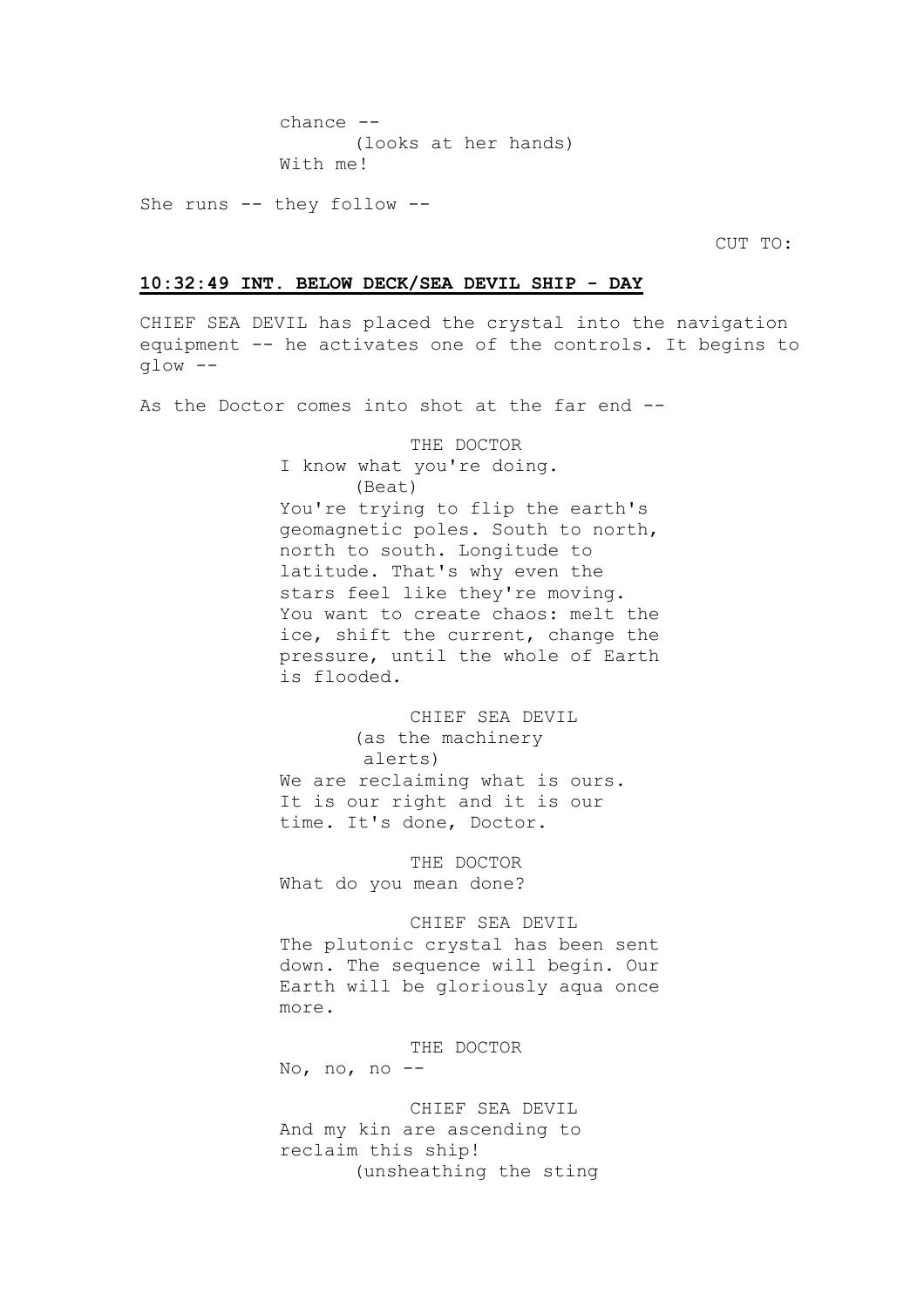He advances on her -- as the Doctor turns and runs --

And we linger on the equipment --

CUT TO:

### **10:33:37 EXT. DECK/SEA DEVIL SHIP - DAY**

The ship covered in mist, as always, as the Doctor bursts out -- (and this scene goes at such pace, frantic, on the move, life or death --), just as YAZ is picking up a discarded sword  $-$ 

THE DOCTOR

(runs out; as she does) It's coming after me -- be ready!

CHIEF SEA DEVIL bursts out -- stands there, iconic -- looks out across the ship --

> CHIEF SEA DEVIL You can't get away from me Doctor!

REVEAL: THE DOCTOR, YAZ, DAN, YING KEI, JI-HUN, MADAM CHING -spaced out across the ship. All of them with swords and weapons--

> The DOCTOR Say hello to my crew. (push in on the Doctor; to Chief Sea Devil) Go.

And the fight is on! --

*FIGHT AS ALREADY REHEARSED: CHIEF SEA DEVIL IN PURSUIT OF THE DOCTOR --*

-- the Doctor using various objects to fight CHIEF SEA DEVIL - -

ANGLE ON: Yaz and Dan creeping towards the doors -- when a SEA DEVIL is in the way -- swooshes its sword -- they dart back - the Sea Devil swooshes it again -- and Dan blocks it -- with his HOOK! The sword locks into the hook --

DAN

I knew that'd come in handy --

SMASH! The sword hits again -- and the hook goes flying -- the sword comes whooshing back at Dan's head -- he ducks! It just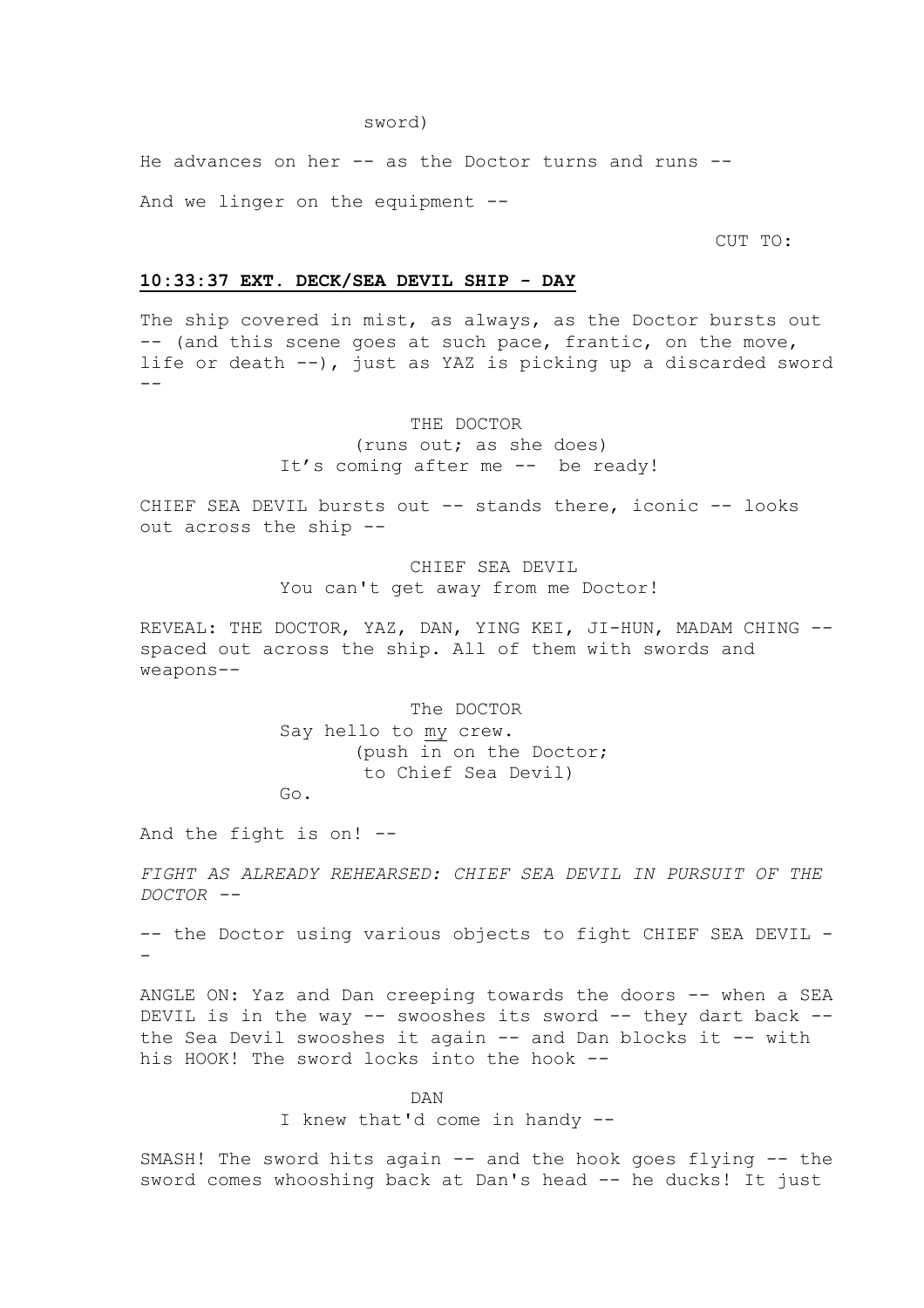misses --

And clangs into Yaz's sword -- she's picked up a discarded one -- they exchange blows -- clang clang clang –

> THE DOCTOR Don't let the swords touch your skin!

But the Sea Devil is getting the better of her -- overpowering her, when -- SEA DEVIL POV: a DEADLY HUGE PULLEY/WEIGHT ON A HOOKED ROPE coming towards it! WHACK! It hits camera - smacking the Sea Devil in the face and knocking it down --

As it goes down, we reveal: Dan! Holding the other end of the rope that activated it!

> DAN How d'you like my pirate moves?

> > YAZ

Better than your outfit.

DAN

Come on!

They run, towards the entrance to the lower deck!

ANGLE ON: At the other end of the ship, JI-HUN and MADAM CHING are back to back, sword fighting a Sea Devil each. In an amazing move they twist around and fight the other's opponent!

And he sends one flying overboard --

As MADAM CHING jumps up onto the rail to confront a Sea Devil up there --

Their swords clash -- the sword close to her skin -- Madam Ching SHOVES back -- and this Sea Devil goes over too!

She jumps down -- faces Ji-Hun. He nods, impressed. She grins -- and they turn round again, back to back again to engage with ANOTHER TWO SEA DEVILS.

ANGLE ON: YING-KEI carefully trying to avoid the action -- he looks out and sees them all fighting -- but he's avoiding it, worried -- but then he turns and: another Sea Devil right in front of him, brandishing a sword. He's got nowhere to go.

Close on Ying-Ki's fearful eyes as the Sea Devil looms, but SMACK! The Sea Devil falls aside.

Revealing Madam Ching in its place!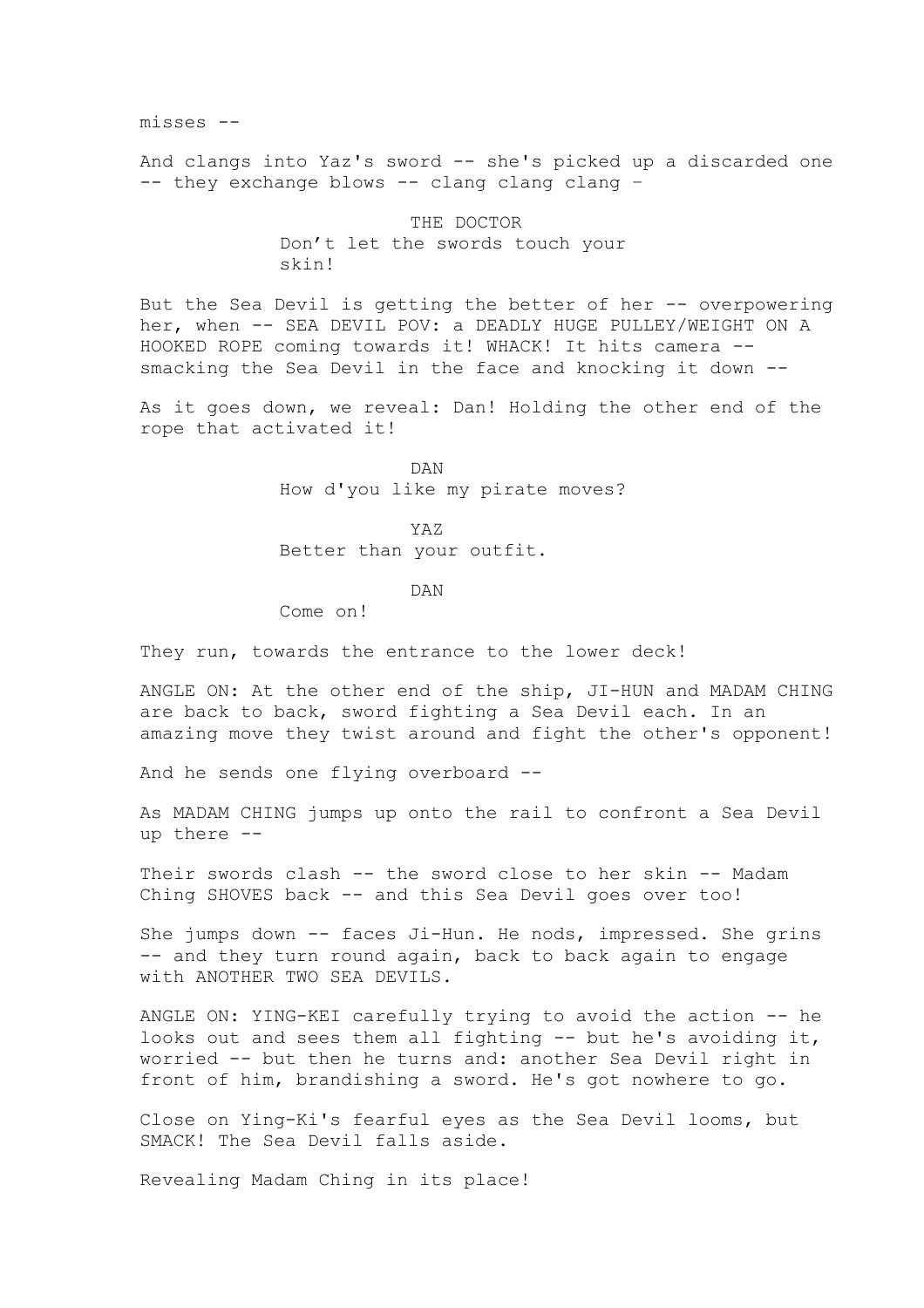### YING KEI You saved my life.

## MADAM CHING (looks at him direct) I should've saved your father's.

The tiniest most profound of looks as their eyes meet -- they understand -- her regret, his gratitude she's said that --

#### MADAM CHING

Now fight!

And now THEY'RE back to back, fighting off more Sea Devils!

ANGLE ON: THE DOCTOR VS CHIEF SEA DEVIL now -- the Doctor using all she can, ducking and diving, but Chief Sea Devil is relentless --

Madam Ching and Ji-Hun try to intervene, but are pushed back - -

And as the fight comes to a climax, the Doctor on the floor -- She looks up at Chief Sea Devil -- ready to land the killer  $blow --$ 

And Madam Ching wounds Chief Sea Devil -- the shock of Chief Sea Devil as he falls -- looks up at Madam Ching and Ji-Hun --

Ying Kei kicks the sting-sword away --

THE DOCTOR I'm lowering the ship – hold him there!

But as she does Ji-Hun, standing above Chief Sea Devil, raises his sword – Chief Sea Devil looks up -- we see the sword plunge -- we're on the Doctor as we hear a scream of pain from Chief Sea Devil -- the Doctor turns back in the doorway --

Chief Sea Devil lies dead on the floor. Ji-Hun stands above him.

> THE DOCTOR You didn't have to kill him --

JI-HUN It took my ship. My crew. And my life. (Beat) No mercy.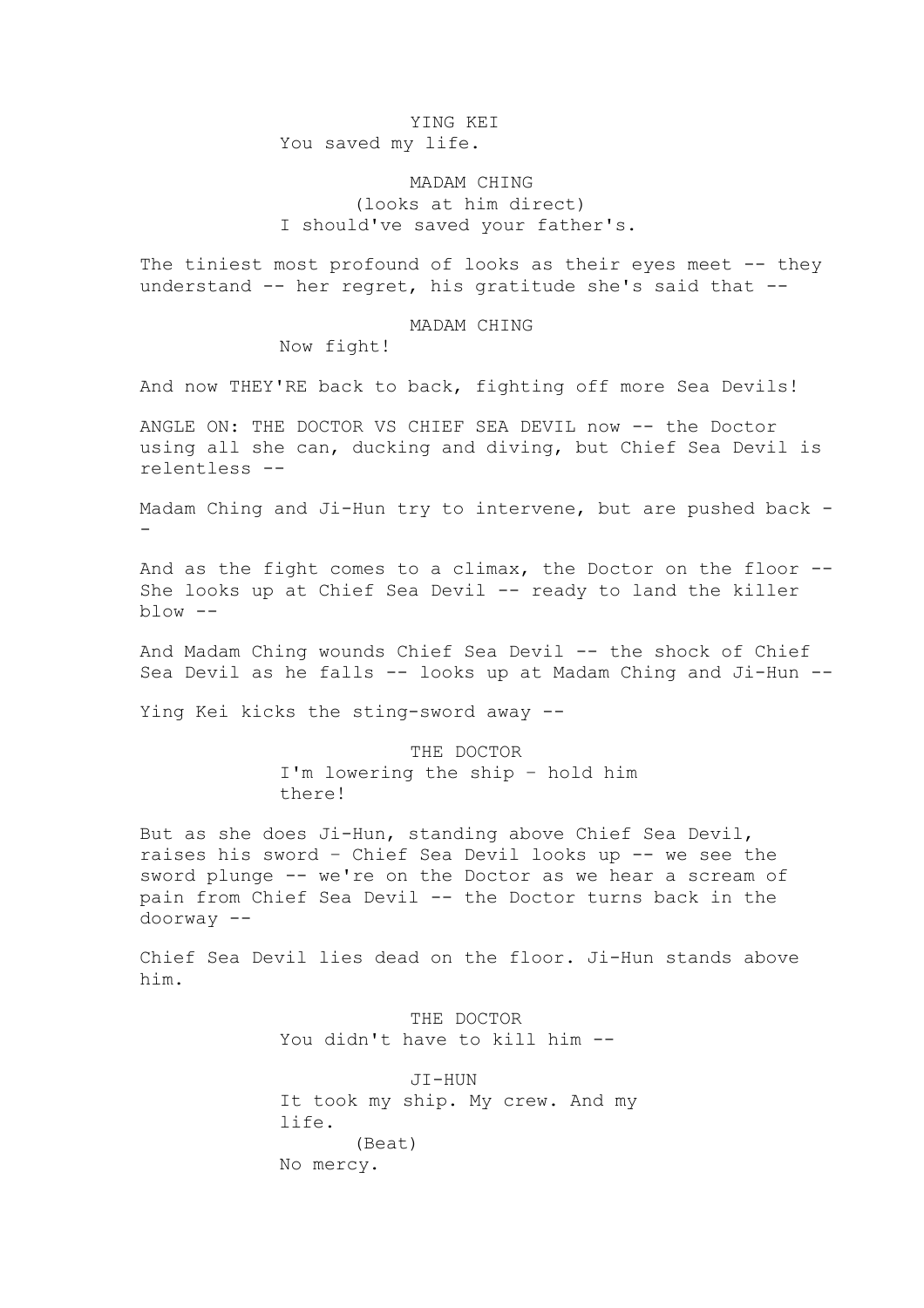### *10:36:01 Music in 'M09 This Is Gonna Be Tricky'*

The Doctor unimpressed, doesn't have time for this -- she heads in --

The ship shakes -- the Doctor looks up to the sky, through the mist --

DOCTOR'S POV: the sky is changing colour. Ominous, red --

The DOCTOR It's starting –

CUT TO:

### **10:36:07 Int. below deck/sea devil ship - day**

DAN and YAZ at the controls --

DAN I thought you said you could remember how she worked it --

YAZ Yeah, well I was wrong! Maybe it was that one -- did you say anything to the Doctor -- about what I said to you?

*10:36:13 Music out 'M08 Say Hello To My Crew'*

DAN

Like what?

YAZ I dunno, just -- something --

DAN Has she said something to you?

YAZ Why what would she say to me?

DAN Aw come on, Yaz – can't you see it?!

The Doctor slams in -- preoccupied, disturbed --

THE DOCTOR (barges them out the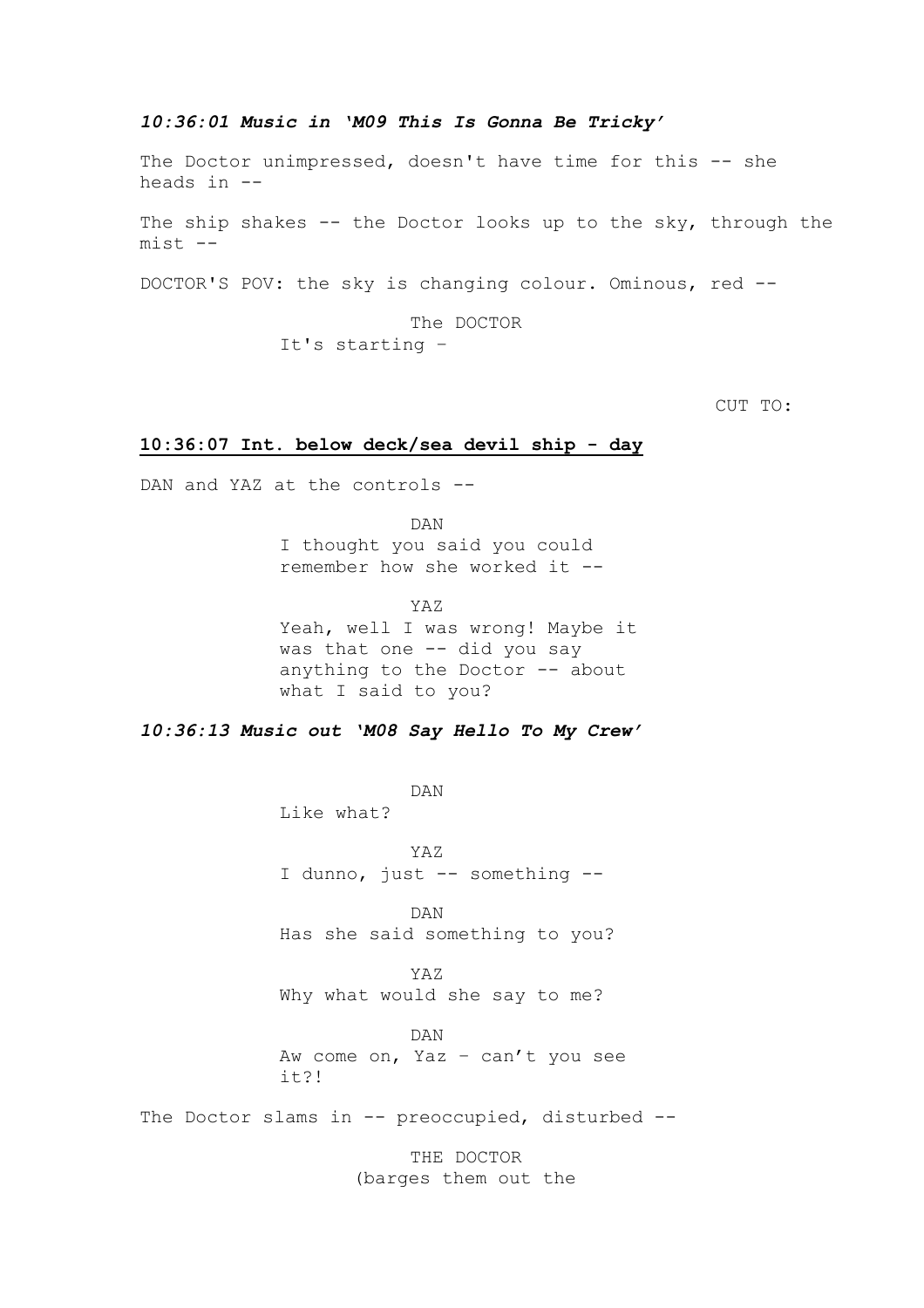way) Geomagnetic instability's increasing! Out the way, there's no time -- (her hands fly over the controls) Hold tight --

And she slams the controls -- THE WHOLE INSIDE SHAKES UNDER THE PRESSURE --

CUT TO:

### **10:36:42 EXT. DECK/SEA DEVIL SHIP - DAY**

YING KEI, JI-HUN and MADAM CHING sheltering, holding on tight as everything shakes, mist and strange light -- wind blowing -- it's a terrifying rollercoaster ride! The two warriors look at Ying Kei -- he's laughing!

YING KEI

Is it always like this at sea?!

CUT TO:

### **10:37:01 INT. SHIP'S CAVERN/SEAN DEVIL BASE - DAY**

The SEA DEVIL ship CRASHES DOWN -- the reverse shot of scene 35B! Slams down! Bang! Energy field holding it in place.

CUT TO:

### **10:37:05 INT. BELOW DECK/SEA DEVIL BASE - DAY**

WHAM! THE DOCTOR, YAZ and DAN are thrown about and it settles -- the Doctor is immediately up --

### THE DOCTOR

I think that'll have alerted all our friend's Sea Devil acolytes -- Dan, I need you to supervise Ji-Hun and Madam Ching -- need you to keep Sea Devils at bay -- (hands Chief Sea Devil's sword to Dan; sonics it) Only for use in emergencies.

DAN Like the imminent flooding of the entire planet.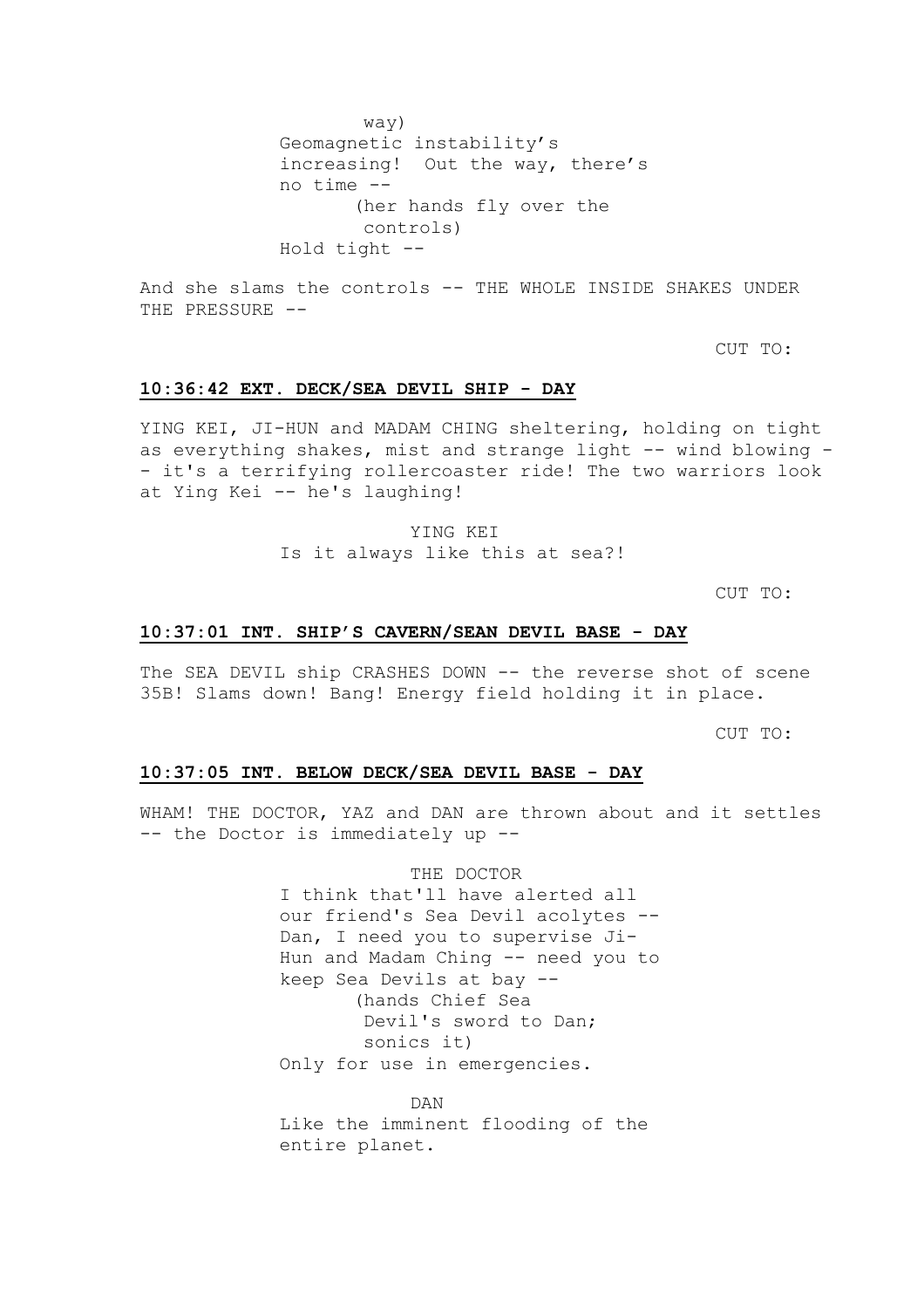### THE DOCTOR Yeah. Like that. Yaz, with me!

Dan grins at Yaz -- good news, the "with me!", he's willing them on  $--$  as they head off  $--$ 

CUT TO:

### **10:37:31 INT. CORRIDOR/SEAN DEVIL BASE - DAY**

THE DOCTOR and YAZ run through –

THE DOCTOR Control core's this way!

CUT TO:

### **10:37:35 INT. CONTROL DAY/SEA DEVIL BASE - DAY**

Tech control central. It's all bubbling away, working hard. The base itself is already shaking. THE DOCTOR skids to a halt, looks at everything -- alarmed. YAZ at her side.

THE DOCTOR

Ooh. (Beat) This is going to be tricky.

CUT TO:

### **10:37:42 INT. APPROACH TO CONTROL ROOM/SEA DEVIL BASE - DAY**

Dan flanked by YING KEI, JI-HUN and MADAM CHING -- Dan peering ahead --

DAN

Right you three, our job is to keep those Sea Devils away from the Doctor and Yaz. I'm gonna check down there. Don't want any surprises. Ji-Hun, you're in charge.

He heads out for a look -- JI-HUN and MADAM CHING --

JI-HUN Go and offload the treasure from my ship. If you get it now, that treasure can still do some good.

MADAM CHING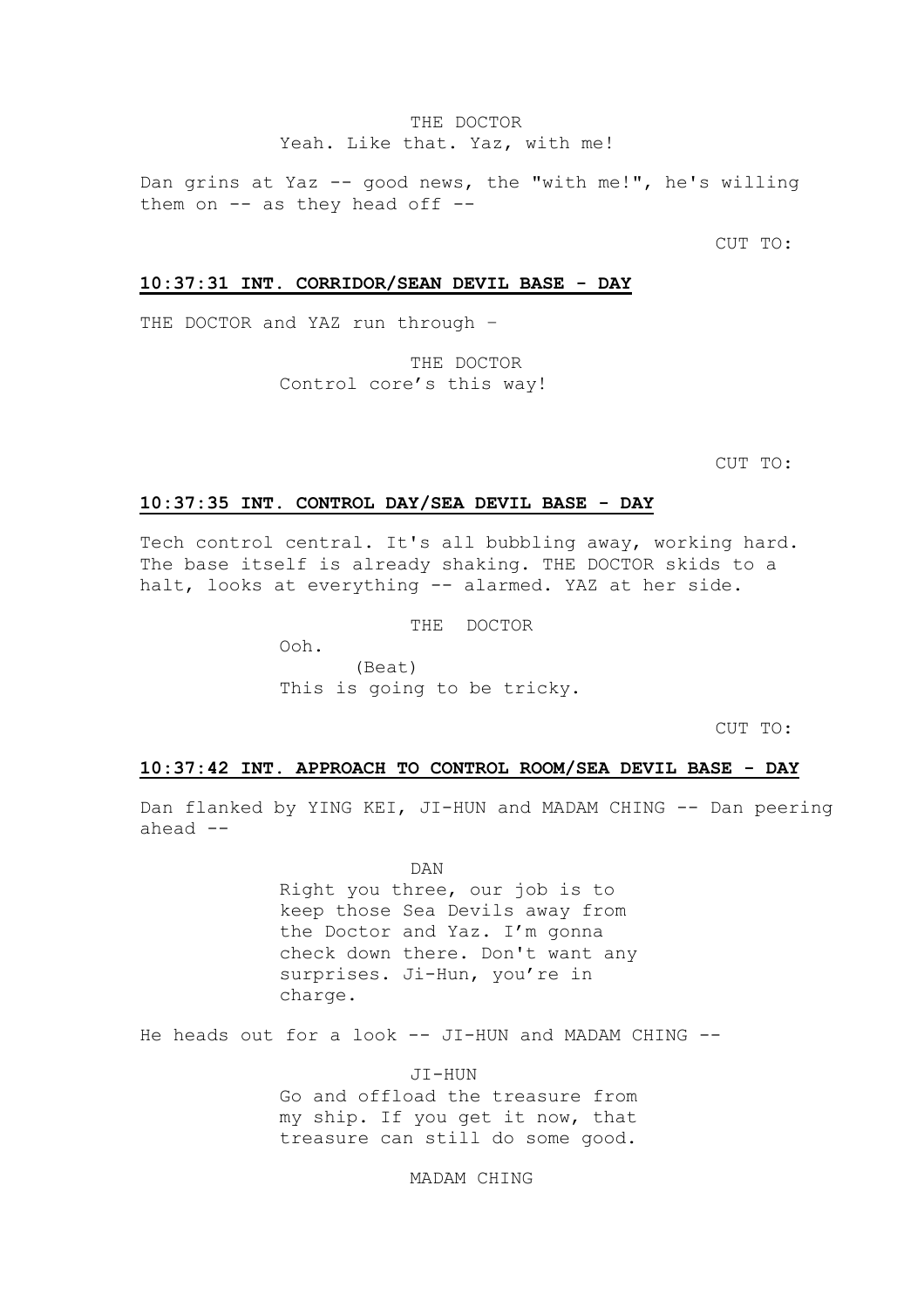(to Ying Kei) Boy  $--$  with me.

They head out  $-$  as Dan comes running back  $-$ -

DAN

We've got company on the way -wait, where've the other two gone?!

Half a dozen SEA DEVIL GUARDS striding in, all keyed up -- Cut to reverse -- DAN and JI-HUN.

> DAN Stop right there. (Beat) I've with a centuries old seafarer with a grudge. He will take you out before you even blink. (they all blink)

The Sea Devils CHARGE! Dan STINGS them with the sting-sword --THEY FALL! BANG BANG BANG!

REVEAL DAN STANDING THERE, SURPRISED. JI-HUN looks at him.

JI-HUN Where did you learn to deal with your enemies like that?

Close in on Dan.

DAN You should meet my mum.

CUT TO:

## **10:38:32 INT. CONTROL ROOM/SEA DEVIL BASE - DAY**

THE DOCTOR and YAZ work -- the Doctor breaking things open, Yaz acting on the Doctor's instructions -- hands her a piece of equipment.

> YAZ Defractor Rod. Two minutes and counting --

THE DOCTOR Good, love it when there's not enough time -- (working) It's simple but delicate -- need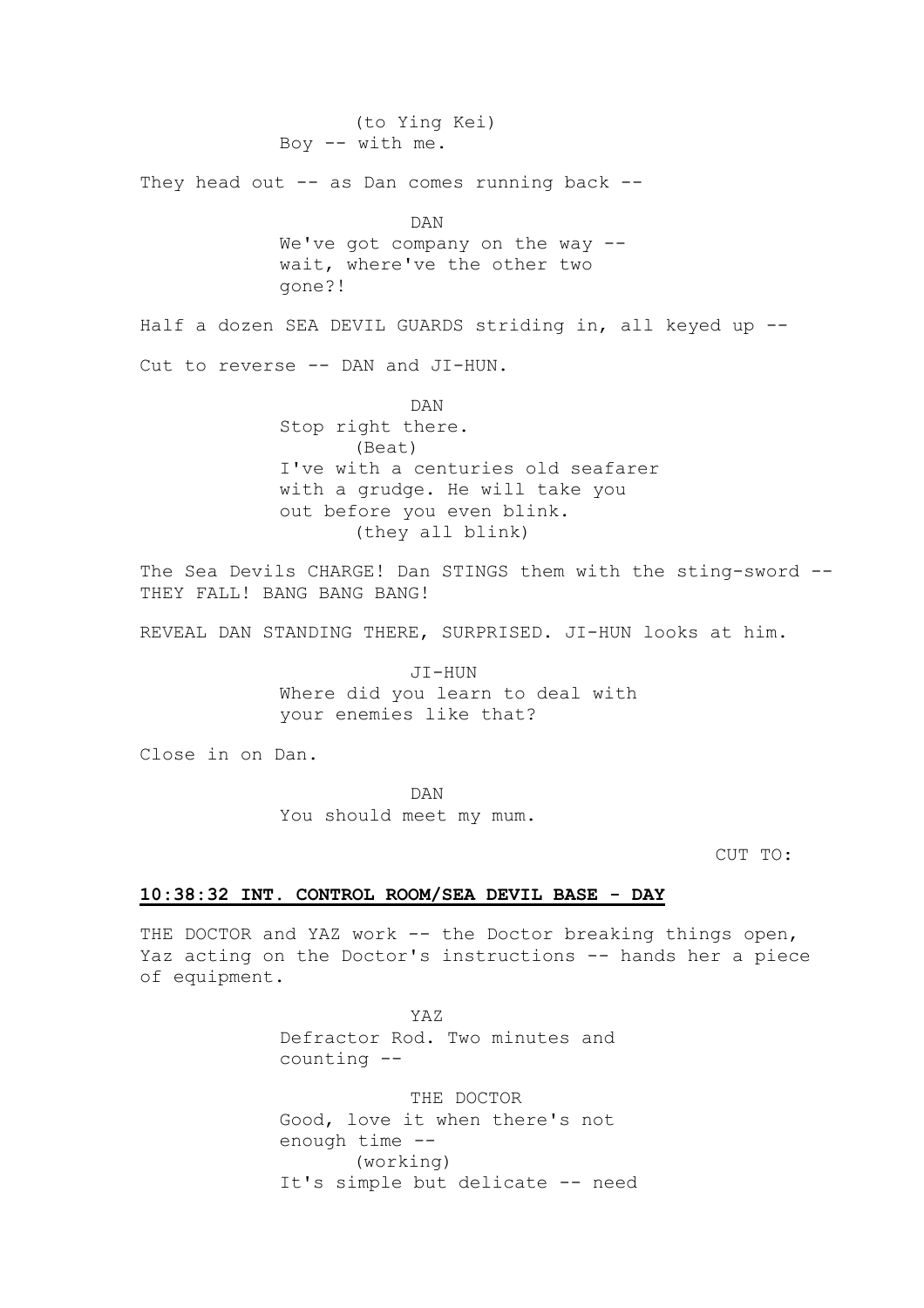to short-circuit the power and internalise the charge -- If I localise the power then this base will be the densest place on Earth. No one, no sea devil, no human, will be able to leave. For a very long time.

```
YAZ
```
We'll be able to get out first though, right.

THE DOCTOR Yeah. Hopefully. Probably. Definitely. One of those. Just need to get this done -- (as she works) So, you know earlier... about not being a bad date. (Beat) Dates are not something I really do. I mean I used to, and I have done, and if I was going to, believe me, it would be with you - -

(heartfelt; to Yaz) I think you're one of the greatest people I've ever known. Including my wife .

YAZ

Your *what*?

THE DOCTOR Wasn't gonna mention that, long time ago, I was another man back then -- (Beat) But the point is: if it was going to be anyone, it would be you.

Yaz stares at her. Long beat, as the Doctor works, thinks, hesitates on what to say -- looks back at Yaz.

THE DOCTOR

But I can't.

### YAZ KHAN

Why not?

THE DOCTOR Because at some point... time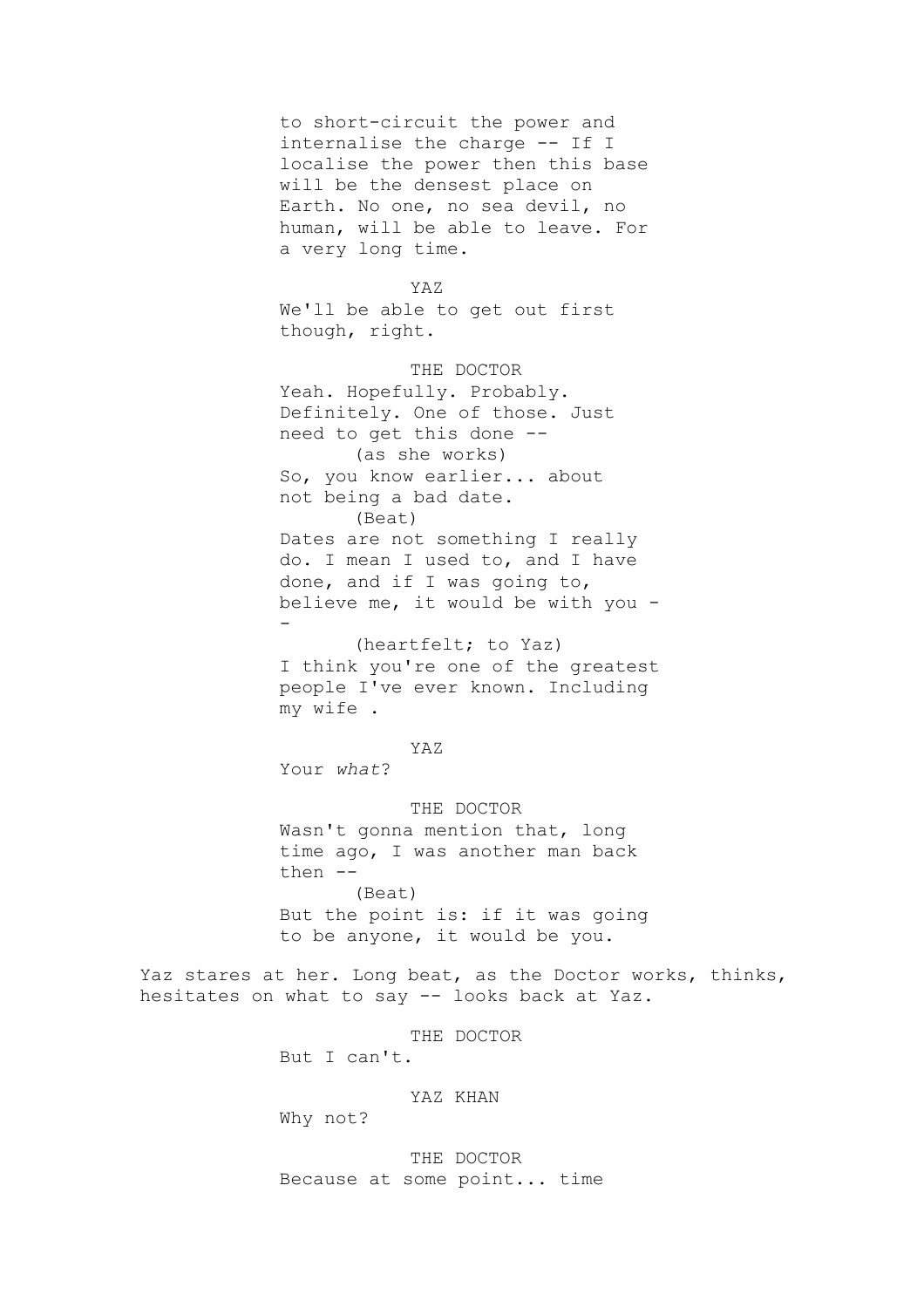always runs out. (sparks! The machines make a klaxon noise) Oh. Whoops. Lessened the time - fifty seconds --

YAZ KHAN

What?!

THE DOCTOR We need to get out of here to the TARDIS -- but this cable needs to hold -- Yaz you have to go -- get the others out --

She holds the cable in place tightly with her hand.

The DOCTOR I'll keep this in place --

And a hand reaches in --

JI-HUN No. You go. I'll hold it.

THE DOCTOR I can't ask you to do that.

JI-HUN

The world out there isn't mine. But if I can help preserve it for others, these centuries will not have been for nothing.

THE DOCTOR You truly are a legend.

JI-HUN And you need to run.

The Doctor and Yaz run -- as they do --

CUT TO:

### **10:40:39 INT. TARDIS - DAY**

DAN holding the TARDIS doors as MADAM CHING AND YING KEI FLY through the door! They yank the treasure chest through, just  $as--$ 

The Doctor and Yaz running in --

THE DOCTOR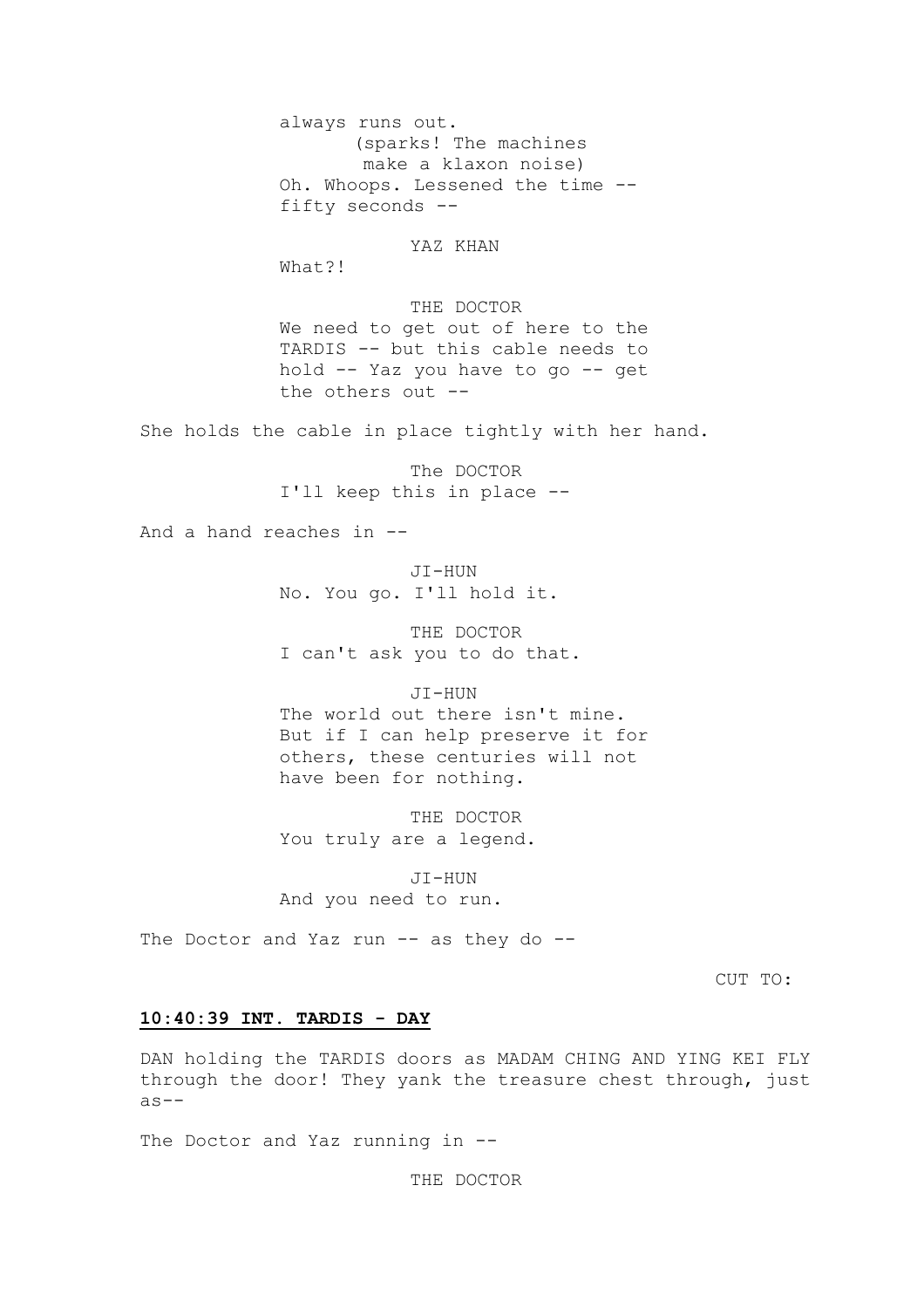You got it back the right way up! Nice work – now, out the way! If I don't get us out now this very second the magnetism will drag the TARDIS down-

### YAZ KHAN

Three seconds -- Two...

The Doctor slams the dematerialisation lever!

CUT TO:

### **10:40:47 EXT. UNDERWATER - DAY**

A dense magnetic forcefield compressing around the seafloor above the Sea Devil base -- the heavy sound of a muffled underwater explosion as the picture shakes --

And returns to calm, once more.

CUT TO:

### **10:40:56 EXT. SOUTH CHINA SEA (1807) – DAY**

### *10:40:57 Music in 'M10 A Good Legend'*

Calm seas. Madam Ching's ship with red sails, at anchor.

CUT TO:

#### **10:41:04 EXT. DECK/MADAM CHING'S SHIP - DAY**

The TARDIS sits on the deck. Treasure laid out. Yaz, Dan, Ying Kei, the Doctor watch MADAM CHING go through the treasure.

### *10:41:09 Music out 'M09 This Is Gonna Be Tricky'*

THE DOCTOR Enough to get your crew back?

MADAM CHING

Enough. (Beat) I solved the mystery of Ji-Hun. And found the lost treasure of the Flor de la Mar. (Beat) What do I tell my crew?

THE DOCTOR That you vanquished mythical sea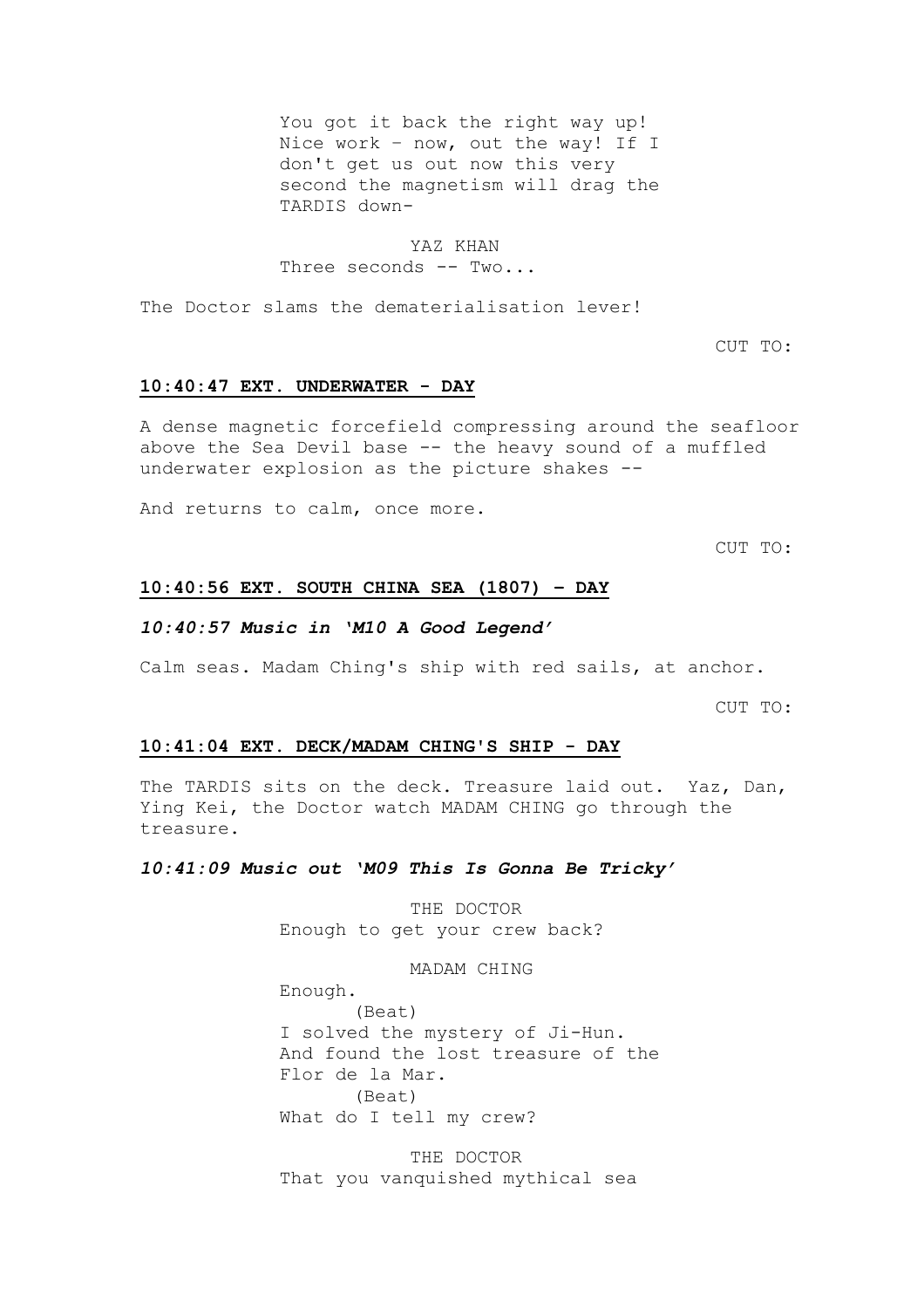creatures to bring them home.

MADAM CHING No one will ever believe me.

THE DOCTOR That's what makes a good legend. (to Ying Kei) We should get you back to your village.

> YING KEI (downhearted)

Yes.

MADAM CHING

No.

They all look at her --

MADAM CHING He's my responsibility. (to Ying Kei ) I'm sorry for what happened to your father. But you could find a home here. As part of my crew.

Ying Kei's eyes light up.

YINK KEI

Really?

Ying Kei runs over to her and hugs her! She pushes him away --

MADAM CHING Don't ever do that again.

YING KEI Yes. No. Sorry.

MADAM CHING Who are you? Where do you even come from?

THE DOCTOR We're just a crew, from a ship, looking for adventure. And often finding it. (to Dan and Yaz) Right?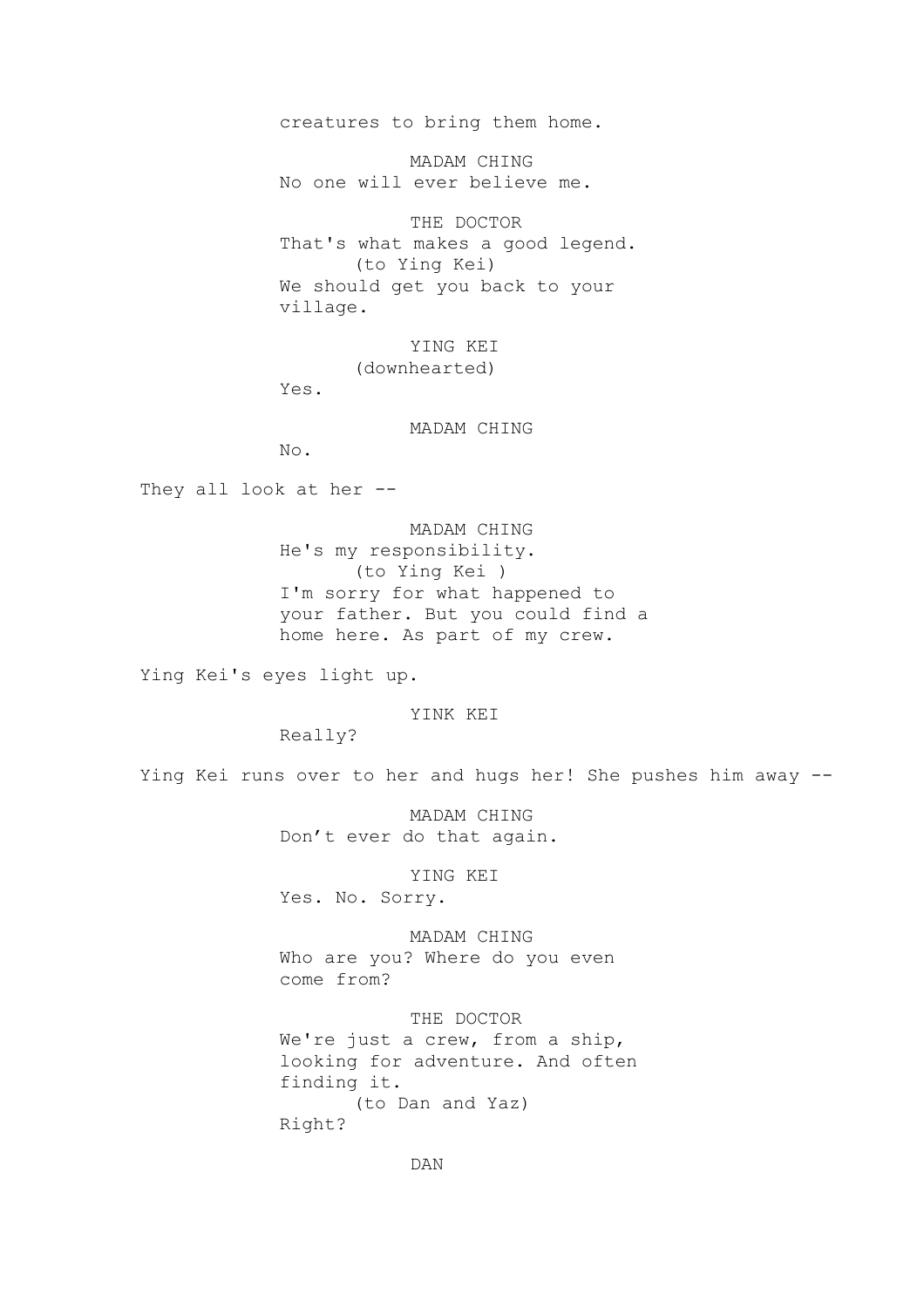(grins) Aye aye captain.

MADAM CHING Where will you go now?

THE DOCTOR Good question.

YAZ (to the Doctor) You do keep promising us a beach.

Cut to:

## **10:42:35 EXT. SEA SHORE - DAY**

--A stone skimming across water with a splash, splash, plop!

DAN is sitting in the slightly open TARDIS doorway, having rescued his mobile. He's throwing stones. Pushes a button on the phone, leaves a voice message --

DAN

Di, it's me. Long time no speak. Well feels like a long time, for me, anyway. Leaving you a voice message so no need to pick up. Just to let you know I've been thinking of you. And -- (Beat) I dunno, been having these mad adventures and can't tell anyone. And I just felt like telling you. (Beat) But I know we're not quite where we were and --(his phone buzzes with the name Di, on screen; anwers it) Di?

INTERCUT: DIANE on her phone, at home.

DIANE That's weird. You're weird. I was just thinking about you. And your big daft face. (Beat) I think I might've been missing seeing you. Which is *really* weird. You gonna be back here any time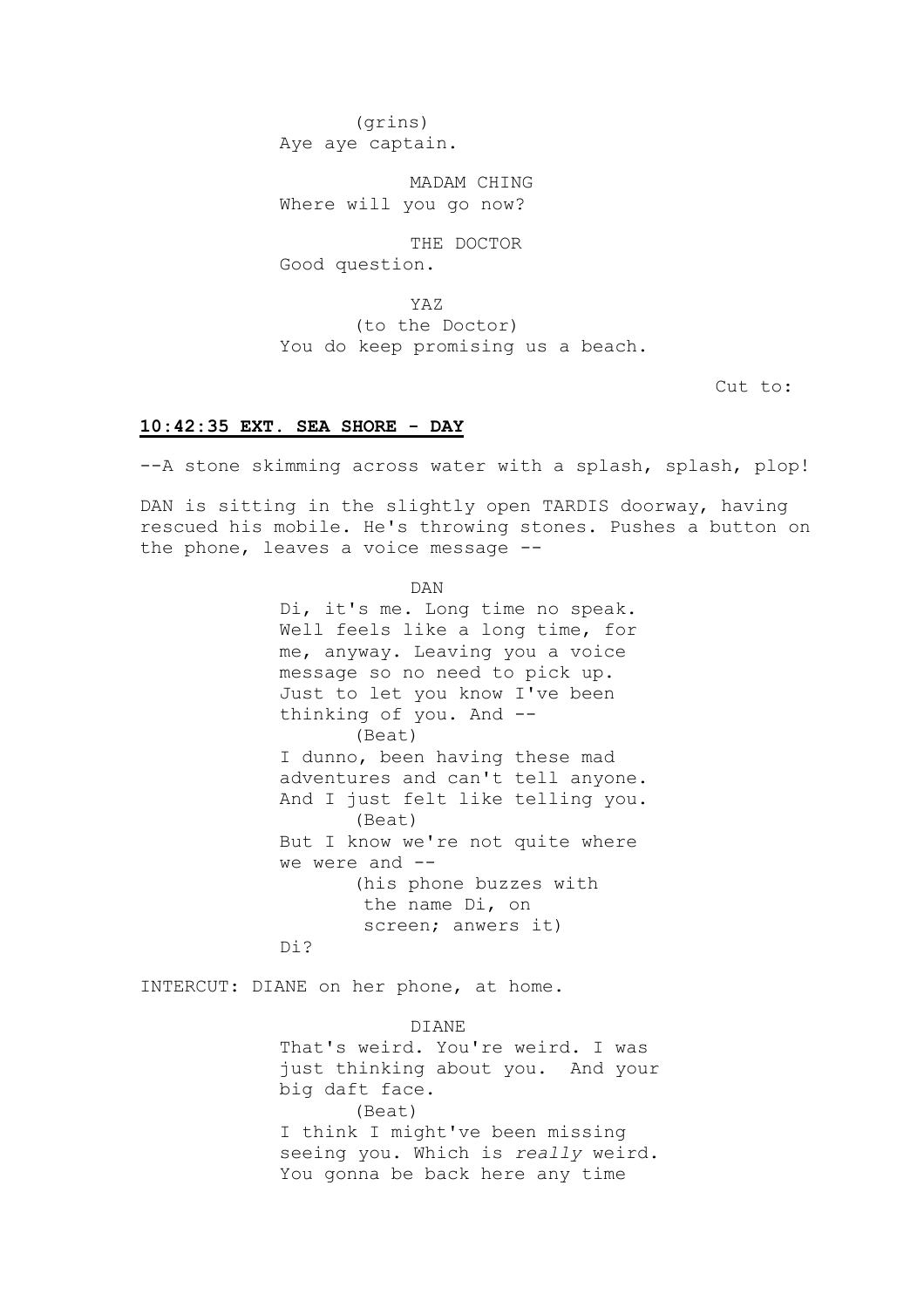soon?

On Dan, grinning --

ANGLE ON: out of earshot -- YAZ and THE DOCTOR sit at the shoreline, water washing in and out. The Doctor staring out to sea. Yaz, light, matter of fact --

### YAZ KHAN

You OK?

The Doctor nods, preoccupied, looking out. Then looks to Yaz.

THE DOCTOR (beat, then shyly) Yaz... I can't... *fix* myself, to anything. Anywhere. (Beat) Or anyone. (Beat) I've never been able to. (Beat) It's what my life is.

Yaz looks down. She knows what this means.

YAZ KHAN

No, course.

THE DOCTOR Not because I don't want to. (Beat; not looking at Yaz) Because I might. (Beat) But if I do, fix myself to someone... I know sooner or later... (Beat) It'll hurt.

Beat. Yaz looks out to sea.

YAZ KHAN My Nani says: courage is knowing something will hurt, and doing it anyway. (Beat) Mind you, she says it's also the definition of stupidity.

They both smile.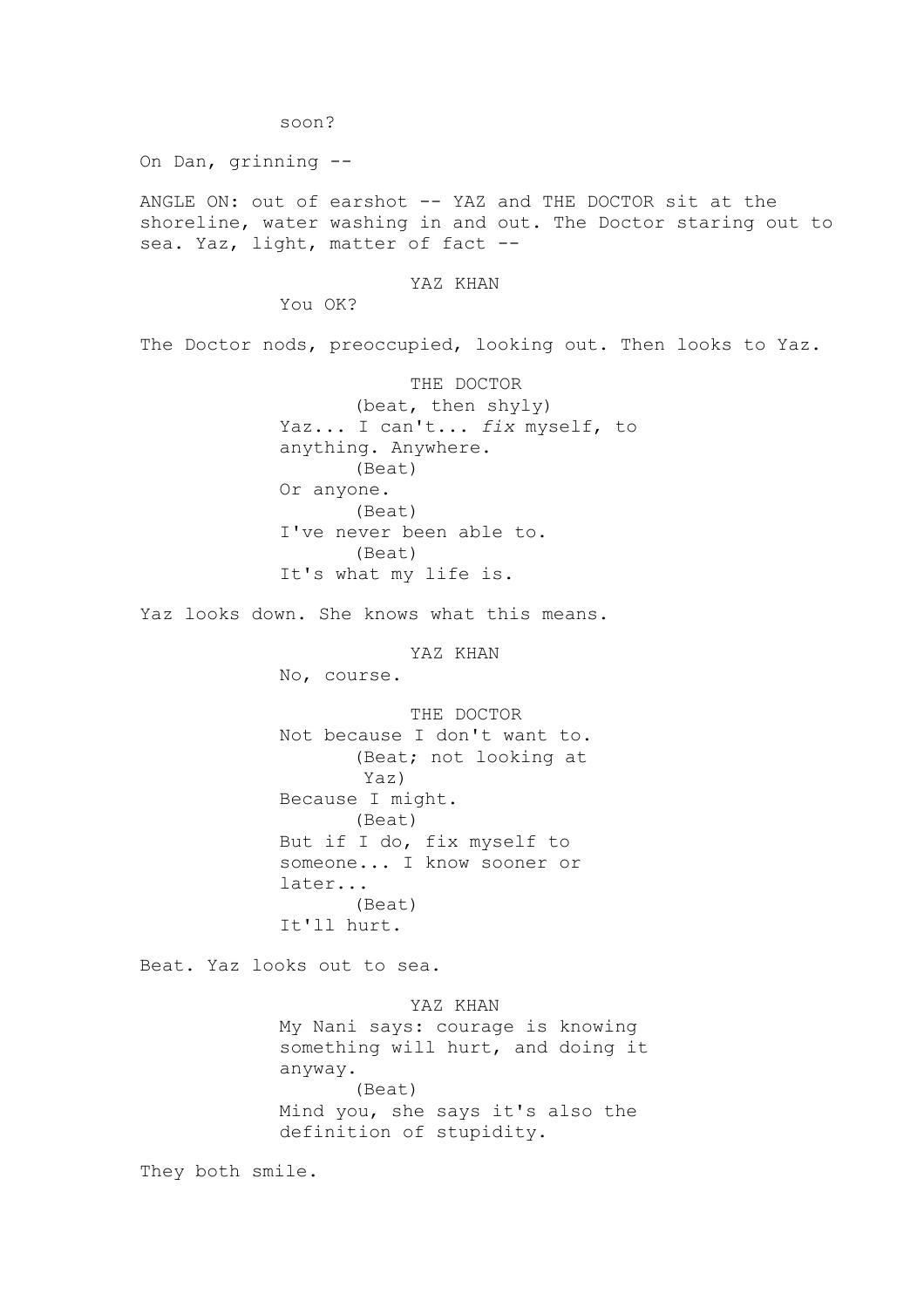THE DOCTOR Can we just live in the present, of what we have. While we still have it.

Yaz holds the Doctor's gaze. She doesn't really want to do what's being asked of her -- and the Doctor doesn't really want to be asking it of her -- but she definitely doesn't want to lose what they have already.

### YAZ KHAN

Sure.

Beat. They both look out. The Doctor looks back to Yaz.

Yaz picks up a stone and holds it out.

YAZ KHAN Make a wish. And skim it.

The Doctor takes the stone in her hand, stands to skim it.

THE DOCTOR

I wish...

YAZ KHAN You can't say I wish out loud.

THE DOCTOR You can where I'm come from. (looks to Yaz) I wish... this could go on forever.

They look to each other. Smiles, infused with sadness. The Doctor skims the stone.

The stone skims and skims and skims endlessly -- as we cut to the titles.

### **10:46:42 COMING SOON**

THE DOCTOR Nothing is forever. No regeneration. No life. Beware of the forces that mass against you, and their master.

THE MASTER This is the day you die.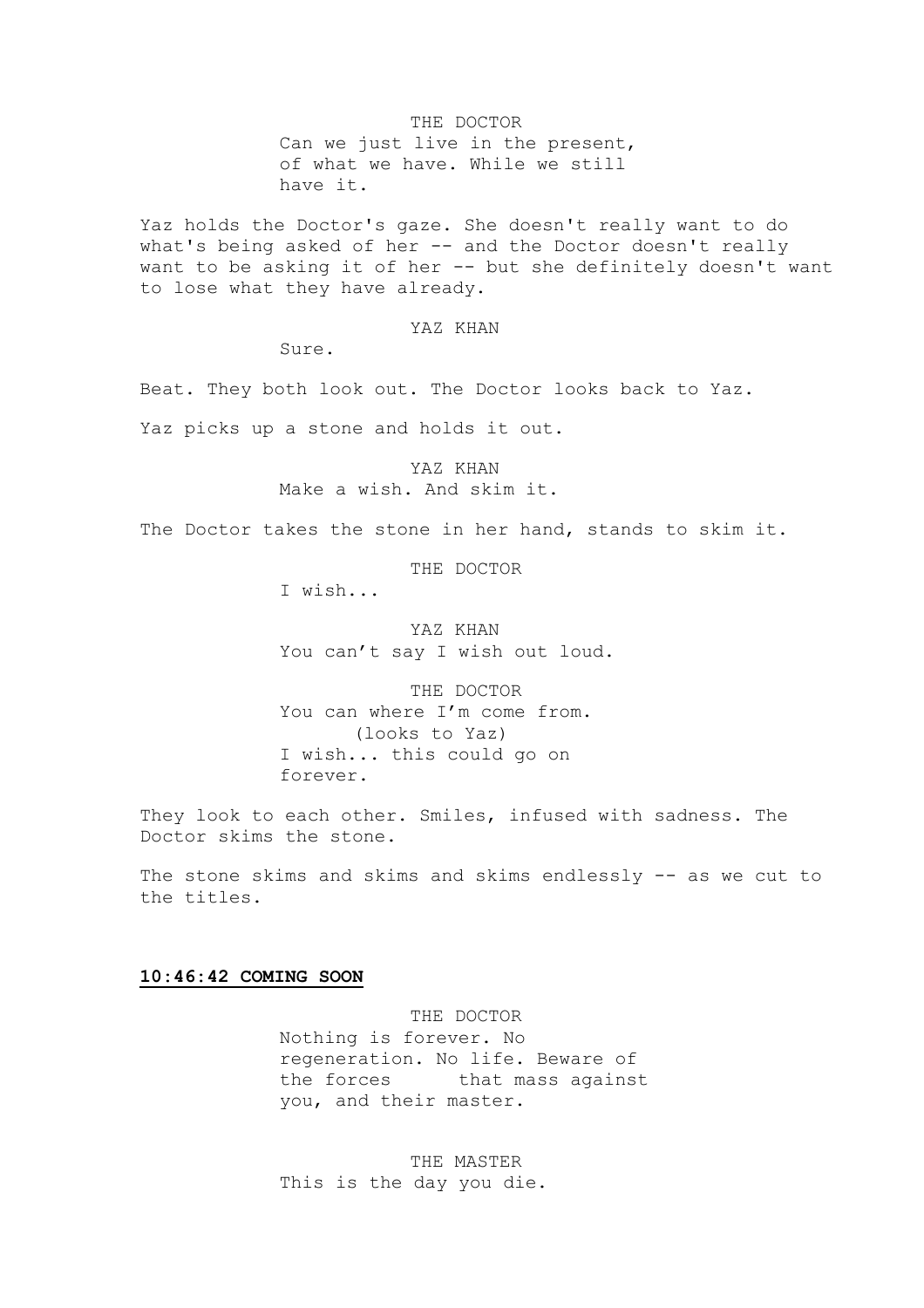## TEGAN

Ace, I haven't heard from the Doctor in nearly four decades.

ACE Just because it's only three decades for me.

*10:47:07 Music in 'M11 End Credits'*

THE MASTER Welcome to the end of your existance.

### THE DOCTOR

Yaz!

## **10:47:11 END CREDITS**

## *10:47:22 Music out 'M10 A Good Legend'*

| The Doctor      | Jodie Whittaker          |
|-----------------|--------------------------|
| Yasmin Khan     | Mandip Gill              |
| Dan Lewis       | John Bishop              |
| Ying Ki         | Marlowe Chan-Reeves      |
| Madam Ching     | Crystal Yu               |
| Chief Sea Devil | Craige Els               |
| Ji-Hun          | Arthur Lee               |
| Ying Wai        | David K.S. Tse           |
| Sea Devils      | Jon Davey<br>Simon Carew |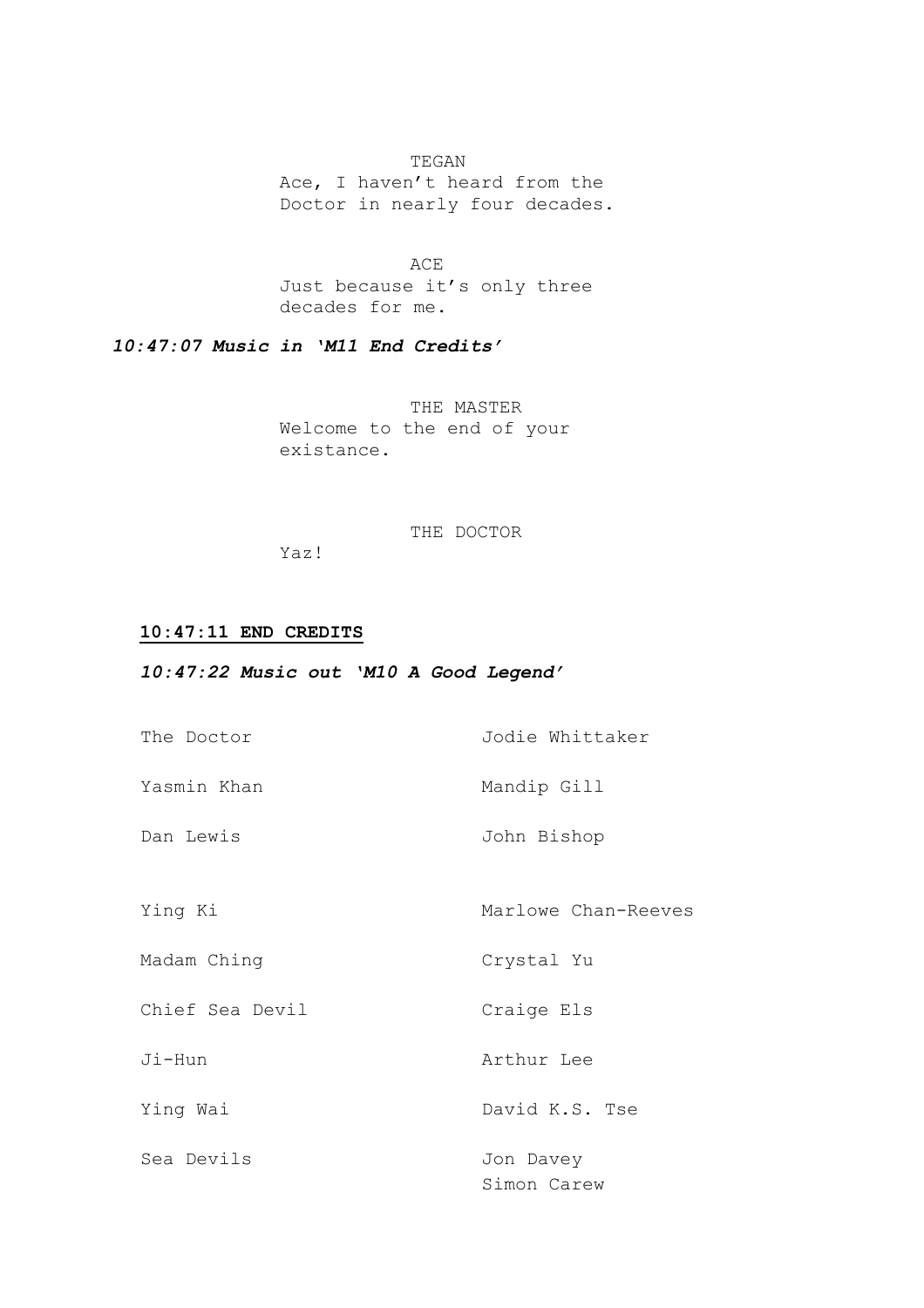|                         | Chester Durrant      |
|-------------------------|----------------------|
|                         | Richard Price        |
|                         | Mickey Lewis         |
|                         | Andrew Cross         |
|                         |                      |
| Stunt Coordinators      | Crispin Layfield     |
|                         | Belinda McGinley     |
|                         | Derek Lea            |
|                         | Andy Godbold         |
|                         | Stephanie Carey      |
| Stunt Performers        | Anna Benton          |
|                         | Donovan Louis        |
|                         | Isky Fay             |
|                         | James Pavey          |
|                         | Louis Samms          |
|                         | Robert Pavey         |
|                         | Rob Jarman           |
|                         | Tom Hatt             |
|                         | Varpu Kronholm       |
| Movement Coach          | Paul Kasey           |
|                         |                      |
| 1st Assistant Directors | Christopher J Thomas |

2nd Assistant Director Lauren Pate 3rd Assistant Director Jennifer Day Assistant Directors Jac Lewis

Production Manager Delmi Thomas Production Coordinator Sandra Cosfeld Assistant Production Coordinator Ellie Simmons Production Secretary Sam Milletti Production Office Runner Ellie Hilton Executive Assistant Caroline Cook Location Manager Gareth Roberts Unit Manager Kyle Yates Location Assistant Tom Chalkley Covid Testing Schedulers Etty Stanley

Elaine Mackenzie Laura Thompson Tom May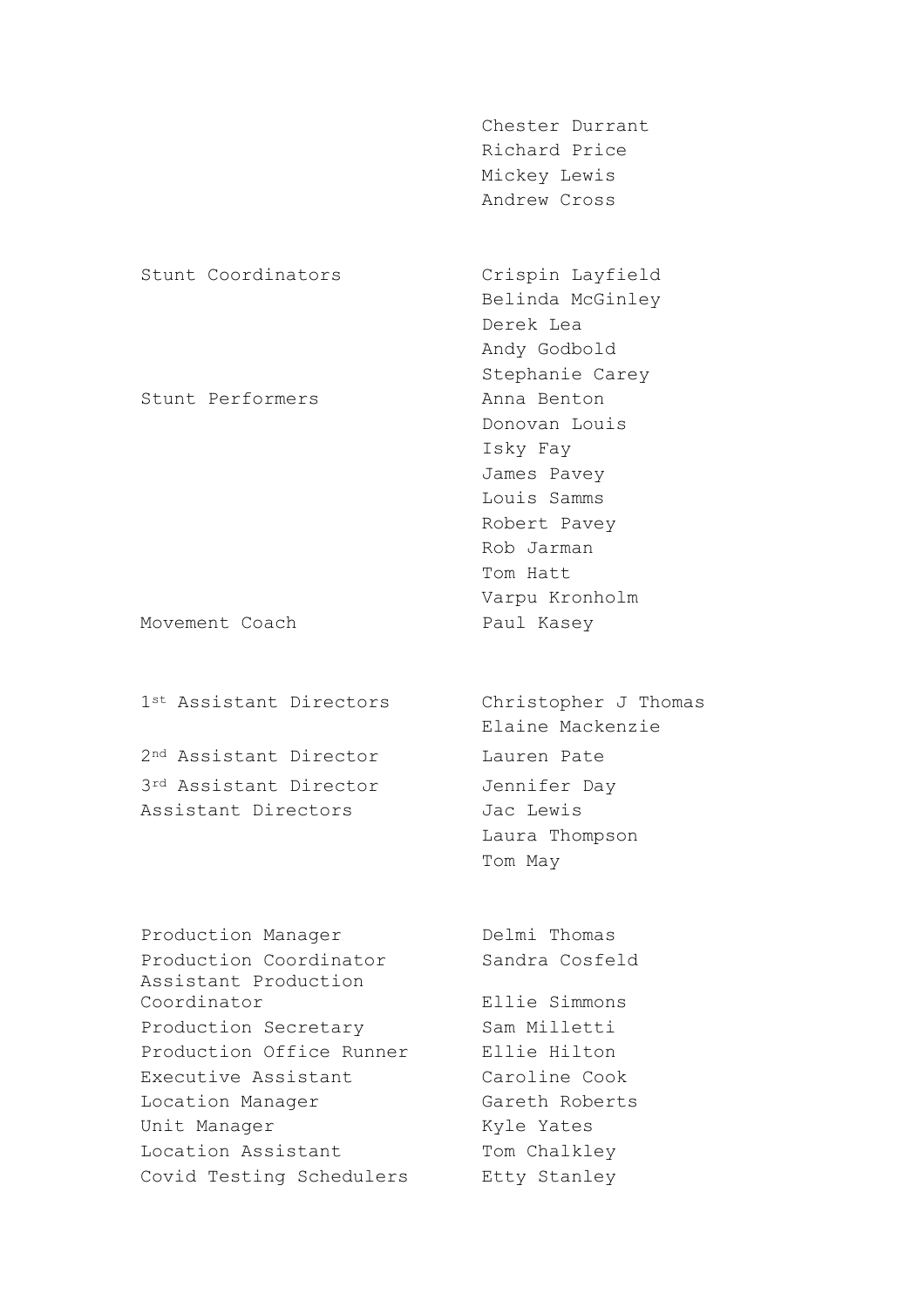Cast Payroll Accountant Helen Searle Crew Payroll Accountant Bethan Wray Assistant Accountants Kate Barber-Williams

Camera Assistants Mic Yates

Camera Trainees **Adam Clewes** 

Key Grip John Robinson Assistant Grips Matt Clark

Script Supervisors Abdoulie Mboob

Sound Maintenance Engineers Christopher Goding

Rigging Gaffer Andy Gardiner Best Boy Gareth Sheldon Electricians Gawain Nash

Construction Art Director Julia Jones Supervising Art Director Ifan Lewis Standby Art Director Cerys Lewis Set Decorator **Vicki Male** Production Buyer Billie Blue Williams Action Props Buyer Milannah Faith Summers

Leila Arada Covid Assistants Joseph Fletcher Lloyd Di Mauro Marta Toczko Elise Betts Contracts Booker Leanne Bowcott

Camera Operator Mark McQuoid ACO Focus Pullers **Manual** Jonathan Vidgen Matt Hillier Evangeline Davies Olga Walus Marc Marshall

Amanda Lean Joe Malone Gaffer Mark Hutchings Stuart Gale Matthew Hutchings Rhodri Moses Owen Hashimi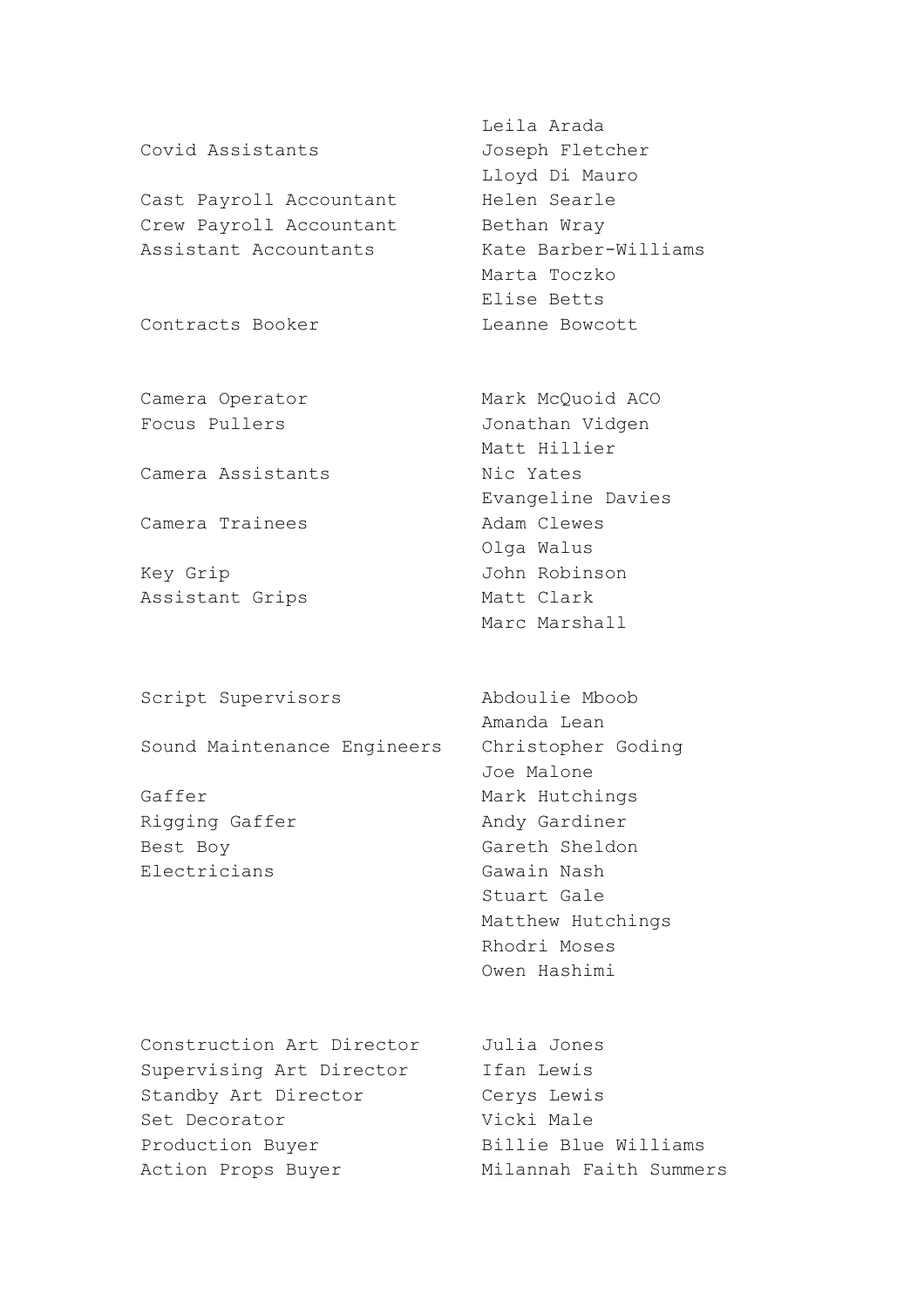Petty Cash Buyer Sally Sharp Draughtspersons Lauren Harper

Trainee Draughtsperson Rachel Ellis Art Department Coordinator Hannah Miller Art Department Assistant Laura Honeybun

Prop Master Paul Aitken Props Chargehand Trystan Howell Standby Props Ryan Milton

Storeman Lucy Hookings Workshop Manager Mark Hill Workshop Assistant Chris Slocombe Concept Artist Chris Phillips Graphic Designer Stephen Fielding Trainee Graphic Designer Lois Drage Head Modelmaker Lee Radford Modelmakers **Penny Howarth** 

Props Driver Paul Carmichael Practical Electricians Rob Hearne

Rigging Shadow Scaffolding Standby Rigger Alex Herbert Construction Manager David Hobbs Construction Chargehands Dean Tucker

James Dyer

Robert Alexander Prop Hands **Dewi** Thomas John Thomas Liv Cheung Tom Major Jodie Gibson Lee Price Matthew Dunford

Jonathan Tylke Carpenters Chris Daniels Campbell Fraser Matt Gronow Charlie Wright Marcus Scholl Ben McDonald Dafydd Llewelyn Jones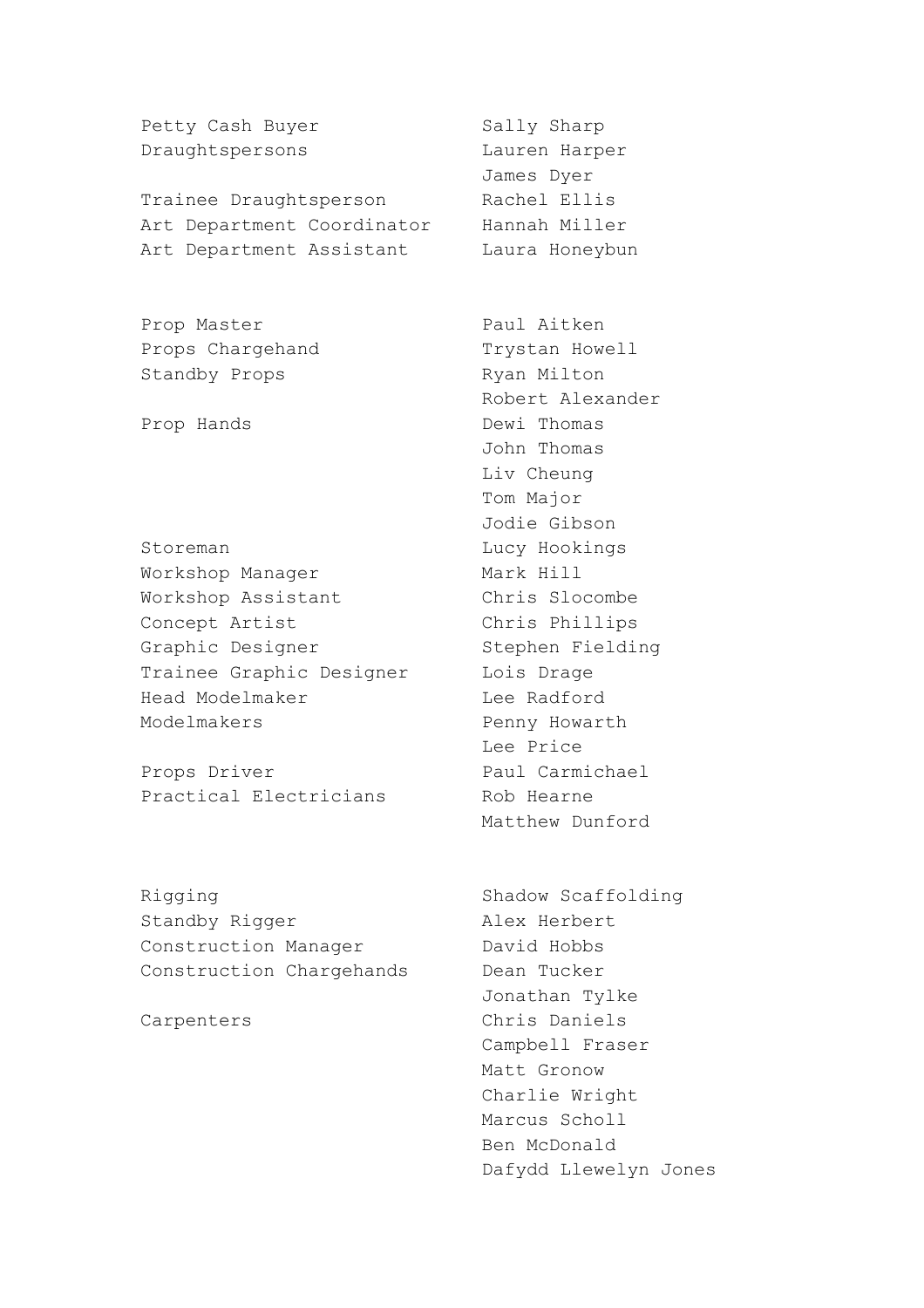Construction Assistant Matthew Pike CNC Programmer Kristian Tucker Standby Carpenter Colm Garrett

Construction Driver **Darren Bousie** HOD Painter Scenic Steve Painter Mark Reece Scenic Painters **Alison Drane** 

Assistant Costume Designer Simon Marks Costume Supervisor Grace Brooks Costume Assistants **Ian Fowler** 

Costume Cutter/Maker Brighde Penn Costume Trainee Yiwen Lin Make-up Supervisor Amy Riley Make-up Artists Angharad Walsh

Junior Make-up Artist Nikki Salih

Unit Drivers **Paul Watkins** 

Casting Assistant Ray Böhm Business Affairs **Roger Leatham** 

Mike Venables Gemma Spence Simon Pothecary David Warner

Rachel Willsher Alex Morgan Ana Marlene Ribeiro Plasterer Jason Tylke

> Jenny Tindle Michelle McGrath Diana McDonald India Jones

Jolyon Davey Steve Darwent Unit Medics Glyn Evans Andy Jones Casting Associate **Ri McDaid-Wren** Elaine Evans Kyle Parsons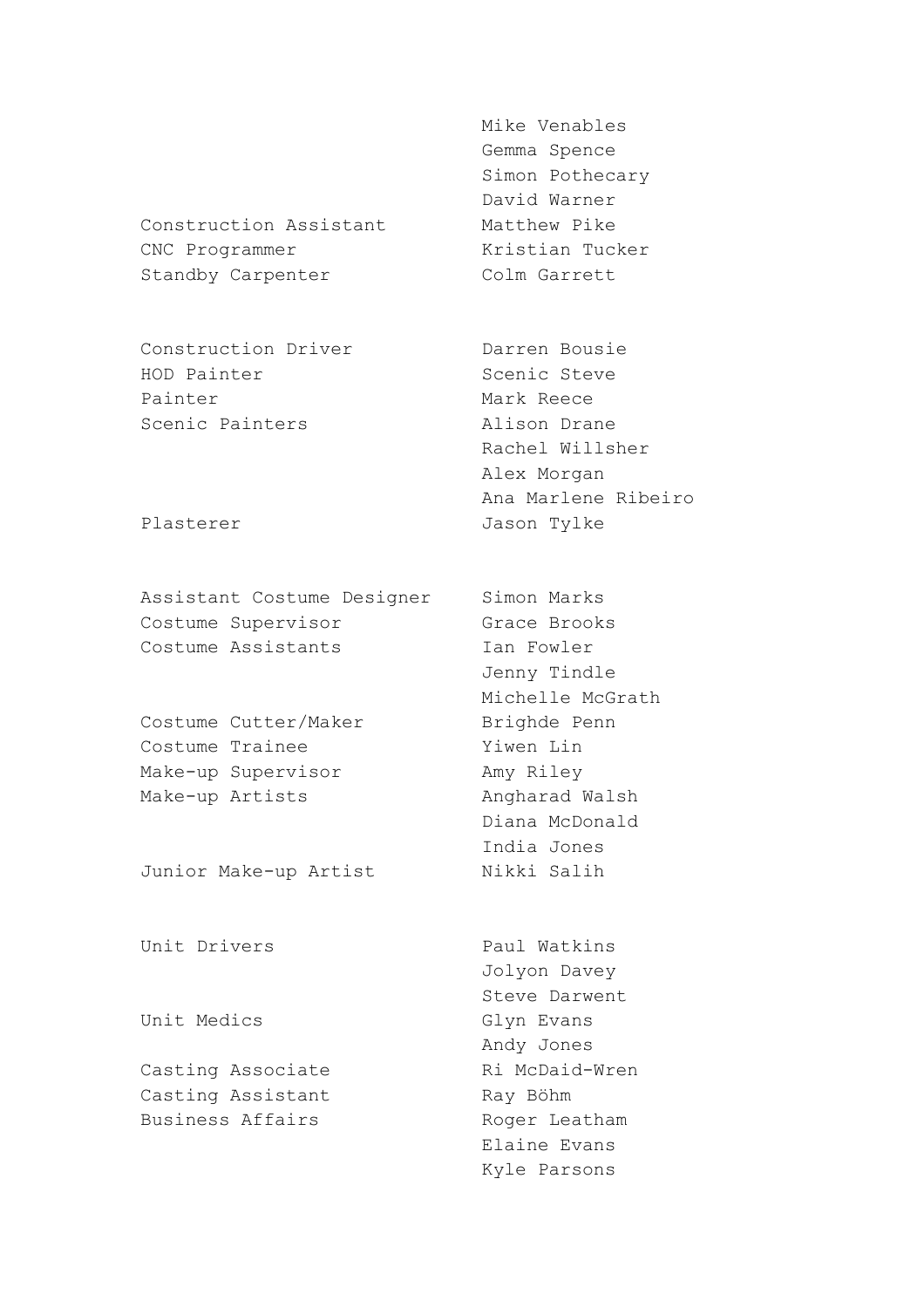Steve Robson

VFX Editor **Emily Lawrence** Assistant VFX Editor Jacob Percival Additional VFX Martyn Western

Post Production Supervisor Liv Duffin ADR Editor Matthew Cox Dialogue Editor **Darran Clement** Foley **Bang Post Production** Sound Designer Harry Barnes

Online Editor Christine Kelly Music Orchestrated by Alec Roberts Music Conducted by **Alastair King** Music Recorded by **Olga FitzRoy** Music Mixed by Goetz Botzenhardt Original Theme Music by Ron Grainer Title Sequence & Additional VFX Ben Pickles Sea Devils originally designed by John Friedlander Sea Devils created by Malcom Hulke

Script Editors Caroline Buckley

Colourist Gareth Spensley Head Of Production Charlotte Bloxham Production Executive Tracie Simpson Production Accountant Rhys Evans Supervising Location Manager Iwan Roberts Sound Recordist **[Deian Llŷr Humphreys AMPS](http://en.wikipedia.org/wiki/%C5%B6)** Dubbing Mixers Natasha Haycocks

Visual Effects DNEG Special Effects Real SFX Creature Costume Maker Robert Allsopp & Associates

Assistant Editors Brooke Taylor Michael Joseph Keirle Rory Williams Zodiak VFX

Associate Producer Sheena Bucktowonsing Rebecca Roughan Howard Bargroff